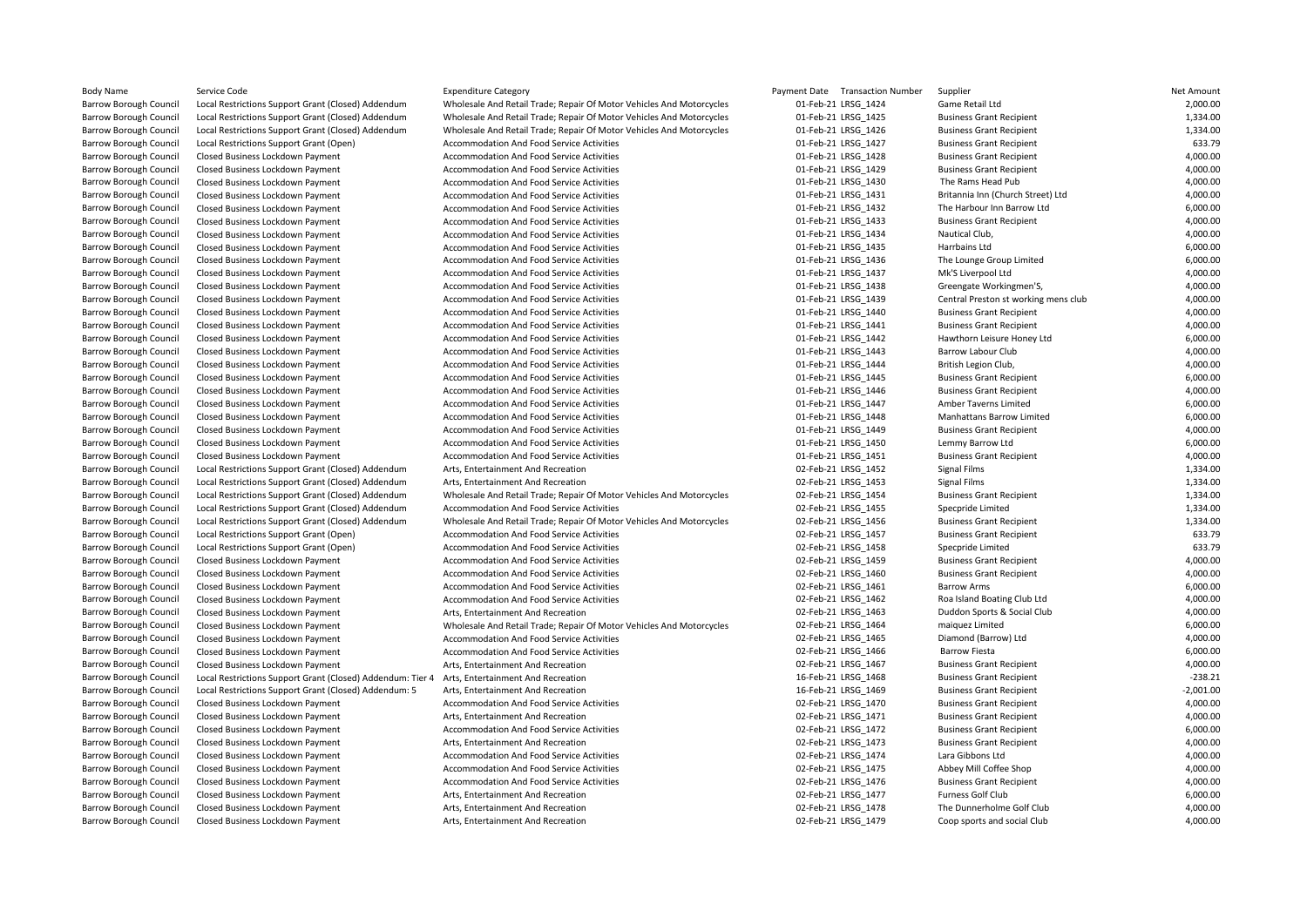Local Restrictions Support Grant (Closed) Addendum: Tier 4 Barrow Borough Council Closed Business Lockdown Payment Accommodation And Food Service Activities 02-Feb-21 LRSG\_1492 Business Grant Recipient 4,000.00 Barrow Borough Council Closed Business Lockdown Payment Accommodation And Food Service Activities Barrow Borough Council Closed Business Lockdown Payment Accommodation And Food Service Activities

Barrow Barrow Borough Council Closed Business Accommodation And Food Service Activities Accommodation And Food Service Activities <br>Arts, Entertainment And Recreation **Accommodation** Business Locked Business Locked Business Lock de Activities A<br>12-Feb-21 LRSG\_1514 Cumbria Pole Art Ltd Barrow Borough Council Closed Business Lockdown Payment **Arts, Entertainment And Recreation Business Arts, Entertainment And Recreation Arts, Entertainment And Recreation 602-Feb-21 LRSG** 1515 Hoops Basketball Centre Barrow Borough Council Closed Business Lockdown Payment **Accommodation And Food Service Activities** 602-Feb-21 LRSG 1519 Business Grant Recipient Barrow Borough Council Closed Business Lockdown Payment **Accommodation And Food Service Activities** 02-Feb-21 LRSG 1523 CHAD in Askam Limited Barrow Borough Council Closed Business Lockdown Payment **Accommodation And Food Service Activities** 02-Feb-21 LRSG 1526 Business Grant Recipient Barrow Borough Council Closed Business Lockdown Payment Accommodation And Food Service Activities 6 Barrow Borough Council Closed Business Lockdown Payment **Accommodation And Food Service Activities Business Council** Closed Business Lockdown Payment 4,000.00

Barrow Borough Council Closed Business Lockdown Payment **Accommodation And Food Service Activities** 02-Feb-21 LRSG\_1480 Business Grant Recipient 4,000.00 Barrow Borough Council Closed Business Lockdown Payment Arts, Entertainment And Recreation 02-Feb-21 LRSG\_1481 Furness Rugby Union Football Club 4,000.00 Barrow Borough Council Closed Business Lockdown Payment Accommodation And Food Service Activities and the Council Closed Business Grant Recipient Accommodation And Food Service Activities and the Council Closed Business Lo Barrow Borough Council Closed Business Lockdown Payment **Arts, Entertainment And Recreation** Arts, Entertainment And Recreation and Food Service Activities **Arts, Entertainment And Recreation** 02-Feb-21 LRSG\_1484 Baam Siam Closed Business Lockdown Payment **Commodation And Food Service Activities** Closed Business Lockdown Payment Accommodation And Food Service Activities Closed Business Lockdown Payment Activities and Accommodation And Food S Barrow Borough Council Closed Business Lockdown Payment **Accommodation And Food Service Activities** and the state of the commodation And Food Service Activities of the subset of the Abbey House Hotel (Cumbria) Ltd 9,000.00 Barrow Borough Council Local Restrictions Support Grant (Closed) Accommodation And Food Service Activities and the strictions of the Cumbria) Ltd and Food Service Activities of the Support Grant (Closed) Addendum: Tier 4 A Barrow Borough Council Local Restrictions Support Grant (Closed) Addendum: 5 Accommodation And Food Service Activities and the strictions of the Support Grant Rector Activities and The Support Grant Activities and And Tool Barrow Borough Council Closed Business Lockdown Payment **Accommodation And Food Service Activities Business Council** Business Grant Recipient 4,000.00 Barrow Borough Council Closed Business Lockdown Payment **Accommodation And Food Service Activities** and the struck of the commodation And Food Service Activities and the struck of the David Payment and Food Service Activit Barrow Borough Council Closed Business Lockdown Payment and Accommodation And Food Service Activities and the Council Closed Business Grant Recipient 4,000.00 and 4,000.00<br>Barrow Borough Council Closed Business Lockdown Pa Barrow Borough Council Closed Business Lockdown Payment **Accommodation And Food Service Activities** 6,000 Business Council Closed Business Lockdown Payment 6,000.00 Barrow Borough Council Closed Business Lockdown Payment **Accommodation And Food Service Activities 02-Feb-21 LRSG** 1494 Business Grant Recipient 4,000.00 Barrow Borough Council Closed Business Lockdown Payment **Arts, Entertainment And Recreation** Arts, Entertainment And Recreation **02-Feb-21 LRSG\_1495** West Shore Bowling Club 4,000.00 Barrow Borough Council Closed Business Lockdown Payment Arts, Entertainment And Recreation Arts, Entertainment And Recreation and the creation of the David Club 4,000.00 Barrow Borough Council Closed Business Lockdown Payment Arts, Entertainment And Recreation and the creation of the Substitute of the Substitute of the Substitute of the Substitute O2-Feb-21 LRSG\_1497 Furness Gymnastics Clu Barrow Borough Council Closed Business Lockdown Payment **Arts, Entertainment And Recreation** Arts, Entertainment And Recreation **02-Feb-21 LRSG\_1498** Little Subs Barrow Ltd 6,000.00 Barrow Borough Council Closed Business Lockdown Payment Accommodation And Food Service Activities and the Council Closed Business Lockdown Payment Accommodation And Food Service Activities 02-Feb-21 LRSG\_1499 Dalton Cricke Barrow Borough Council Closed Business Lockdown Payment Arts, Entertainment And Recreation 02-Feb-21 LRSG\_1500 Barrow Cricket Club 4,000.00 Barrow Borough Council Closed Business Lockdown Payment **Accommodation And Food Service Activities** and the substant Council Closed Business Lockdown Payment 9,000.00<br>Barrow Borough Council Closed Business Lockdown Payment Barrow Borough Council Closed Business Lockdown Payment Accommodation And Food Service Activities and the Council Closed Business Grant Recipient 4,000.00 and Food Service Activities and the Service Activities and the Coun Barrow Borough Council Closed Business Lockdown Payment and Accommodation And Food Service Activities and the Council Closed Business Grant Recipient 4,000.00 and Food Service Activities and Accommodation And Food Service Barrow Borough Council Closed Business Lockdown Payment Accommodation And Food Service Activities and the state of the Council Closed Business Grant Recipient 4,000.00 and 4,000.00 and Accommodation And Food Service Activi Barrow Borough Council Closed Business Lockdown Payment **Accommodation And Food Service Activities** 02-Feb-21 LRSG\_1507 Royal Naval Association Club 4,000.00<br>Barrow Borough Council Closed Business Lockdown Payment **Accommo** Barrow Borough Council Closed Business Lockdown Payment **Accommodation And Food Service Activities** and the state of the Council Closed Business Lockdown Payment 6,000.00<br>Barrow Borough Council Closed Business Lockdown Pay Barrow Borough Council Closed Business Lockdown Payment Arts, Entertainment And Recreation Arts, Entertainment And Recreation 19900.00 Barrow Borough Council Closed Business Lockdown Payment Accommodation And Food Service Activities and the state of the Council Closed Business Lockdown Payment 4,000.00<br>19-Feb-21 LRSG 1512 David Closed Business Lockdown Pa Barrow Borough Council Closed Business Lockdown Payment **Accommodation And Food Service Activities** 02-Feb-21 LRSG\_1512 David Clark Properties 6,000.00<br>Barrow Borough Council Closed Business Lockdown Payment Accommodation Barrow Borough Council Closed Business Lockdown Payment Arts, Entertainment And Recreation and the council Council Closed Business Lockdown Payment Arts, Entertainment And Recreation and the council Closed Business Lockdow Barrow Borough Council Closed Business Lockdown Payment **Arts, Entertainment And Recreation** Arts, Entertainment And Recreation **02-Feb-21 LRSG\_1516** Infinity Gymnastics 4,000.00 Barrow Borough Council Closed Business Lockdown Payment **Accommodation And Food Service Activities** and the state of the commodation And Accommodation And Food Service Activities 02-Feb-21 LRSG\_1517 Ambrose Hotel And And A Closed Business Lockdown Payment **Council Closed Business Lock Council Closed Business Lock Council Closed Business Lockdown Payment Arts, Entertainment And Recreation <b>Article Article Article Closed Business Council Close** Barrow Borough Council Closed Business Lockdown Payment **Accommodation And Food Service Activities** 02-Feb-21 LRSG 1520 Business Grant Recipient 4,000.00 Barrow Borough Council Closed Business Lockdown Payment **Accommodation And Food Service Activities** and the struck of the commodation And Food Service Activities and the struck of the SC-Feb-21 LRSG\_1521 GPW Leisure 4,000. Barrow Borough Council Closed Business Lockdown Payment and Accommodation And Food Service Activities and the state of the Council Closed Business Lockdown Payment 4,000.00<br>1.000.00 Barrow Borough Council Closed Business L Barrow Borough Council Closed Business Lockdown Payment **Arts, Entertainment And Recreation** Arts, Entertainment And Recreation **Dubber 2001 Dubber 2001-02-Feb-21 LRSG\_1524** Barrow Underground Music Society 4,000.00 Barrow Borough Council Closed Business Lockdown Payment **Accommodation And Food Service Activities** and The Council Closed Business Crank Recipient Activities 19,000.00<br>Barrow Borough Council Closed Business Lockdown Payme Barrow Borough Council Closed Business Lockdown Payment **Accommodation And Food Service Activities** 02-Feb-21 LRSG\_1527 Business Grant Recipient 6,000.00 Barrow Borough Council Closed Business Lockdown Payment Wholesale And Retail Trade; Repair Of Motor Vehicles And Motorcycles 02-Feb-21 LRSG 1528 Gold Planner Ltd 6,000.00 Barrow Borough Council Closed Business Lockdown Payment Accommodation And Food Service Activities and the state of the Subsidiary of the Subsidiary of the Subsidiary of the Subsidiary of the Subsidiary of the Subsidiary of Barrow Borough Council Closed Business Lockdown Payment Accommodation And Food Service Activities 6,000,000 02-Feb-21 LRSG\_1530 Hawcoat Park Ltd 6,000.00 Barrow Borough Council Closed Business Lockdown Payment **Accommodation And Food Service Activities** 02-Feb-21 LRSG 1531 Business Grant Recipient 4,000.00 Barrow Borough Council Closed Business Lockdown Payment Accommodation And Food Service Activities 02-Feb-21 LRSG\_1532 Business Grant Recipient 4,000.00 Barrow Borough Council Closed Business Lockdown Payment Accommodation And Food Service Activities and the state of the Service Activities and the service Activities of the Service Activities of the Service Activity of the Barrow Borough Council Closed Business Lockdown Payment **Accommodation And Food Service Activities** 02-Feb-21 LRSG 1535 Sweet Pepper Café Ltd 4,000.00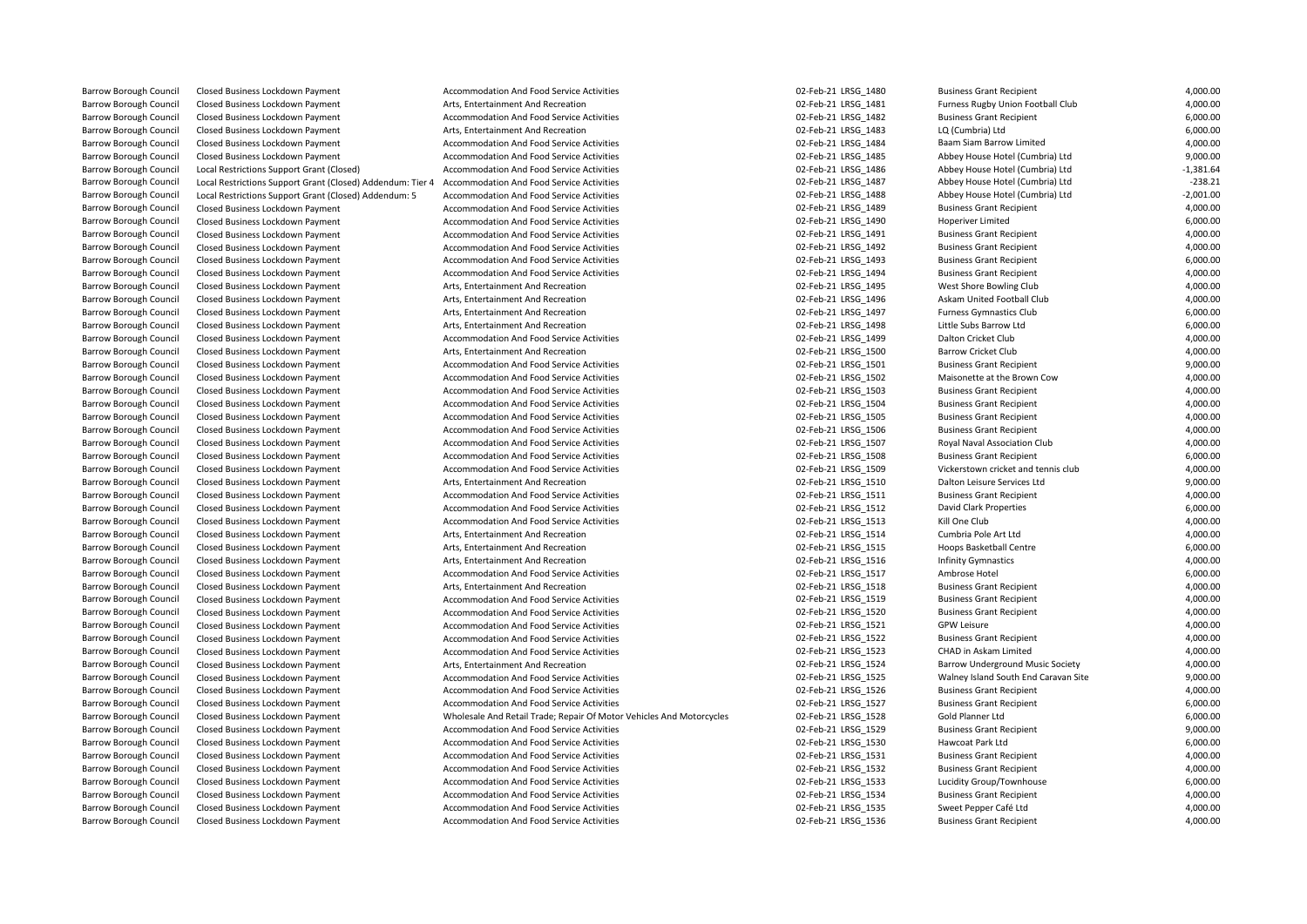Barrow Borough Council Closed Business Lockdown Payment and Accommodation And Food Service Activities and the Superinties of the Superinties of the Superinties of the Superinties of the Superinties of the Superinties of th Barrow Borough Council Closed Business Lockdown Payment **Accommodation And Food Service Activities** 02-Feb-21 LRSG 1545 Bar 20 Dalton Limited Closed Business Lockdown Payment **Council Closed Business Lock Accommodation And Food Service Activities** Closed Business Lockdown Payment Accommodation And Food Service Activities Closed Business Lockdown Payment Accommod Barrow Borough Council Local Restrictions Support Grant (Closed) Addendum: Tier 4 Wholesale And Retail Trade; Repair Of Motor Vehicles And Motorcycles 02-Feb-21 LRSG\_1559 Business Grant Recipient Barrow Borough Council Local Restrictions Support Grant (Closed) Addendum: Tier 4 Accommodation And Food Service Activities 02-Feb-21 LRSG 1563 Business Grant Recipient Barrow Borough Council Local Restrictions Support Grant (Closed) Addendum Wholesale And Retail Trade; Repair Of Motor Vehicles And Motorcycles 03-Feb-21 LRSG\_1566 Astra Print 1,334.00 Barrow Borough Council Crant Restrictions Support Grant (Closed) Arts, Entertainment And Recreation<br>1571 Barrow Council Crant Retail Trade; Repair Of Motor Vehicles And Motorcycles 03-Feb-21 LRSG\_1571 Barrow Borough Council Local Restrictions Support Grant (Closed) Addendum: Tier 4 Wholesale And Retail Trade; Repair Of Motor Vehicles And Motorcycles Barrow Borough Council Local Restrictions Support Grant (Closed) Addendum: 5 Wholesale And Retail Trade; Repair Of Motor Vehicles And Motorcycles 03-Feb-21 LRSG 1581 Business Grant Recipient Barrow Borough Council Local Restrictions Support Grant (Closed) Addendum Accommodation And Food Service Activities 04-Feb-21 LRSG 1583 Max Spielmann Ltd Barrow Borough Council Local Restrictions Support Grant (Closed) Addendum: Tier 4 Wholesale And Retail Trade: Repair Of Motor Vehicles And Motorcycles Barrow Borough Council Closed Business Lockdown Payment Wholesale And Retail Trade; Repair Of Motor Vehicles And Motorcycles

Barrow Borough Council Closed Business Lockdown Payment Accommodation And Food Service Activities and the state of the Same May are accommodation And Food Service Activities of the Same May are accommodation And Food Servi Barrow Borough Council Closed Business Lockdown Payment **Accommodation And Food Service Activities** and the state of the service Activities of the service Activities of the service Activities of the service Activities of t Barrow Borough Council Closed Business Lock down Payment Closed Business Lockmann Closed Business Accommodation And Food Service Activities 000.00<br>1,000.00 Barrow Business Capital Closed Business Cant Recipient Payment Acc Barrow Borough Council Closed Business Lockdown Payment and Accommodation And Food Service Activities and the Council Closed Business Grant Recipient 4,000.00 and Food Service Activities and the Service Activities and the Barrow Borough Council Closed Business Lockdown Payment and Accommodation And Food Service Activities and the Council Closed Business Lockdown Payment and Accommodation And Food Service Activities and the Council Closed Bu Barrow Borough Council Closed Business Lockdown Payment **Arts, Entertainment And Recreation** Arts, Entertainment And Recreation **02-Feb-21 LRSG\_1543** Elite Dance & Fitness Ltd 4,000.00 Barrow Borough Council Closed Business Lockdown Payment Accommodation And Food Service Activities and the state of the Same Council Closed Business Crant Recipient 4,000.00<br>1.000.00 Barrow Borough Closed Business Lockdown Barrow Borough Council Closed Business Lockdown Payment Accommodation And Food Service Activities and the Council Closed Business Lockdown Payment Accommodation And Food Service Activities 02-Feb-21 LRSG\_1546 Izgara Barrow Barrow Borough Council Closed Business Lockdown Payment **Arts, Entertainment And Recreation Arts, Entertainment And Recreation** 02-Feb-21 LRSG\_1547 Crossfit Barrow **4,000.00** Barrow Borough Council Closed Business Lockdown Payment Accommodation And Food Service Activities and the state of the Subsidial Closed Business Grant Recipient 4,000.00 and Food Service Activities and the state of the Sub Barrow Borough Council Closed Business Lockdown Payment Accommodation And Food Service Activities and the Council Closed Business Grant Recipient 4,000.00 and Food Service Activities and the Service Activities of the Servi Barrow Borough Council Closed Business Lockdown Payment **Accommodation And Food Service Activities Business Council** Closed Business Lockdown Payment 6,000.00 Barrow Borough Council Closed Business Lockdown Payment **Accommodation And Food Service Activities** and the struck of the man of the Service Activities and the Service Activities of the Service Activities and the Service A Barrow Borough Council Closed Business Lockdown Payment **Accommodation And Food Service Activities** 02-Feb-21 LRSG\_1553 Beluto Properties 6,000.00 Barrow Borough Council Closed Business Lockdown Payment Accommodation And Food Service Activities and Service Activities 02-Feb-21 LRSG\_1554 Trident Hotels (South Lakes) 1 Limited T/A Holiday Inn E: 9,000.00<br>Barrow Borough Barrow Borough Council Closed Business Lockdown Payment Accommodation And Food Service Activities 602-Feb-21 LRSG\_1555 Business Grant Recipient 4,000.00 Barrow Borough Council Closed Business Lockdown Payment Accommodation And Food Service Activities and Notorcycles 02-Feb-21 LRSG\_1556 Business Grant Recipient 4,000.00<br>Barrow Borough Council Local Restrictions Support Gran Barrow Borough Council Local Restrictions Support Grant (Closed) Addendum: Tier 4 Wholesale And Retail Trade; Repair Of Motor Vehicles And Motorcycles 02-Feb-21 LRSG\_1557 Business Grant Recipient 238.21 238.21 Business Gra Local Restrictions Support Grant (Closed) Addendum: 5 Wholesale And Retail Trade; Repair Of Motor Vehicles And Motorcycles 02-Feb-21 LRSG\_1558 Business Grant Recipient 2001.00<br>Local Restrictions Support Grant (Closed) Adde Barrow Borough Council Local Restrictions Support Grant (Closed) Addendum: 5 Wholesale And Retail Trade; Repair Of Motor Vehicles And Motorcycles 02-Feb-21 LRSG\_1560 Business Grant Recipient 2,001.00<br>Barrow Borough Council Barrow Borough Council Local Restrictions Support Grant (Closed) Addendum: Tier 4 Wholesale And Retail Trade; Repair Of Motor Vehicles And Motorcycles 02-Feb-21 LRSG\_1561 Business Grant Recipient 238.21 238.21 Business Gra Barrow Borough Council Local Restrictions Support Grant (Closed) Addendum: 5 Wholesale And Retail Trade; Repair Of Motor Vehicles And Motorcycles 02-Feb-21 LRSG\_1562 Business Grant Recipient 2,001.00<br>Barrow Borough Council Barrow Borough Council Local Restrictions Support Grant (Closed) Addendum: 5 Accommodation And Food Service Activities 02-Feb-21 LRSG\_1564 Business Grant Recipient 2,001.00<br>Barrow Borough Council Local Restrictions Support Barrow Borough Council Local Restrictions Support Grant (Closed) Addendum Accommodation And Food Service Activities and Motorcycles and Motorcycles and Doc-Feb-21 LRSG\_1565 The Ninetailed Fox Cafe 1,334.00<br>Barrow Borough C Barrow Borough Council Local Restrictions Support Grant (Closed) Addendum Wholesale And Retail Trade; Repair Of Motor Vehicles And Motorcycles 03-Feb-21 LRSG 1567 D Stoker Group Ltd 3,000.00 Barrow Borough Council Local Restrictions Support Grant (Closed) Addendum Accommodation And Food Service Activities and the Support Grant Restrictions Support Grant (Closed) Addendum Accommodation And Food Service Activiti Barrow Borough Council Local Restrictions Support Grant (Closed) Addendum Accommodation And Food Service Activities and Motorcycles 03-Feb-21 LRSG\_1569 Business Grant Recipient 1,334.00<br>Barrow Borough Council Local Restric Barrow Borough Council Local Restrictions Support Grant (Open) and Arts, Entertainment And Recreation and Heroreation and Recreation and Recreation and Food Service Activities and the Support Grant (Open) and Arts, Enterta Barrow Borough Council Local Restrictions Support Grant (Open) and Accommodation And Food Service Activities and the Sun Inn and The Sun Inn and The Sun Inn and The Sun Inn and The Sun Inn and The Sun Inn 1,425.00 Barrow Borough Council Local Restrictions Support Grant (Open) Arts, Entertainment And Recreation and Recreation and Restrictions of the Support Grant (Closed) Addendum: Tier 4 Wholesale And Recreation of Motor Vehicles An Barrow Borough Council Trade; Repair Of Motor Vehicles And Motorcycles and Support Council Reserved 238.21 URSG<br>Barrow Borough Council Crant (Closed) And An And An And Motorcycles 03-Feb-21 LRSG 1575 Mobility Solutions Bar Barrow Borough Council Local Restrictions Support Grant (Closed) Addendum: 5 Wholesale And Retail Trade; Repair Of Motor Vehicles And Motorcycles 03-Feb-21 LRSG\_1575 Mobility Solutions Barrow Ltd 2,001.00<br>Barrow Borough Co Barrow Borough Council Local Restrictions Support Grant (Closed) Addendum: 5 Wholesale And Retail Trade; Repair Of Motor Vehicles And Motorcycles 03-Feb-21 LRSG 1577 Business Grant Recipient 2,001.00 Barrow Borough Council Local Restrictions Support Grant (Closed) Addendum: Tier 4 Accommodation And Food Service Activities and the strictions of the Service Activities and the Service Activities of the Service Activities Barrow Borough Council Local Restrictions Support Grant (Closed) Addendum: 5 Accommodation And Food Service Activities and Motorcycles 03-Feb-21 LRSG\_1579 Specpride Limited Decal Restrictions Support Grant (Closed) Addendu Barrow Borough Council Local Restrictions Support Grant (Closed) Addendum: Tier 4 Wholesale And Retail Trade; Repair Of Motor Vehicles And Motorcycles 03-Feb-21 LRSG\_1580 Business Grant Recipient 238.21 238.21 Business Gra Barrow Borough Council Local Restrictions Support Grant (Closed) Addendum Wholesale And Retail Trade; Repair Of Motor Vehicles And Motorcycles 04-Feb-21 LRSG\_1582 Head Office Furness 1,334.00<br>Barrow Borough Council Local R Barrow Borough Council Closed Business Lockdown Payment **Accommodation And Food Service Activities 04-Feb-21 LRSG\_1584** The Barrow Rugby Football Club Ltd 4,000.00 Barrow Borough Council Closed Business Lockdown Payment Wholesale And Retail Trade; Repair Of Motor Vehicles And Motorcycles 04-Feb-21 LRSG\_1585 Mr Mister Ltd 4,000.00 Barrow Borough Council Closed Business Lockdown Payment Wholesale And Retail Trade; Repair Of Motor Vehicles And Motorcycles 04-Feb-21 LRSG\_1586 Cumbria Embroidery & Print 4,000.00<br>Barrow Borough Council Local Restrictions Barrow Borough Council Local Restrictions Support Grant (Closed) Addendum: 5 Wholesale And Retail Trade; Repair Of Motor Vehicles And Motorcycles 04-Feb-21 LRSG 1588 Cumbria Embroidery & Print -2,001.00 Barrow Borough Council Closed Business Lockdown Payment Wholesale And Retail Trade: Repair Of Motor Vehicles And Motorcycles 04-Feb-21 LRSG 1589 Business Grant Recipient 4,000.00 Barrow Borough Council Closed Business Lockdown Payment Arts, Entertainment And Recreation and Recreation and Recreation and Recreation and Recreation and Recreation of Motor Vehicles And Motorcycles and Arte-Beb-21 LRSG\_1 Barrow Borough Council Closed Business Lockdown Payment Wholesale And Retail Trade; Repair Of Motor Vehicles And Motorcycles 04-Feb-21 LRSG 1592 Kutz Barrow Kutz Barrow 4,000.00 Barrow Borough Council Closed Business Lockdown Payment Wholesale And Retail Trade; Repair Of Motor Vehicles And Motorcycles 04-Feb-21 LRSG 1593 Business Grant Recipient 4,000.00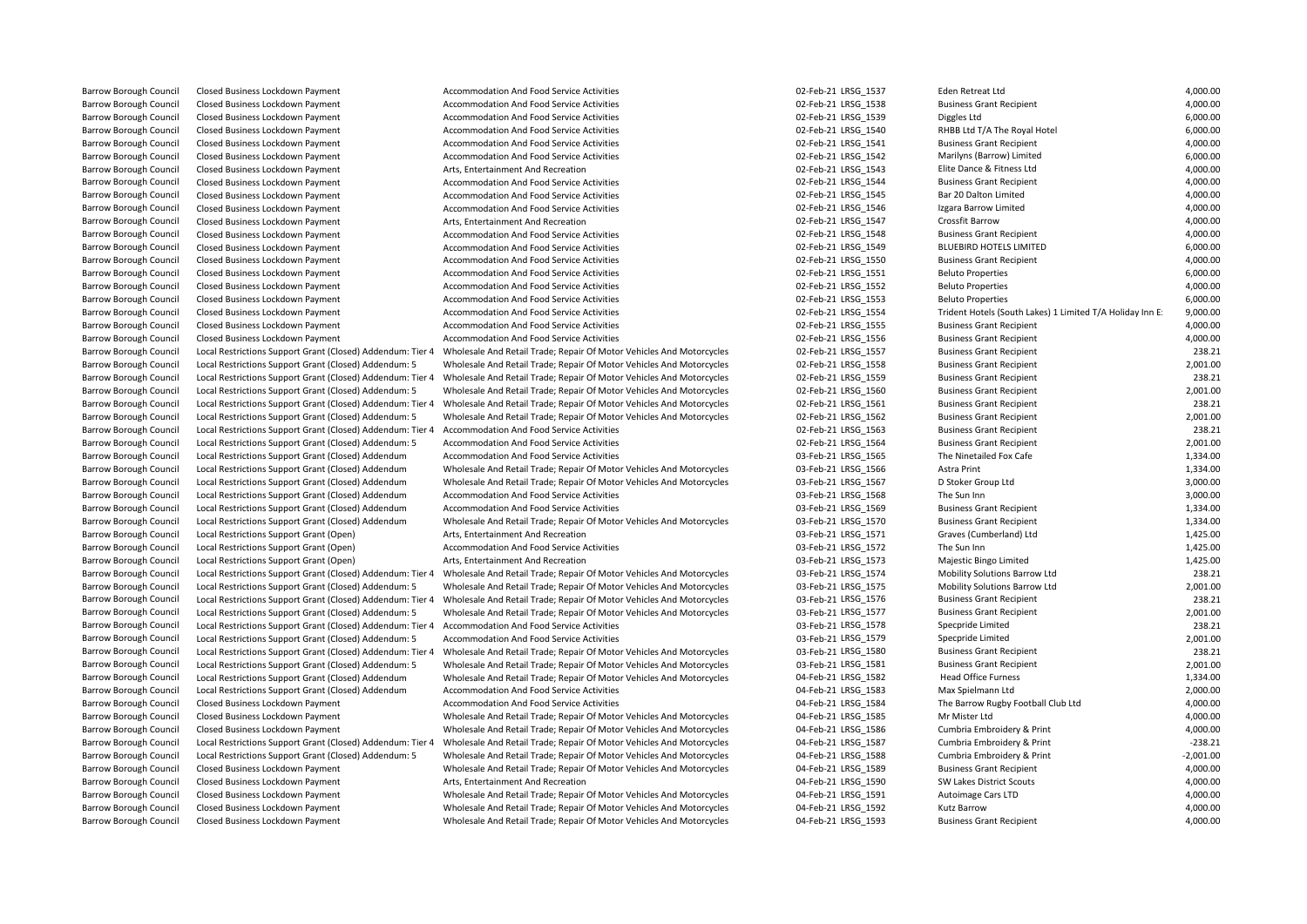| Barrow Borough Council        | Closed Business Lockdown Payment | Wholesale And Retail Trade; Repair Of Motor Vehicles And Motorcycles | 04-Feb-21 LRSG 1594 | <b>Business Grant Recipient</b>       | 4,000.00 |
|-------------------------------|----------------------------------|----------------------------------------------------------------------|---------------------|---------------------------------------|----------|
| <b>Barrow Borough Council</b> | Closed Business Lockdown Payment | Wholesale And Retail Trade; Repair Of Motor Vehicles And Motorcycles | 04-Feb-21 LRSG 1595 | <b>Business Grant Recipient</b>       | 4,000.00 |
| <b>Barrow Borough Council</b> | Closed Business Lockdown Payment | Wholesale And Retail Trade; Repair Of Motor Vehicles And Motorcycles | 04-Feb-21 LRSG 1596 | Abbey Rd car sale Itd                 | 4,000.00 |
| <b>Barrow Borough Council</b> | Closed Business Lockdown Payment | Wholesale And Retail Trade; Repair Of Motor Vehicles And Motorcycles | 04-Feb-21 LRSG 1597 | HALO ENTERPRISES LIMITED              | 4,000.00 |
| <b>Barrow Borough Council</b> | Closed Business Lockdown Payment | Wholesale And Retail Trade; Repair Of Motor Vehicles And Motorcycles | 04-Feb-21 LRSG 1598 | Cutting Edge Dalton Ltd               | 4,000.00 |
| Barrow Borough Council        | Closed Business Lockdown Payment | Wholesale And Retail Trade; Repair Of Motor Vehicles And Motorcycles | 04-Feb-21 LRSG 1599 | <b>Business Grant Recipient</b>       | 4,000.00 |
| <b>Barrow Borough Council</b> | Closed Business Lockdown Payment | Wholesale And Retail Trade; Repair Of Motor Vehicles And Motorcycles | 04-Feb-21 LRSG 1600 | <b>Business Grant Recipient</b>       | 4,000.00 |
| <b>Barrow Borough Council</b> | Closed Business Lockdown Payment | Wholesale And Retail Trade; Repair Of Motor Vehicles And Motorcycles | 04-Feb-21 LRSG 1601 | Radiance Beauty                       | 4,000.00 |
| Barrow Borough Council        | Closed Business Lockdown Payment | Wholesale And Retail Trade; Repair Of Motor Vehicles And Motorcycles | 04-Feb-21 LRSG 1602 | So Silver                             | 4,000.00 |
| Barrow Borough Council        | Closed Business Lockdown Payment | Wholesale And Retail Trade; Repair Of Motor Vehicles And Motorcycles | 04-Feb-21 LRSG 1603 | Lads and Dads Clothing Ltd            | 4,000.00 |
| <b>Barrow Borough Council</b> | Closed Business Lockdown Payment | Wholesale And Retail Trade; Repair Of Motor Vehicles And Motorcycles | 04-Feb-21 LRSG 1604 | RWE Tanning Ltd, T/A The Sun Shack    | 4,000.00 |
| <b>Barrow Borough Council</b> | Closed Business Lockdown Payment | Wholesale And Retail Trade; Repair Of Motor Vehicles And Motorcycles | 04-Feb-21 LRSG 1605 | <b>Business Grant Recipient</b>       | 4,000.00 |
| <b>Barrow Borough Council</b> | Closed Business Lockdown Payment | Wholesale And Retail Trade; Repair Of Motor Vehicles And Motorcycles | 04-Feb-21 LRSG 1606 | <b>Business Grant Recipient</b>       | 4,000.00 |
| <b>Barrow Borough Council</b> | Closed Business Lockdown Payment | Wholesale And Retail Trade; Repair Of Motor Vehicles And Motorcycles | 04-Feb-21 LRSG 1607 | Maiquez Limited                       | 6,000.00 |
| <b>Barrow Borough Council</b> | Closed Business Lockdown Payment | Wholesale And Retail Trade; Repair Of Motor Vehicles And Motorcycles | 04-Feb-21 LRSG 1608 | <b>Business Grant Recipient</b>       | 4,000.00 |
| <b>Barrow Borough Council</b> | Closed Business Lockdown Payment | Wholesale And Retail Trade; Repair Of Motor Vehicles And Motorcycles | 04-Feb-21 LRSG 1609 | Efflorescence Ltd                     | 4,000.00 |
| <b>Barrow Borough Council</b> | Closed Business Lockdown Payment | Wholesale And Retail Trade; Repair Of Motor Vehicles And Motorcycles | 04-Feb-21 LRSG 1610 | <b>Business Grant Recipient</b>       | 4,000.00 |
| <b>Barrow Borough Council</b> | Closed Business Lockdown Payment | Wholesale And Retail Trade; Repair Of Motor Vehicles And Motorcycles | 04-Feb-21 LRSG_1611 | <b>Business Grant Recipient</b>       | 4,000.00 |
| Barrow Borough Council        | Closed Business Lockdown Payment | Wholesale And Retail Trade; Repair Of Motor Vehicles And Motorcycles | 04-Feb-21 LRSG_1612 | Furness Furniture                     | 4,000.00 |
| Barrow Borough Council        | Closed Business Lockdown Payment | Wholesale And Retail Trade; Repair Of Motor Vehicles And Motorcycles | 04-Feb-21 LRSG 1613 | <b>Business Grant Recipient</b>       | 4,000.00 |
|                               |                                  |                                                                      |                     | <b>Business Grant Recipient</b>       | 4,000.00 |
| <b>Barrow Borough Council</b> | Closed Business Lockdown Payment | Wholesale And Retail Trade; Repair Of Motor Vehicles And Motorcycles | 04-Feb-21 LRSG 1614 |                                       |          |
| Barrow Borough Council        | Closed Business Lockdown Payment | Wholesale And Retail Trade; Repair Of Motor Vehicles And Motorcycles | 04-Feb-21 LRSG_1615 | G Richardson Gentry                   | 4,000.00 |
| <b>Barrow Borough Council</b> | Closed Business Lockdown Payment | Wholesale And Retail Trade; Repair Of Motor Vehicles And Motorcycles | 04-Feb-21 LRSG 1616 | <b>Business Grant Recipient</b>       | 4,000.00 |
| <b>Barrow Borough Council</b> | Closed Business Lockdown Payment | Wholesale And Retail Trade; Repair Of Motor Vehicles And Motorcycles | 04-Feb-21 LRSG 1617 | <b>Business Grant Recipient</b>       | 4,000.00 |
| Barrow Borough Council        | Closed Business Lockdown Payment | Wholesale And Retail Trade; Repair Of Motor Vehicles And Motorcycles | 04-Feb-21 LRSG_1618 | Salon One Highfield Limited           | 4,000.00 |
| <b>Barrow Borough Council</b> | Closed Business Lockdown Payment | Wholesale And Retail Trade; Repair Of Motor Vehicles And Motorcycles | 04-Feb-21 LRSG 1619 | <b>Business Grant Recipient</b>       | 4,000.00 |
| Barrow Borough Council        | Closed Business Lockdown Payment | Wholesale And Retail Trade; Repair Of Motor Vehicles And Motorcycles | 04-Feb-21 LRSG_1620 | Searle Audio Ltd                      | 4,000.00 |
| <b>Barrow Borough Council</b> | Closed Business Lockdown Payment | Wholesale And Retail Trade; Repair Of Motor Vehicles And Motorcycles | 04-Feb-21 LRSG 1621 | <b>Business Grant Recipient</b>       | 4,000.00 |
| <b>Barrow Borough Council</b> | Closed Business Lockdown Payment | Wholesale And Retail Trade; Repair Of Motor Vehicles And Motorcycles | 04-Feb-21 LRSG 1622 | Weird or Wonderful Ltd                | 4,000.00 |
| Barrow Borough Council        | Closed Business Lockdown Payment | Wholesale And Retail Trade; Repair Of Motor Vehicles And Motorcycles | 04-Feb-21 LRSG 1623 | 17sport                               | 4,000.00 |
| <b>Barrow Borough Council</b> | Closed Business Lockdown Payment | <b>Other Service Activities</b>                                      | 04-Feb-21 LRSG 1624 | Love Yoga                             | 4,000.00 |
| <b>Barrow Borough Council</b> | Closed Business Lockdown Payment | <b>Other Service Activities</b>                                      | 04-Feb-21 LRSG_1625 | <b>Business Grant Recipient</b>       | 4,000.00 |
| <b>Barrow Borough Council</b> | Closed Business Lockdown Payment | Wholesale And Retail Trade; Repair Of Motor Vehicles And Motorcycles | 04-Feb-21 LRSG 1626 | <b>Business Grant Recipient</b>       | 4,000.00 |
| <b>Barrow Borough Council</b> | Closed Business Lockdown Payment | Wholesale And Retail Trade; Repair Of Motor Vehicles And Motorcycles | 04-Feb-21 LRSG 1627 | <b>Business Grant Recipient</b>       | 4,000.00 |
| <b>Barrow Borough Council</b> | Closed Business Lockdown Payment | Wholesale And Retail Trade; Repair Of Motor Vehicles And Motorcycles | 04-Feb-21 LRSG_1628 | Investacc Pension Trustees Limited    | 4,000.00 |
| Barrow Borough Council        | Closed Business Lockdown Payment | Professional, Scientific And Technical Activities                    | 04-Feb-21 LRSG 1629 | <b>Business Grant Recipient</b>       | 4,000.00 |
| <b>Barrow Borough Council</b> | Closed Business Lockdown Payment | Wholesale And Retail Trade; Repair Of Motor Vehicles And Motorcycles | 04-Feb-21 LRSG_1630 | <b>Business Grant Recipient</b>       | 4,000.00 |
| Barrow Borough Council        | Closed Business Lockdown Payment | Wholesale And Retail Trade; Repair Of Motor Vehicles And Motorcycles | 04-Feb-21 LRSG_1631 | <b>Business Grant Recipient</b>       | 4,000.00 |
| Barrow Borough Council        | Closed Business Lockdown Payment | Wholesale And Retail Trade; Repair Of Motor Vehicles And Motorcycles | 04-Feb-21 LRSG 1632 | <b>Business Grant Recipient</b>       | 4,000.00 |
| <b>Barrow Borough Council</b> | Closed Business Lockdown Payment | Wholesale And Retail Trade; Repair Of Motor Vehicles And Motorcycles | 04-Feb-21 LRSG 1633 | J T Vehicles South Lakes Ltd          | 4,000.00 |
| Barrow Borough Council        | Closed Business Lockdown Payment | Arts, Entertainment And Recreation                                   | 04-Feb-21 LRSG_1634 | Lobo BJJ Ltd                          | 4,000.00 |
| Barrow Borough Council        | Closed Business Lockdown Payment | Wholesale And Retail Trade; Repair Of Motor Vehicles And Motorcycles | 04-Feb-21 LRSG_1635 | <b>Business Grant Recipient</b>       | 4,000.00 |
| Barrow Borough Council        | Closed Business Lockdown Payment | Wholesale And Retail Trade; Repair Of Motor Vehicles And Motorcycles | 04-Feb-21 LRSG_1636 | Bliss pedispa                         | 4,000.00 |
| Barrow Borough Council        | Closed Business Lockdown Payment | Wholesale And Retail Trade; Repair Of Motor Vehicles And Motorcycles | 04-Feb-21 LRSG 1637 | Cumbria Sewing & Craft Centre Limited | 6,000.00 |
| Barrow Borough Council        | Closed Business Lockdown Payment | Wholesale And Retail Trade; Repair Of Motor Vehicles And Motorcycles | 04-Feb-21 LRSG 1638 | <b>Sweetie Pies</b>                   | 4,000.00 |
| Barrow Borough Council        | Closed Business Lockdown Payment | Wholesale And Retail Trade; Repair Of Motor Vehicles And Motorcycles | 04-Feb-21 LRSG 1639 | <b>Business Grant Recipient</b>       | 4,000.00 |
| Barrow Borough Council        | Closed Business Lockdown Payment | Wholesale And Retail Trade; Repair Of Motor Vehicles And Motorcycles | 04-Feb-21 LRSG_1640 | <b>Business Grant Recipient</b>       | 4,000.00 |
| <b>Barrow Borough Council</b> | Closed Business Lockdown Payment | Arts, Entertainment And Recreation                                   | 04-Feb-21 LRSG 1641 | Graves (Cumberland) Ltd               | 9,000.00 |
| <b>Barrow Borough Council</b> | Closed Business Lockdown Payment | Wholesale And Retail Trade; Repair Of Motor Vehicles And Motorcycles | 04-Feb-21 LRSG 1642 | <b>Business Grant Recipient</b>       | 4,000.00 |
| Barrow Borough Council        | Closed Business Lockdown Payment | Wholesale And Retail Trade; Repair Of Motor Vehicles And Motorcycles | 04-Feb-21 LRSG_1643 | <b>Business Grant Recipient</b>       | 4,000.00 |
| Barrow Borough Council        | Closed Business Lockdown Payment | Wholesale And Retail Trade; Repair Of Motor Vehicles And Motorcycles | 04-Feb-21 LRSG 1644 | <b>Business Grant Recipient</b>       | 4,000.00 |
| <b>Barrow Borough Council</b> | Closed Business Lockdown Payment | Wholesale And Retail Trade; Repair Of Motor Vehicles And Motorcycles | 04-Feb-21 LRSG 1645 | <b>Business Grant Recipient</b>       | 4,000.00 |
| Barrow Borough Council        | Closed Business Lockdown Payment | Wholesale And Retail Trade; Repair Of Motor Vehicles And Motorcycles | 04-Feb-21 LRSG_1646 | Furness Laptop Repair Limited         | 4,000.00 |
| <b>Barrow Borough Council</b> | Closed Business Lockdown Payment | Wholesale And Retail Trade; Repair Of Motor Vehicles And Motorcycles | 04-Feb-21 LRSG 1647 | Feel Fabulous Hair and Beauty Ltd     | 4,000.00 |
| Barrow Borough Council        | Closed Business Lockdown Payment | Wholesale And Retail Trade; Repair Of Motor Vehicles And Motorcycles | 04-Feb-21 LRSG_1648 | <b>Business Grant Recipient</b>       | 4,000.00 |
| <b>Barrow Borough Council</b> | Closed Business Lockdown Payment | Wholesale And Retail Trade; Repair Of Motor Vehicles And Motorcycles | 04-Feb-21 LRSG 1649 | <b>Business Grant Recipient</b>       | 4,000.00 |
| <b>Barrow Borough Council</b> | Closed Business Lockdown Payment | Wholesale And Retail Trade; Repair Of Motor Vehicles And Motorcycles | 04-Feb-21 LRSG 1650 | <b>Business Grant Recipient</b>       | 4.000.00 |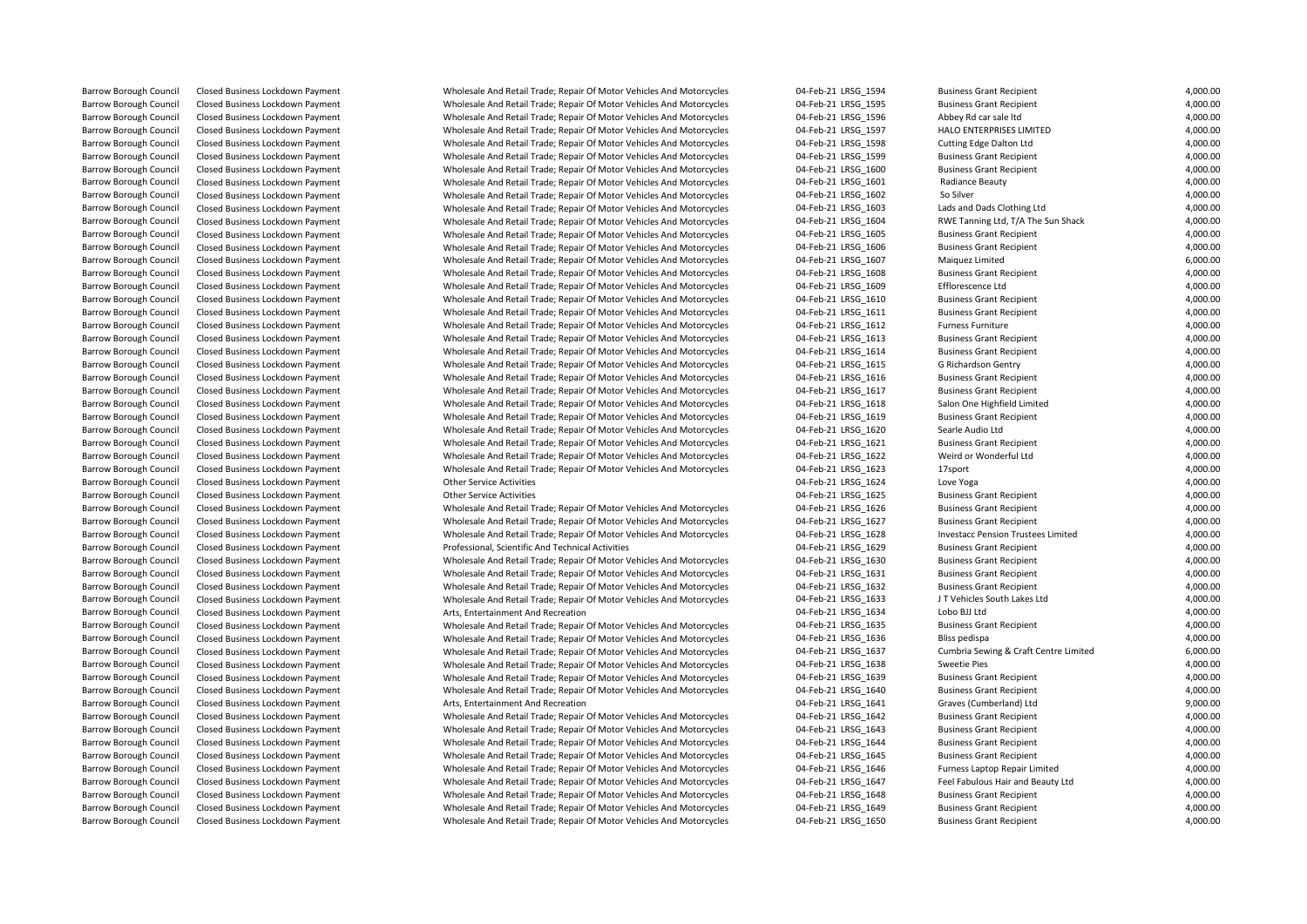Barrow Borough Council Local Restrictions Support Grant (Closed) Addendum: Tier 4 Arts, Entertainment And Recreation 238.21 Samples and the Unity of Feb-21 LRSG\_1707 THE INDEPENDENT JIU-JITSU ASSOCIATION 238.21

Barrow Barrow Business Lockholesale And Retail Trade; Repair Of Motor Vehicles And Motorcycles

Barrow Borough Council Closed Business Lockdown Payment Wholesale And Retail Trade; Repair Of Motor Vehicles And Motorcycles Barrow Borough Council Closed Business Lockdown Payment Wholesale And Retail Trade; Repair Of Motor Vehicles And Motorcycles Barrow Borough Council Closed Business Council Closed Business Council Closed Business Council Closed Business Council Closed Business Grant Recipient Closed Business Grant Recipient Closed Business Grant Recipient 4,000.0 Barrow Borough Council Local Restrictions Support Grant (Closed) Addendum: 5 Wholesale And Retail Trade; Repair Of Motor Vehicles And Motorcycles 04-Feb-21 LRSG 1686 Business Grant Recipient Barrow Borough Council Local Restrictions Support Grant (Closed) Addendum: 5 Accommodation And Food Service Activities 04-Feb-21 LRSG 1690 Business Grant Recipient Barrow Borough Council Local Restrictions Support Grant (Closed) Addendum: Tier 4 Wholesale And Retail Trade; Repair Of Motor Vehicles And Motorcycles Barrow Borough Council Local Restrictions Support Grant (Closed) Addendum: Tier 4 Wholesale And Retail Trade: Repair Of Motor Vehicles And Motorcycles Local Restrictions Support Grant (Closed) Addendum: Tier 4 Accommodation And Food Service Activities

Barrow Borough Council Closed Business Lockdown Payment **Accommodation And Food Service Activities** 04-Feb-21 LRSG\_1651 Crooklands Casuals Football Club 4,000.00 Barrow Borough Council Closed Business Lockdown Payment Materic Wholesale And Retail Trade; Repair Of Motor Vehicles And Motorcycles 04-Feb-21 LRSG\_1652 Special Occasions 4,000.00 4,000.00<br>Barrow Borough Council Closed Bus Barrow Borough Council Closed Business Lockdown Payment Molesale And Retail Trade; Repair Of Motor Vehicles And Motorcycles 04-Feb-21 LRSG\_1653 HH77 LTD 6,000.00<br>Barrow Borough Council Closed Business Lockdown Payment Whol Barrow Barrow Borough Council Closed Business Lockiness Lockdown Payment Payment Payment Payment Payment Payment Closed Business And Motorcycles 04-Feb-21 LRSG\_1654 Polished Nail and Beauty Training & Cara Tinning Skin Cli Barrow Borough Council Closed Business Lockdown Payment 1997 and Motolesale And Retail Trade; Repair Of Motor Vehicles And Motorcycles 1997-1997 1898-1655 Business Grant Recipient 1997-1997 4,000.00 4-Feb-21 LRSG\_1655 Busi Barrow Borough Council Closed Business Lockdown Payment Matern Wholesale And Retail Trade; Repair Of Motor Vehicles And Motorcycles 04-Feb-21 LRSG\_1656 Business Grant Recipient 6,000.00<br>Barrow Borough Council Closed Busine Barrow Borough Council Closed Business Lockdown Payment 1990.00 Wholesale And Retail Trade; Repair Of Motor Vehicles And Motorcycles 04-Feb-21 LRSG\_1657 Business Grant Recipient 4,000.00 4,000.00 4,000.00 4,000.00 4,000.00 Barrow Borough Council Closed Business Lockdown Payment Mholesale And Retail Trade; Repair Of Motor Vehicles And Motorcycles 04-Feb-21 LRSG 1659 LA CHIC 4,000.00 Barrow Borough Council Closed Business Lockdown Payment Wholesale And Retail Trade; Repair Of Motor Vehicles And Motorcycles 04-Feb-21 LRSG 1660 Posh Flowers Ltd 4,000.00 4-Feb-21 LRSG 1660 Posh Flowers Ltd 4,000.00 Barrow Borough Council Closed Business Lockdown Payment and the Motesale And Retail Trade; Repair Of Motor Vehicles And Motorcycles and Trade; Payment 04-Feb-21 LRSG\_1661 Business Grant Recipient 4,000.00<br>Barrow Borough Co Barrow Borough Council Closed Business Lockdown Payment Arts, Entertainment And Recreation Arts, Entertainment And Recreation Dalton Dalton Dalton United Football Club 4,000.00 4,000.00 Barrow Borough Council Closed Business Lockdown Payment Motor Motesale And Retail Trade; Repair Of Motor Vehicles And Motorcycles 04-Feb-21 LRSG\_1663 Business Grant Recipient 4,000.00<br>Barrow Borough Council Closed Business Barrow Borough Council Closed Business Lockdown Payment Motor Wholesale And Retail Trade; Repair Of Motor Vehicles And Motorcycles 04-Feb-21 LRSG\_1664 Pets Paradise Paradise 4,000.00<br>Barrow Borough Council Closed Business Barrow Borough Council Closed Business Lockdown Payment Wholesale And Retail Trade; Repair Of Motor Vehicles And Motorcycles 04-Feb-21 LRSG 1665 The Little Flower Company 4,000.00 Barrow Borough Council Closed Business Lockdown Payment 1990.00 Wholesale And Retail Trade; Repair Of Motor Vehicles And Motorcycles 1997-1997 1897-1898 Business Grant Recipient 4,000.00 4,000.00 4,000.00 4,000.00 4,000.00 Barrow Borough Council Closed Business Lockdown Payment **Accommodation And Food Service Activities** 04-Feb-21 LRSG\_1667 Business Grant Recipient 4,000.00 Barrow Borough Council Closed Business Lockdown Payment 1990.00 Wholesale And Retail Trade; Repair Of Motor Vehicles And Motorcycles 04-Feb-21 LRSG\_1668 Business Grant Recipient 4,000.00 4,000.00 4,000.00 4,000.00 4,000.00 Barrow Borough Council Closed Business Lockdown Payment Accommodation And Food Service Activities **04-Feb-21 LRSG\_1669** Business Grant Recipient 4,000.00 Barrow Borough Council Closed Business Lockdown Payment Molesale And Retail Trade; Repair Of Motor Vehicles And Motorcycles 04-Feb-21 LRSG\_1670 Raggz 4,000.00<br>Barrow Borough Council Closed Business Lockdown Payment Wholesa Barrow Borough Council Closed Business Lockdown Payment Molesale And Retail Trade; Repair Of Motor Vehicles And Motorcycles 04-Feb-21 LRSG\_1671 Got It Covered Ltd Covered Ltd 4,000.00 4,000.00<br>Barrow Borough Council Closed Barrow Borough Council Closed Business Lockholm Council Closed Business And Recipient Automobiles And Retail Trade; Repair Of Motor Vehicles And Motorcycles 04-Feb-21 LRSG\_1672 Business Grant Recipient 4,000.00<br>1,000.000 B Barrow Borough Council Closed Business Lockdown Payment Molesale And Retail Trade; Repair Of Motor Vehicles And Motorcycles 04-Feb-21 LRSG\_1674 Atomic Comica and Retail And And And And And Atomic Comica 4,000.00<br>Barrow Bor Barrow Borough Council Closed Business Lockdown Payment 1990.00 Wholesale And Retail Trade; Repair Of Motor Vehicles And Motorcycles 04-Feb-21 LRSG\_1675 Business Grant Recipient 4,000.00 4,000.00 4,000.00 Business Grant Re Barrow Borough Council Closed Business Lockdown Payment Wholesale And Retail Trade; Repair Of Motor Vehicles And Motorcycles 04-Feb-21 LRSG 1677 Refine Medispa limited 4,000.00 Barrow Borough Council Closed Business Lockdown Payment 1997 - 1,000.00 Wholesale And Retail Trade; Repair Of Motor Vehicles And Motorcycles 1998-04-Feb-21 LRSG\_1678 Business Grant Recipient 4,000.00 4-7,000.00 Business Gr Barrow Borough Council Closed Business Lockdown Payment 1990.00 Wholesale And Retail Trade; Repair Of Motor Vehicles And Motorcycles 04-Feb-21 LRSG\_1679 Business Grant Recipient 4,000.00 4,000.00 4,000.00 Business Grant Re Barrow Borough Council Closed Business Lockdown Payment Molesale And Retail Trade; Repair Of Motor Vehicles And Motorcycles 04-Feb-21 LRSG\_1681 DEVRO BARBERSHOP LTD 4,000.00 4,000.00<br>Barrow Borough Council Closed Business Barrow Borough Council Closed Business Lockdown Payment Wholesale And Retail Trade; Repair Of Motor Vehicles And Motorcycles 04-Feb-21 LRSG\_1682 Business Grant Recipient 4,000.00 4,000.00<br>Barrow Borough Council Local Restr Barrow Borough Council Local Restrictions Support Grant (Closed) Addendum: Tier 4 Wholesale And Retail Trade; Repair Of Motor Vehicles And Motorcycles 04-Feb-21 LRSG\_1683 Business Grant Recipient 238.21 238.21 Business Gra Barrow Barrow Borough Council Council Council Council Council Council Council Council Council Adden And Restrict<br>128.21 Business Grant Recipient Council Council Council Council Council Council Council Council Council Counc Barrow Borough Council Local Restrictions Support Grant (Closed) Addendum: Tier 4 Wholesale And Retail Trade; Repair Of Motor Vehicles And Motorcycles 04-Feb-21 LRSG\_1685 Business Grant Recipient 238.21 238.21 Barrow Borou Barrow Borough Council Local Restrictions Support Grant (Closed) Addendum: Tier 4 Arts, Entertainment And Recreation and the creation of the state of the state of the 238.21 Capacity Club 238.21 and the creation of the sta Example Council Council Council Council Council Council Council Council Council Council Council Council Council Council Council Council Council Council Council Council Council Council Council Council Council Council Counci Barrow Borough Council Local Restrictions Support Grant (Closed) Addendum: Tier 4 Accommodation And Food Service Activities and the state of the state of the Service Activities of the Service Activities and the Service Act Barrow Borough Council Local Restrictions Support Grant (Closed) Addendum: Tier 4 Wholesale And Retail Trade; Repair Of Motor Vehicles And Motorcycles 04-Feb-21 LRSG 1691 Dunelm soft furnishings Plc 535.71 Dunelm soft furn Barrow Borough Council Local Restrictions Support Grant (Closed) Addendum: 5 Wholesale And Retail Trade; Repair Of Motor Vehicles And Motorcycles 04-Feb-21 LRSG\_1692 Dunelm soft furnishings Plc 4,500.00<br>Barrow Borough Coun Barrow Borough Council Local Restrictions Support Grant (Closed) Addendum: 5 Wholesale And Retail Trade; Repair Of Motor Vehicles And Motorcycles 04-Feb-21 LRSG 1694 Business Grant Recipient 2,001.00 Barrow Borough Council Local Restrictions Support Grant (Closed) Addendum: Tier 4 Arts, Entertainment And Recreation 218.21 Council 04-Feb-21 LRSG 1695 Signal Films 238.21 Barrow Borough Council Local Restrictions Support Grant (Closed) Addendum: 5 Arts, Entertainment And Recreation and the creation of the state of the state of the Signal Films 2,001.00<br>Barrow Borough Council Local Restricti Barrow Borough Council Local Restrictions Support Grant (Closed) Addendum: Tier 4 Arts, Entertainment And Recreation 2004-7 and 2004-Feb-21 LRSG 1697 Signal Films 238.21 Signal Films Barrow Borough Council Local Restrictions Support Grant (Closed) Addendum: 5 Arts, Entertainment And Recreation 2001.00 Barrow Borough Council Local Restrictions Support Grant (Closed) Addendum: Tier 4 Wholesale And Retail Trade; Repair Of Motor Vehicles And Motorcycles 04-Feb-21 LRSG 1699 Business Grant Recipient 238.21 Barrow Borough Council Local Restrictions Support Grant (Closed) Addendum: 5 Wholesale And Retail Trade; Repair Of Motor Vehicles And Motorcycles 04-Feb-21 LRSG\_1700 Business Grant Recipient 2,001.00 2,001.00<br>Barrow Boroug Barrow Borough Council Local Restrictions Support Grant (Closed) Addendum: 5 Wholesale And Retail Trade; Repair Of Motor Vehicles And Motorcycles 04-Feb-21 LRSG 1702 Business Grant Recipient 2,001.00 Barrow Borough Council Local Restrictions Support Grant (Closed) Addendum: Tier 4 Wholesale And Retail Trade; Repair Of Motor Vehicles And Motorcycles 04-Feb-21 LRSG 1703 Business Grant Recipient 238.21 Barrow Borough Council Local Restrictions Support Grant (Closed) Addendum: 5 Wholesale And Retail Trade; Repair Of Motor Vehicles And Motorcycles 04-Feb-21 LRSG\_1704 Business Grant Recipient 2,001.00<br>Barrow Borough Council Barrow Borough Council Local Restrictions Support Grant (Closed) Addendum: 5 Accommodation And Food Service Activities 05-Feb-21 LRSG 1706 The Ninetailed Fox Cafe 2,001.00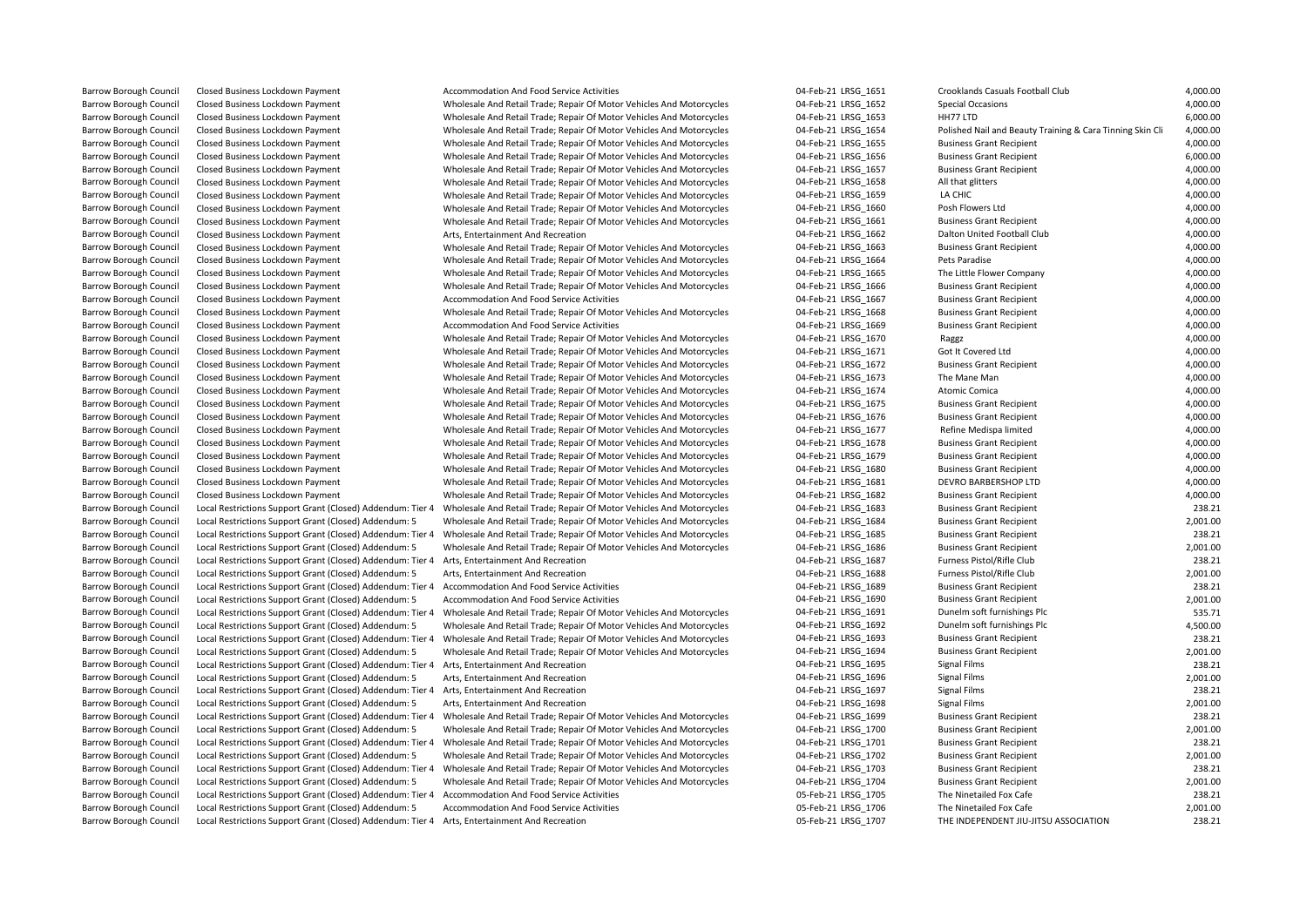| <b>Barrow Borough Council</b> | Local Restrictions Support Grant (Closed) Addendum: 5      | Arts, Entertainment And Recreation                                   | 05-Feb-21 LRSG 1708 | THE INDEPENDENT JIU-JITSU ASSOCIATION           | 2,001.00    |
|-------------------------------|------------------------------------------------------------|----------------------------------------------------------------------|---------------------|-------------------------------------------------|-------------|
| <b>Barrow Borough Council</b> | Local Restrictions Support Grant (Closed) Addendum: Tier 4 | Wholesale And Retail Trade; Repair Of Motor Vehicles And Motorcycles | 05-Feb-21 LRSG 1709 | Matt Johnson Prestige LTD                       | 357.14      |
| <b>Barrow Borough Council</b> | Local Restrictions Support Grant (Closed) Addendum: 5      | Wholesale And Retail Trade; Repair Of Motor Vehicles And Motorcycles | 05-Feb-21 LRSG 1710 | Matt Johnson Prestige LTD                       | 3,000.00    |
| <b>Barrow Borough Council</b> | Local Restrictions Support Grant (Closed) Addendum: Tier 4 | Wholesale And Retail Trade; Repair Of Motor Vehicles And Motorcycles | 05-Feb-21 LRSG 1711 | <b>Business Grant Recipient</b>                 | 238.21      |
| <b>Barrow Borough Council</b> | Local Restrictions Support Grant (Closed) Addendum: 5      | Wholesale And Retail Trade; Repair Of Motor Vehicles And Motorcycles | 05-Feb-21 LRSG 1712 | <b>Business Grant Recipient</b>                 | 2,001.00    |
| <b>Barrow Borough Council</b> | Local Restrictions Support Grant (Closed) Addendum         | Wholesale And Retail Trade; Repair Of Motor Vehicles And Motorcycles | 05-Feb-21 LRSG_1713 | <b>Business Grant Recipient</b>                 | 2,000.00    |
| <b>Barrow Borough Council</b> | Local Restrictions Support Grant (Closed) Addendum         | Wholesale And Retail Trade; Repair Of Motor Vehicles And Motorcycles | 05-Feb-21 LRSG 1714 | <b>Business Grant Recipient</b>                 | 1,334.00    |
| <b>Barrow Borough Council</b> | Local Restrictions Support Grant (Open)                    | Accommodation And Food Service Activities                            | 05-Feb-21 LRSG 1715 | <b>Business Grant Recipient</b>                 | 633.79      |
| <b>Barrow Borough Council</b> | Local Restrictions Support Grant (Open)                    | Accommodation And Food Service Activities                            | 05-Feb-21 LRSG 1716 | Zest Cumbria CIC                                | 633.79      |
| <b>Barrow Borough Council</b> | Local Restrictions Support Grant (Open)                    | Accommodation And Food Service Activities                            | 05-Feb-21 LRSG 1717 | Zest Cumbria CIC                                | 633.79      |
| <b>Barrow Borough Council</b> | Local Restrictions Support Grant (Closed) Addendum         | Accommodation And Food Service Activities                            | 08-Feb-21 LRSG 1718 | <b>Business Grant Recipient</b>                 | 1,334.00    |
| <b>Barrow Borough Council</b> | Local Restrictions Support Grant (Closed) Addendum         | Arts, Entertainment And Recreation                                   | 08-Feb-21 LRSG 1719 | <b>Business Grant Recipient</b>                 | 1,334.00    |
| <b>Barrow Borough Council</b> | Local Restrictions Support Grant (Closed) Addendum         | Wholesale And Retail Trade; Repair Of Motor Vehicles And Motorcycles | 08-Feb-21 LRSG 1720 | <b>Business Grant Recipient</b>                 | 1,334.00    |
| <b>Barrow Borough Council</b> | Local Restrictions Support Grant (Closed) Addendum         | Accommodation And Food Service Activities                            | 08-Feb-21 LRSG 1721 | <b>Business Grant Recipient</b>                 | 1,334.00    |
| <b>Barrow Borough Council</b> | Local Restrictions Support Grant (Closed) Addendum         | Wholesale And Retail Trade; Repair Of Motor Vehicles And Motorcycles | 08-Feb-21 LRSG 1722 | <b>Empire Flooring Services Ltd</b>             | 2,000.00    |
| <b>Barrow Borough Council</b> | Closed Business Lockdown Payment                           | Wholesale And Retail Trade; Repair Of Motor Vehicles And Motorcycles | 08-Feb-21 LRSG 1723 | <b>TNT Comms Ltd</b>                            | 6,000.00    |
|                               |                                                            |                                                                      |                     |                                                 | 4,000.00    |
| <b>Barrow Borough Council</b> | Closed Business Lockdown Payment                           | Arts, Entertainment And Recreation                                   | 08-Feb-21 LRSG 1724 | Barrow Island Community & Sports Trust Facility |             |
| <b>Barrow Borough Council</b> | Closed Business Lockdown Payment                           | Wholesale And Retail Trade; Repair Of Motor Vehicles And Motorcycles | 08-Feb-21 LRSG 1725 | <b>Business Grant Recipient</b>                 | 4,000.00    |
| <b>Barrow Borough Council</b> | Closed Business Lockdown Payment                           | Wholesale And Retail Trade; Repair Of Motor Vehicles And Motorcycles | 08-Feb-21 LRSG 1726 | vision tv                                       | 4,000.00    |
| <b>Barrow Borough Council</b> | Closed Business Lockdown Payment                           | Wholesale And Retail Trade; Repair Of Motor Vehicles And Motorcycles | 08-Feb-21 LRSG 1727 | Speed of Sound LTD                              | 4,000.00    |
| <b>Barrow Borough Council</b> | Closed Business Lockdown Payment                           | Wholesale And Retail Trade; Repair Of Motor Vehicles And Motorcycles | 08-Feb-21 LRSG 1728 | David Atkinson Car Sales                        | 4,000.00    |
| Barrow Borough Council        | Closed Business Lockdown Payment                           | Wholesale And Retail Trade; Repair Of Motor Vehicles And Motorcycles | 08-Feb-21 LRSG_1729 | <b>Business Grant Recipient</b>                 | 4,000.00    |
| <b>Barrow Borough Council</b> | Closed Business Lockdown Payment                           | Wholesale And Retail Trade; Repair Of Motor Vehicles And Motorcycles | 08-Feb-21 LRSG 1730 | North West Consumables                          | 4,000.00    |
| <b>Barrow Borough Council</b> | Closed Business Lockdown Payment                           | Wholesale And Retail Trade; Repair Of Motor Vehicles And Motorcycles | 08-Feb-21 LRSG 1731 | Darren Roby collectors                          | 4,000.00    |
| <b>Barrow Borough Council</b> | Closed Business Lockdown Payment                           | Wholesale And Retail Trade; Repair Of Motor Vehicles And Motorcycles | 08-Feb-21 LRSG_1732 | <b>Business Grant Recipient</b>                 | 4,000.00    |
| <b>Barrow Borough Council</b> | Closed Business Lockdown Payment                           | <b>Other Service Activities</b>                                      | 08-Feb-21 LRSG 1733 | <b>Business Grant Recipient</b>                 | 4,000.00    |
| <b>Barrow Borough Council</b> | Closed Business Lockdown Payment                           | Wholesale And Retail Trade; Repair Of Motor Vehicles And Motorcycles | 08-Feb-21 LRSG_1734 | <b>Business Grant Recipient</b>                 | 6,000.00    |
| <b>Barrow Borough Council</b> | Closed Business Lockdown Payment                           | Wholesale And Retail Trade; Repair Of Motor Vehicles And Motorcycles | 08-Feb-21 LRSG 1735 | <b>Business Grant Recipient</b>                 | 4,000.00    |
| <b>Barrow Borough Council</b> | Closed Business Lockdown Payment                           | Wholesale And Retail Trade; Repair Of Motor Vehicles And Motorcycles | 08-Feb-21 LRSG 1736 | <b>Business Grant Recipient</b>                 | 4,000.00    |
| Barrow Borough Council        | Closed Business Lockdown Payment                           | Wholesale And Retail Trade; Repair Of Motor Vehicles And Motorcycles | 08-Feb-21 LRSG 1737 | <b>Business Grant Recipient</b>                 | 4,000.00    |
| <b>Barrow Borough Council</b> | Closed Business Lockdown Payment                           | Arts, Entertainment And Recreation                                   | 08-Feb-21 LRSG 1738 | ESCAPE ROOM (Barrow Itd)                        | 4,000.00    |
| <b>Barrow Borough Council</b> | Closed Business Lockdown Payment                           | Wholesale And Retail Trade; Repair Of Motor Vehicles And Motorcycles | 08-Feb-21 LRSG 1739 | <b>Business Grant Recipient</b>                 | 4,000.00    |
| <b>Barrow Borough Council</b> | Closed Business Lockdown Payment                           | Wholesale And Retail Trade; Repair Of Motor Vehicles And Motorcycles | 08-Feb-21 LRSG 1740 | <b>Business Grant Recipient</b>                 | 4,000.00    |
| <b>Barrow Borough Council</b> | Closed Business Lockdown Payment                           | Wholesale And Retail Trade; Repair Of Motor Vehicles And Motorcycles | 08-Feb-21 LRSG 1741 | <b>Business Grant Recipient</b>                 | 4,000.00    |
| <b>Barrow Borough Council</b> | Closed Business Lockdown Payment                           | Arts, Entertainment And Recreation                                   | 08-Feb-21 LRSG_1742 | <b>Business Grant Recipient</b>                 | 4,000.00    |
| <b>Barrow Borough Council</b> | Closed Business Lockdown Payment                           | Wholesale And Retail Trade; Repair Of Motor Vehicles And Motorcycles | 08-Feb-21 LRSG 1743 | Marsha Lee                                      | 4,000.00    |
| <b>Barrow Borough Council</b> | Closed Business Lockdown Payment                           | <b>Other Service Activities</b>                                      | 08-Feb-21 LRSG 1744 | <b>Business Grant Recipient</b>                 | 4,000.00    |
| <b>Barrow Borough Council</b> | Closed Business Lockdown Payment                           | Arts, Entertainment And Recreation                                   | 08-Feb-21 LRSG_1745 | Urban Extreme Ltd                               | 9,000.00    |
| <b>Barrow Borough Council</b> | Closed Business Lockdown Payment                           | Wholesale And Retail Trade; Repair Of Motor Vehicles And Motorcycles | 08-Feb-21 LRSG 1746 | Susan Dunn Limited                              | 4,000.00    |
| <b>Barrow Borough Council</b> | Closed Business Lockdown Payment                           | Wholesale And Retail Trade; Repair Of Motor Vehicles And Motorcycles | 08-Feb-21 LRSG 1747 | Guy Perry Ltd                                   | 6,000.00    |
| <b>Barrow Borough Council</b> | Closed Business Lockdown Payment                           | Accommodation And Food Service Activities                            | 08-Feb-21 LRSG_1748 | <b>Roose Pioneers ARLFC</b>                     | 4,000.00    |
| <b>Barrow Borough Council</b> | Closed Business Lockdown Payment                           | Wholesale And Retail Trade; Repair Of Motor Vehicles And Motorcycles | 08-Feb-21 LRSG_1749 | <b>Business Grant Recipient</b>                 | 4,000.00    |
| <b>Barrow Borough Council</b> | Closed Business Lockdown Payment                           | Wholesale And Retail Trade; Repair Of Motor Vehicles And Motorcycles | 08-Feb-21 LRSG 1750 | <b>Business Grant Recipient</b>                 | 4,000.00    |
| <b>Barrow Borough Council</b> | Local Restrictions Support Grant (Closed) Addendum: Tier 4 | Wholesale And Retail Trade; Repair Of Motor Vehicles And Motorcycles | 08-Feb-21 LRSG 1751 | <b>Business Grant Recipient</b>                 | $-238.21$   |
| <b>Barrow Borough Council</b> | Local Restrictions Support Grant (Closed) Addendum: 5      | Wholesale And Retail Trade; Repair Of Motor Vehicles And Motorcycles | 08-Feb-21 LRSG_1752 | <b>Business Grant Recipient</b>                 | $-2,001.00$ |
| <b>Barrow Borough Council</b> | Closed Business Lockdown Payment                           | Wholesale And Retail Trade; Repair Of Motor Vehicles And Motorcycles | 08-Feb-21 LRSG 1753 | Furness Watch and Jewellery Ltd                 | 4,000.00    |
| <b>Barrow Borough Council</b> | Closed Business Lockdown Payment                           | <b>Other Service Activities</b>                                      | 08-Feb-21 LRSG_1754 | <b>Business Grant Recipient</b>                 | 4,000.00    |
| <b>Barrow Borough Council</b> | Closed Business Lockdown Payment                           | <b>Other Service Activities</b>                                      | 08-Feb-21 LRSG 1755 | MJ Hairdressing LTD Trading as The Hair Lounge  | 4,000.00    |
| <b>Barrow Borough Council</b> | Closed Business Lockdown Payment                           | Accommodation And Food Service Activities                            | 08-Feb-21 LRSG 1756 | <b>Transfigure Fitness Ltd</b>                  | 4,000.00    |
| <b>Barrow Borough Council</b> | Closed Business Lockdown Payment                           | Wholesale And Retail Trade; Repair Of Motor Vehicles And Motorcycles | 08-Feb-21 LRSG_1757 | <b>Business Grant Recipient</b>                 | 4,000.00    |
| <b>Barrow Borough Council</b> | Local Restrictions Support Grant (Closed) Addendum: Tier 4 | Wholesale And Retail Trade; Repair Of Motor Vehicles And Motorcycles | 08-Feb-21 LRSG 1758 | <b>Business Grant Recipient</b>                 | $-238.21$   |
| <b>Barrow Borough Council</b> | Local Restrictions Support Grant (Closed) Addendum: 5      | Wholesale And Retail Trade; Repair Of Motor Vehicles And Motorcycles | 08-Feb-21 LRSG_1759 | <b>Business Grant Recipient</b>                 | $-2,001.00$ |
| <b>Barrow Borough Council</b> | Closed Business Lockdown Payment                           | Accommodation And Food Service Activities                            | 08-Feb-21 LRSG 1760 | Barrow Sporting Club Limited                    | 4,000.00    |
| <b>Barrow Borough Council</b> | Closed Business Lockdown Payment                           | <b>Other Service Activities</b>                                      | 08-Feb-21 LRSG 1761 | Asylum 287 Barbershop                           | 4,000.00    |
| <b>Barrow Borough Council</b> | Closed Business Lockdown Payment                           | Wholesale And Retail Trade; Repair Of Motor Vehicles And Motorcycles | 08-Feb-21 LRSG_1762 | The Vapour Bar                                  | 4,000.00    |
| <b>Barrow Borough Council</b> | Closed Business Lockdown Payment                           | Wholesale And Retail Trade; Repair Of Motor Vehicles And Motorcycles | 08-Feb-21 LRSG 1763 | <b>Business Grant Recipient</b>                 | 4,000.00    |
| <b>Barrow Borough Council</b> | Closed Business Lockdown Payment                           | Wholesale And Retail Trade; Repair Of Motor Vehicles And Motorcycles | 08-Feb-21 LRSG 1764 | <b>Business Grant Recipient</b>                 | 4.000.00    |
|                               |                                                            |                                                                      |                     |                                                 |             |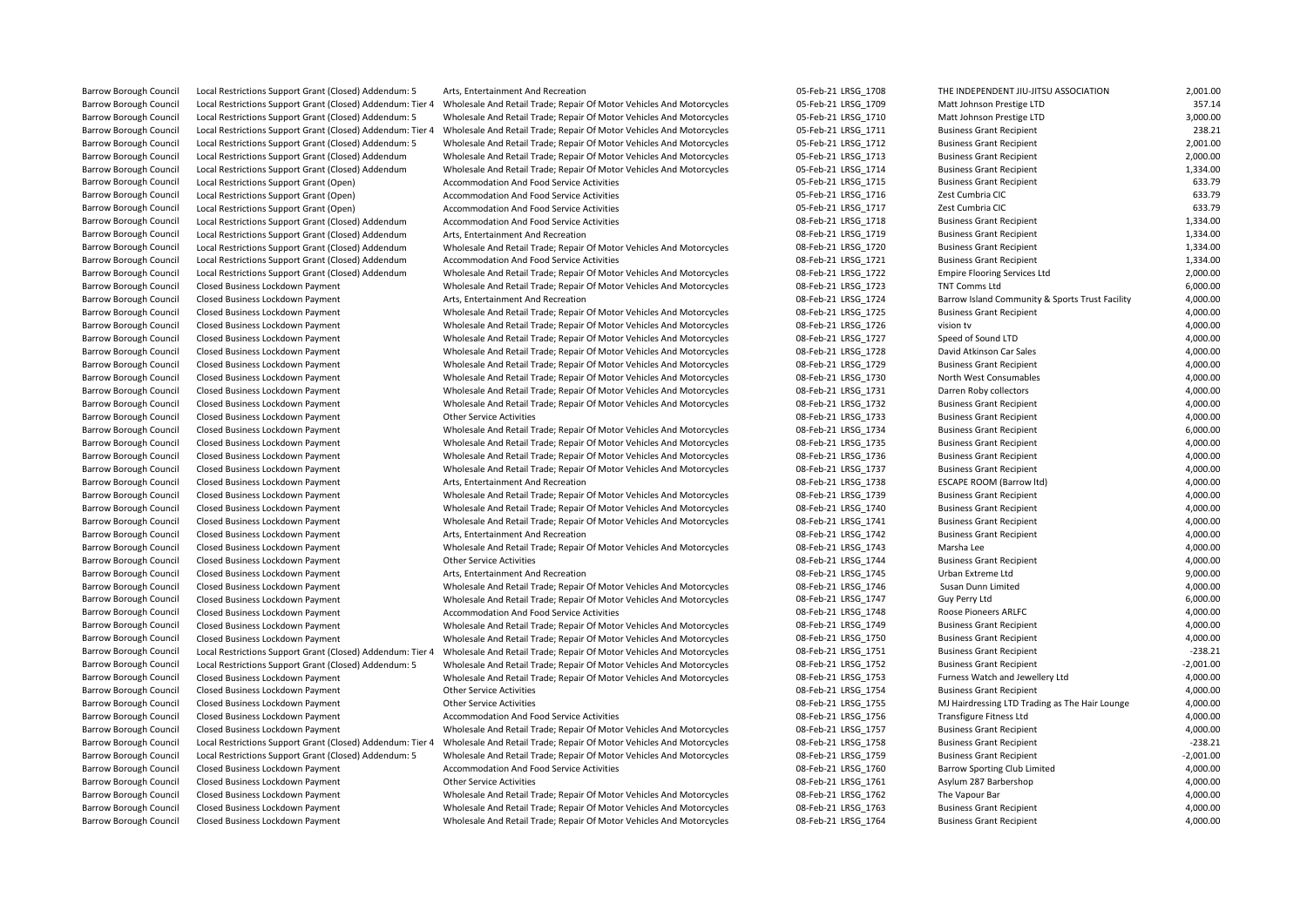Barrow Borough Council Closed Business Lockdown Payment Wholesale And Retail Trade; Repair Of Motor Vehicles And Motorcycles 08-Feb-21 LRSG 1821 Business Grant Recipient 4,000.00

| Barrow Borough Council        | Closed Business Lockdown Payment                           | Wholesale And Retail Trade; Repair Of Motor Vehicles And Motorcycles     | 08-Feb-21 LRSG_1765 | <b>Business Grant Recipient</b>                    | 4,000.00             |
|-------------------------------|------------------------------------------------------------|--------------------------------------------------------------------------|---------------------|----------------------------------------------------|----------------------|
| Barrow Borough Council        | Closed Business Lockdown Payment                           | Wholesale And Retail Trade; Repair Of Motor Vehicles And Motorcycles     | 08-Feb-21 LRSG 1766 | Harts the Jewellers                                | 4,000.00             |
| <b>Barrow Borough Council</b> | Closed Business Lockdown Payment                           | <b>Other Service Activities</b>                                          | 08-Feb-21 LRSG 1767 | <b>Business Grant Recipient</b>                    | 4,000.00             |
| <b>Barrow Borough Council</b> | Closed Business Lockdown Payment                           | Wholesale And Retail Trade; Repair Of Motor Vehicles And Motorcycles     | 08-Feb-21 LRSG 1768 | The Bridal House                                   | 4,000.00             |
| <b>Barrow Borough Council</b> | Closed Business Lockdown Payment                           | Wholesale And Retail Trade; Repair Of Motor Vehicles And Motorcycles     | 08-Feb-21 LRSG 1769 | Suzie B                                            | 4,000.00             |
| Barrow Borough Council        | Closed Business Lockdown Payment                           | <b>Other Service Activities</b>                                          | 08-Feb-21 LRSG_1770 | <b>Business Grant Recipient</b>                    | 4,000.00             |
| <b>Barrow Borough Council</b> | Closed Business Lockdown Payment                           | Wholesale And Retail Trade; Repair Of Motor Vehicles And Motorcycles     | 08-Feb-21 LRSG 1771 | <b>Business Grant Recipient</b>                    | 4,000.00             |
| <b>Barrow Borough Council</b> | Closed Business Lockdown Payment                           | Wholesale And Retail Trade; Repair Of Motor Vehicles And Motorcycles     | 08-Feb-21 LRSG 1772 | <b>Business Grant Recipient</b>                    | 4,000.00             |
| <b>Barrow Borough Council</b> | Closed Business Lockdown Payment                           | Wholesale And Retail Trade; Repair Of Motor Vehicles And Motorcycles     | 08-Feb-21 LRSG 1773 | Paul French Salon                                  | 4,000.00             |
| <b>Barrow Borough Council</b> | Closed Business Lockdown Payment                           | Wholesale And Retail Trade; Repair Of Motor Vehicles And Motorcycles     | 08-Feb-21 LRSG 1774 | St Mary's Hospice T/A HOSPICE OF ST MARY OF FURNES | 4,000.00             |
| <b>Barrow Borough Council</b> | Closed Business Lockdown Payment                           | Wholesale And Retail Trade; Repair Of Motor Vehicles And Motorcycles     | 08-Feb-21 LRSG 1775 | St Mary's Hospice                                  | 9,000.00             |
| Barrow Borough Council        | Closed Business Lockdown Payment                           | Wholesale And Retail Trade; Repair Of Motor Vehicles And Motorcycles     | 08-Feb-21 LRSG_1776 | Coco Cheveux Ltd                                   | 4,000.00             |
| Barrow Borough Council        | Closed Business Lockdown Payment                           | Accommodation And Food Service Activities                                | 08-Feb-21 LRSG 1777 | <b>Business Grant Recipient</b>                    | 4,000.00             |
| <b>Barrow Borough Council</b> | Local Restrictions Support Grant (Closed) Addendum: Tier 4 | Accommodation And Food Service Activities                                | 08-Feb-21 LRSG 1778 | <b>Business Grant Recipient</b>                    | $-238.21$            |
| <b>Barrow Borough Council</b> | Local Restrictions Support Grant (Closed) Addendum: 5      | Accommodation And Food Service Activities                                | 08-Feb-21 LRSG 1779 | <b>Business Grant Recipient</b>                    | $-2,001.00$          |
| Barrow Borough Council        | Closed Business Lockdown Payment                           | Wholesale And Retail Trade; Repair Of Motor Vehicles And Motorcycles     | 08-Feb-21 LRSG_1780 | South West Cumbria United Area                     | 4,000.00             |
| <b>Barrow Borough Council</b> | Closed Business Lockdown Payment                           | <b>Other Service Activities</b>                                          | 08-Feb-21 LRSG 1781 | <b>Beau Laser Aesthetics</b>                       | 4,000.00             |
| <b>Barrow Borough Council</b> | Closed Business Lockdown Payment                           | Wholesale And Retail Trade; Repair Of Motor Vehicles And Motorcycles     | 08-Feb-21 LRSG 1782 | Elegance Hair Salon                                | 4,000.00             |
| Barrow Borough Council        | Closed Business Lockdown Payment                           | Wholesale And Retail Trade; Repair Of Motor Vehicles And Motorcycles     | 08-Feb-21 LRSG_1783 | A & L Crafts                                       | 4,000.00             |
| <b>Barrow Borough Council</b> | Closed Business Lockdown Payment                           | Wholesale And Retail Trade; Repair Of Motor Vehicles And Motorcycles     | 08-Feb-21 LRSG 1784 | <b>Business Grant Recipient</b>                    | 4,000.00             |
| <b>Barrow Borough Council</b> | Closed Business Lockdown Payment                           | Wholesale And Retail Trade; Repair Of Motor Vehicles And Motorcycles     | 08-Feb-21 LRSG_1785 | <b>Business Grant Recipient</b>                    | 4,000.00             |
| Barrow Borough Council        | Closed Business Lockdown Payment                           | <b>Other Service Activities</b>                                          | 08-Feb-21 LRSG_1786 | <b>Business Grant Recipient</b>                    | 4,000.00             |
| <b>Barrow Borough Council</b> | Closed Business Lockdown Payment                           | Wholesale And Retail Trade; Repair Of Motor Vehicles And Motorcycles     | 08-Feb-21 LRSG 1787 | A SPOT Ltd                                         | 4,000.00             |
| <b>Barrow Borough Council</b> | Closed Business Lockdown Payment                           | Wholesale And Retail Trade; Repair Of Motor Vehicles And Motorcycles     | 08-Feb-21 LRSG 1788 | <b>TNT Records</b>                                 | 4,000.00             |
| Barrow Borough Council        | Closed Business Lockdown Payment                           | Wholesale And Retail Trade; Repair Of Motor Vehicles And Motorcycles     | 08-Feb-21 LRSG 1789 | The Bobby Pin                                      | 4,000.00             |
| Barrow Borough Council        | Closed Business Lockdown Payment                           | Accommodation And Food Service Activities                                | 08-Feb-21 LRSG_1790 | <b>Business Grant Recipient</b>                    | 4,000.00             |
| <b>Barrow Borough Council</b> | Closed Business Lockdown Payment                           | Wholesale And Retail Trade; Repair Of Motor Vehicles And Motorcycles     | 08-Feb-21 LRSG 1791 | <b>Business Grant Recipient</b>                    | 4,000.00             |
| Barrow Borough Council        | Closed Business Lockdown Payment                           | Wholesale And Retail Trade; Repair Of Motor Vehicles And Motorcycles     | 08-Feb-21 LRSG 1792 | <b>Business Grant Recipient</b>                    | 4,000.00             |
| <b>Barrow Borough Council</b> | Closed Business Lockdown Payment                           | Wholesale And Retail Trade; Repair Of Motor Vehicles And Motorcycles     | 08-Feb-21 LRSG 1793 | <b>Business Grant Recipient</b>                    | 4,000.00             |
| <b>Barrow Borough Council</b> | Closed Business Lockdown Payment                           | <b>Accommodation And Food Service Activities</b>                         | 08-Feb-21 LRSG 1794 | Masonic Hall                                       | 4,000.00             |
| Barrow Borough Council        | Closed Business Lockdown Payment                           | Wholesale And Retail Trade; Repair Of Motor Vehicles And Motorcycles     | 08-Feb-21 LRSG_1795 | Abbey Blinds                                       | 4,000.00             |
| <b>Barrow Borough Council</b> | Closed Business Lockdown Payment                           | Arts, Entertainment And Recreation                                       | 08-Feb-21 LRSG 1796 | Abbots Vale Community Centre                       | 4,000.00             |
| <b>Barrow Borough Council</b> | Closed Business Lockdown Payment                           | Wholesale And Retail Trade; Repair Of Motor Vehicles And Motorcycles     | 08-Feb-21 LRSG 1797 | Dandy's Ltd                                        | 6,000.00             |
| Barrow Borough Council        | Closed Business Lockdown Payment                           | Wholesale And Retail Trade; Repair Of Motor Vehicles And Motorcycles     | 08-Feb-21 LRSG 1798 | Expressions of Lancaster Ltd                       | 4,000.00             |
| <b>Barrow Borough Council</b> | Closed Business Lockdown Payment                           | Wholesale And Retail Trade; Repair Of Motor Vehicles And Motorcycles     | 08-Feb-21 LRSG 1799 | Pozo Barber                                        | 4,000.00             |
|                               |                                                            |                                                                          |                     |                                                    | 4,000.00             |
| Barrow Borough Council        | Closed Business Lockdown Payment                           | Wholesale And Retail Trade; Repair Of Motor Vehicles And Motorcycles     | 08-Feb-21 LRSG_1800 | <b>Business Grant Recipient</b>                    |                      |
| Barrow Borough Council        | Closed Business Lockdown Payment                           | Wholesale And Retail Trade; Repair Of Motor Vehicles And Motorcycles     | 08-Feb-21 LRSG_1801 | Angel nails<br>House of Hair                       | 4,000.00<br>4,000.00 |
| <b>Barrow Borough Council</b> | Closed Business Lockdown Payment                           | Wholesale And Retail Trade; Repair Of Motor Vehicles And Motorcycles     | 08-Feb-21 LRSG 1802 |                                                    |                      |
| Barrow Borough Council        | Closed Business Lockdown Payment                           | Wholesale And Retail Trade; Repair Of Motor Vehicles And Motorcycles     | 08-Feb-21 LRSG 1803 | <b>Business Grant Recipient</b>                    | 4,000.00             |
| <b>Barrow Borough Council</b> | Closed Business Lockdown Payment                           | <b>Other Service Activities</b>                                          | 08-Feb-21 LRSG 1804 | Tony Hand Car Wash Ltd                             | 4,000.00             |
| <b>Barrow Borough Council</b> | Closed Business Lockdown Payment                           | Wholesale And Retail Trade; Repair Of Motor Vehicles And Motorcycles     | 08-Feb-21 LRSG_1805 | South Lakes Interiors Ltd                          | 4,000.00             |
| <b>Barrow Borough Council</b> | Closed Business Lockdown Payment                           | <b>Other Service Activities</b>                                          | 08-Feb-21 LRSG 1806 | <b>Business Grant Recipient</b>                    | 4,000.00             |
| Barrow Borough Council        | Closed Business Lockdown Payment                           | Arts, Entertainment And Recreation                                       | 08-Feb-21 LRSG 1807 | <b>Business Grant Recipient</b>                    | 4,000.00             |
| <b>Barrow Borough Council</b> | Closed Business Lockdown Payment                           | Wholesale And Retail Trade; Repair Of Motor Vehicles And Motorcycles     | 08-Feb-21 LRSG 1808 | <b>Business Grant Recipient</b>                    | 4,000.00             |
| Barrow Borough Council        | Closed Business Lockdown Payment                           | Wholesale And Retail Trade; Repair Of Motor Vehicles And Motorcycles     | 08-Feb-21 LRSG_1809 | <b>Business Grant Recipient</b>                    | 4,000.00             |
| Barrow Borough Council        | Closed Business Lockdown Payment                           | Wholesale And Retail Trade; Repair Of Motor Vehicles And Motorcycles     | 08-Feb-21 LRSG 1810 | SB Wallpaper                                       | 4,000.00             |
| <b>Barrow Borough Council</b> | Closed Business Lockdown Payment                           | Wholesale And Retail Trade; Repair Of Motor Vehicles And Motorcycles     | 08-Feb-21 LRSG 1811 | Ian Ford Books Limited                             | 4,000.00             |
| <b>Barrow Borough Council</b> | Closed Business Lockdown Payment                           | Wholesale And Retail Trade; Repair Of Motor Vehicles And Motorcycles     | 08-Feb-21 LRSG 1812 | All Style Tattoos Ltd                              | 4,000.00             |
| <b>Barrow Borough Council</b> | Closed Business Lockdown Payment                           | Wholesale And Retail Trade; Repair Of Motor Vehicles And Motorcycles     | 08-Feb-21 LRSG 1813 | <b>Istanbul Barber</b>                             | 4,000.00             |
| <b>Barrow Borough Council</b> | Closed Business Lockdown Payment                           | Wholesale And Retail Trade; Repair Of Motor Vehicles And Motorcycles     | 08-Feb-21 LRSG_1814 | <b>Business Grant Recipient</b>                    | 4,000.00             |
| Barrow Borough Council        | Closed Business Lockdown Payment                           | Wholesale And Retail Trade; Repair Of Motor Vehicles And Motorcycles     | 08-Feb-21 LRSG 1815 | Mind In Furness                                    | 4,000.00             |
| Barrow Borough Council        | Closed Business Lockdown Payment                           | Wholesale And Retail Trade; Repair Of Motor Vehicles And Motorcycles     | 08-Feb-21 LRSG_1816 | <b>Business Grant Recipient</b>                    | 4,000.00             |
| Barrow Borough Council        | Closed Business Lockdown Payment                           | Wholesale And Retail Trade; Repair Of Motor Vehicles And Motorcycles     | 08-Feb-21 LRSG 1817 | <b>Business Grant Recipient</b>                    | 4,000.00             |
| <b>Barrow Borough Council</b> | Closed Business Lockdown Payment                           | Wholesale And Retail Trade; Repair Of Motor Vehicles And Motorcycles     | 08-Feb-21 LRSG 1818 | <b>Business Grant Recipient</b>                    | 4,000.00             |
| Barrow Borough Council        | Closed Business Lockdown Payment                           | Wholesale And Retail Trade; Repair Of Motor Vehicles And Motorcycles     | 08-Feb-21 LRSG_1819 | The Owl Sanctuary                                  | 4,000.00             |
| Barrow Borough Council        | Closed Business Lockdown Payment                           | <b>Other Service Activities</b>                                          | 08-Feb-21 LRSG 1820 | SA Salon                                           | 4,000.00             |
| Bannario Bannovalo Carriedi   | Clarent Britain and Indian Books                           | Missingham And Detail Toods: Depair Of Mister Makistan And Misters (plan | 00 F-L 34 LBCC 1031 | Conce Basiniana<br>$D = 1$                         | 1.00000              |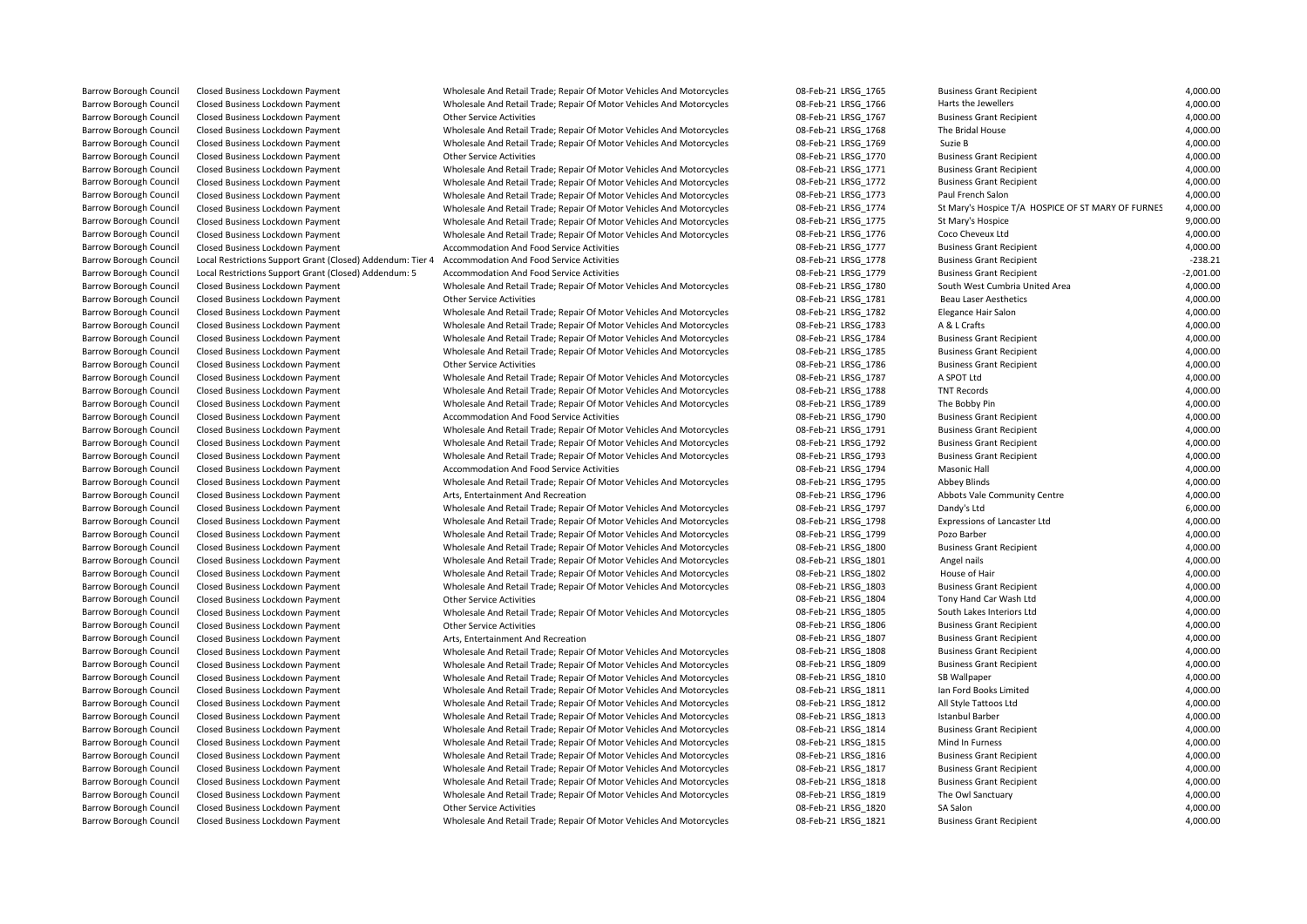| <b>Barrow Borough Council</b>                                  | Local Restrictions Support Grant (Open)                    | <b>Accommodation And Food Service Activities</b>                                                           | 08-Feb-21 LRSG_1822 | The Sun Inn                                     | 2,175.00    |
|----------------------------------------------------------------|------------------------------------------------------------|------------------------------------------------------------------------------------------------------------|---------------------|-------------------------------------------------|-------------|
| <b>Barrow Borough Council</b>                                  | Local Restrictions Support Grant (Closed) Addendum: Tier 4 | Accommodation And Food Service Activities                                                                  | 08-Feb-21 LRSG_1823 | The Sun Inn                                     | 535.71      |
| <b>Barrow Borough Council</b>                                  | Local Restrictions Support Grant (Closed) Addendum: 5      | Accommodation And Food Service Activities                                                                  | 08-Feb-21 LRSG 1824 | The Sun Inn                                     | 4,500.00    |
| <b>Barrow Borough Council</b>                                  | Local Restrictions Support Grant (Closed) Addendum: Tier 4 | Wholesale And Retail Trade; Repair Of Motor Vehicles And Motorcycles                                       | 08-Feb-21 LRSG_1825 | <b>Business Grant Recipient</b>                 | 357.14      |
| <b>Barrow Borough Council</b>                                  | Local Restrictions Support Grant (Closed) Addendum: 5      | Wholesale And Retail Trade; Repair Of Motor Vehicles And Motorcycles                                       | 08-Feb-21 LRSG 1826 | <b>Business Grant Recipient</b>                 | 3,000.00    |
| <b>Barrow Borough Council</b>                                  | Local Restrictions Support Grant (Closed) Addendum: Tier 4 | Wholesale And Retail Trade; Repair Of Motor Vehicles And Motorcycles                                       | 08-Feb-21 LRSG 1827 | <b>Business Grant Recipient</b>                 | 238.21      |
| <b>Barrow Borough Council</b>                                  | Local Restrictions Support Grant (Closed) Addendum: 5      | Wholesale And Retail Trade; Repair Of Motor Vehicles And Motorcycles                                       | 08-Feb-21 LRSG_1828 | <b>Business Grant Recipient</b>                 | 2,001.00    |
| <b>Barrow Borough Council</b>                                  | Local Restrictions Support Grant (Closed)                  | <b>Accommodation And Food Service Activities</b>                                                           | 08-Feb-21 LRSG 1829 | The Black Dog Inn                               | 1,381.64    |
| Barrow Borough Council                                         | Local Restrictions Support Grant (Closed) Addendum: Tier 4 | Accommodation And Food Service Activities                                                                  | 08-Feb-21 LRSG 1830 | The Black Dog Inn                               | 238.21      |
| <b>Barrow Borough Council</b>                                  | Local Restrictions Support Grant (Closed) Addendum: 5      | Accommodation And Food Service Activities                                                                  | 08-Feb-21 LRSG 1831 | The Black Dog Inn                               | 2,001.00    |
| <b>Barrow Borough Council</b>                                  | Local Restrictions Support Grant (Closed)                  | Accommodation And Food Service Activities                                                                  | 08-Feb-21 LRSG 1832 | <b>Business Grant Recipient</b>                 | 1,381.64    |
| <b>Barrow Borough Council</b>                                  | Local Restrictions Support Grant (Closed) Addendum: Tier 4 | Accommodation And Food Service Activities                                                                  | 08-Feb-21 LRSG 1833 | <b>Business Grant Recipient</b>                 | 238.21      |
| <b>Barrow Borough Council</b>                                  | Local Restrictions Support Grant (Closed) Addendum: 5      | Accommodation And Food Service Activities                                                                  | 08-Feb-21 LRSG 1834 | <b>Business Grant Recipient</b>                 | 2,001.00    |
| <b>Barrow Borough Council</b>                                  | Christmas Support Payment for 'wet-led pubs' (CSP)         | Accommodation And Food Service Activities                                                                  | 08-Feb-21 LRSG 1835 | <b>Business Grant Recipient</b>                 | $-1,000.00$ |
| Barrow Borough Council                                         | Local Restrictions Support Grant (Closed) Addendum         | Wholesale And Retail Trade; Repair Of Motor Vehicles And Motorcycles                                       | 09-Feb-21 LRSG 1836 | <b>Furness Heating Components Ltd</b>           | 2,000.00    |
| <b>Barrow Borough Council</b>                                  | Local Restrictions Support Grant (Closed) Addendum         | Wholesale And Retail Trade; Repair Of Motor Vehicles And Motorcycles                                       | 09-Feb-21 LRSG 1837 | <b>Business Grant Recipient</b>                 | 1,334.00    |
| <b>Barrow Borough Council</b>                                  | Local Restrictions Support Grant (Closed) Addendum         | Wholesale And Retail Trade; Repair Of Motor Vehicles And Motorcycles                                       | 09-Feb-21 LRSG 1838 | <b>MBR Motorsports Ltd</b>                      | 1,334.00    |
| <b>Barrow Borough Council</b>                                  | Local Restrictions Support Grant (Closed) Addendum         | Wholesale And Retail Trade; Repair Of Motor Vehicles And Motorcycles                                       | 09-Feb-21 LRSG 1839 | GR & MM Blackledge PLC                          | 2,000.00    |
| <b>Barrow Borough Council</b>                                  | Local Restrictions Support Grant (Closed) Addendum         | Wholesale And Retail Trade; Repair Of Motor Vehicles And Motorcycles                                       | 09-Feb-21 LRSG 1840 | <b>Business Grant Recipient</b>                 | 1,334.00    |
| <b>Barrow Borough Council</b>                                  | Local Restrictions Support Grant (Open)                    | Arts, Entertainment And Recreation                                                                         | 09-Feb-21 LRSG 1841 | Askam rugby club                                | 633.79      |
| <b>Barrow Borough Council</b>                                  | Local Restrictions Support Grant (Open)                    | Accommodation And Food Service Activities                                                                  | 09-Feb-21 LRSG_1842 | <b>Business Grant Recipient</b>                 | 633.79      |
| <b>Barrow Borough Council</b>                                  | Local Restrictions Support Grant (Open)                    | Accommodation And Food Service Activities                                                                  | 09-Feb-21 LRSG 1843 | <b>Business Grant Recipient</b>                 | 967.36      |
| <b>Barrow Borough Council</b>                                  | Local Restrictions Support Grant (Closed) Addendum: Tier 4 | Accommodation And Food Service Activities                                                                  | 09-Feb-21 LRSG 1844 | <b>Business Grant Recipient</b>                 | 238.21      |
| Barrow Borough Council                                         | Local Restrictions Support Grant (Closed) Addendum: 5      | Accommodation And Food Service Activities                                                                  | 09-Feb-21 LRSG_1845 | <b>Business Grant Recipient</b>                 | 2,001.00    |
| <b>Barrow Borough Council</b>                                  | Local Restrictions Support Grant (Closed)                  | Accommodation And Food Service Activities                                                                  | 09-Feb-21 LRSG 1846 | <b>Business Grant Recipient</b>                 | 1,381.64    |
| <b>Barrow Borough Council</b>                                  | Local Restrictions Support Grant (Closed) Addendum: Tier 4 | Accommodation And Food Service Activities                                                                  | 09-Feb-21 LRSG 1847 | <b>Business Grant Recipient</b>                 | 238.21      |
| Barrow Borough Council                                         | Local Restrictions Support Grant (Closed) Addendum: 5      | Accommodation And Food Service Activities                                                                  | 09-Feb-21 LRSG 1848 | <b>Business Grant Recipient</b>                 | 2,001.00    |
| <b>Barrow Borough Council</b>                                  | Local Restrictions Support Grant (Closed) Addendum: Tier 4 | Wholesale And Retail Trade; Repair Of Motor Vehicles And Motorcycles                                       | 09-Feb-21 LRSG 1849 | <b>Crafty Hobbies</b>                           | 238.21      |
| <b>Barrow Borough Council</b>                                  | Local Restrictions Support Grant (Closed) Addendum: 5      | Wholesale And Retail Trade; Repair Of Motor Vehicles And Motorcycles                                       | 09-Feb-21 LRSG 1850 | <b>Crafty Hobbies</b>                           | 2,001.00    |
|                                                                | Local Restrictions Support Grant (Closed) Addendum: Tier 4 | Wholesale And Retail Trade; Repair Of Motor Vehicles And Motorcycles                                       | 09-Feb-21 LRSG 1851 | <b>Head Office Furness</b>                      | 238.21      |
| <b>Barrow Borough Council</b><br><b>Barrow Borough Council</b> |                                                            |                                                                                                            | 09-Feb-21 LRSG 1852 | <b>Head Office Furness</b>                      | 2,001.00    |
|                                                                | Local Restrictions Support Grant (Closed) Addendum: 5      | Wholesale And Retail Trade; Repair Of Motor Vehicles And Motorcycles<br>Arts, Entertainment And Recreation |                     | <b>Business Grant Recipient</b>                 | 238.21      |
| <b>Barrow Borough Council</b>                                  | Local Restrictions Support Grant (Closed) Addendum: Tier 4 |                                                                                                            | 09-Feb-21 LRSG 1853 |                                                 | 2,001.00    |
| <b>Barrow Borough Council</b>                                  | Local Restrictions Support Grant (Closed) Addendum: 5      | Arts, Entertainment And Recreation                                                                         | 09-Feb-21 LRSG_1854 | <b>Business Grant Recipient</b>                 | 238.21      |
| <b>Barrow Borough Council</b>                                  | Local Restrictions Support Grant (Closed) Addendum: Tier 4 | <b>Other Service Activities</b>                                                                            | 09-Feb-21 LRSG 1855 | Boss Hair Studio                                |             |
| <b>Barrow Borough Council</b>                                  | Local Restrictions Support Grant (Closed) Addendum: 5      | <b>Other Service Activities</b>                                                                            | 09-Feb-21 LRSG 1856 | Boss Hair Studio                                | 2,001.00    |
| <b>Barrow Borough Council</b>                                  | Local Restrictions Support Grant (Closed) Addendum: Tier 4 | Arts, Entertainment And Recreation                                                                         | 09-Feb-21 LRSG_1857 | Roose Bowling Club                              | 238.21      |
| <b>Barrow Borough Council</b>                                  | Local Restrictions Support Grant (Closed) Addendum: 5      | Arts, Entertainment And Recreation                                                                         | 09-Feb-21 LRSG 1858 | Roose Bowling Club                              | 2,001.00    |
| Barrow Borough Council                                         | Christmas Support Payment for 'wet-led pubs' (CSP)         | Accommodation And Food Service Activities                                                                  | 09-Feb-21 LRSG 1859 | Kill One Club                                   | 1,000.00    |
| <b>Barrow Borough Council</b>                                  | Christmas Support Payment for 'wet-led pubs' (CSP)         | Accommodation And Food Service Activities                                                                  | 09-Feb-21 LRSG 1860 | <b>Business Grant Recipient</b>                 | 1,000.00    |
| <b>Barrow Borough Council</b>                                  | Local Restrictions Support Grant (Closed) Addendum         | Accommodation And Food Service Activities                                                                  | 10-Feb-21 LRSG 1861 | <b>Business Grant Recipient</b>                 | 1,334.00    |
| <b>Barrow Borough Council</b>                                  | Local Restrictions Support Grant (Closed) Addendum         | Arts, Entertainment And Recreation                                                                         | 10-Feb-21 LRSG_1862 | Walney Island FC                                | 1,334.00    |
| <b>Barrow Borough Council</b>                                  | Closed Business Lockdown Payment                           | Arts, Entertainment And Recreation                                                                         | 10-Feb-21 LRSG 1863 | Holker Old Boys Football Club                   | 4,000.00    |
| <b>Barrow Borough Council</b>                                  | Closed Business Lockdown Payment                           | Arts, Entertainment And Recreation                                                                         | 10-Feb-21 LRSG 1864 | Free Spirit Academy of Dance and Acrobatics Ltd | 4,000.00    |
| <b>Barrow Borough Council</b>                                  | Closed Business Lockdown Payment                           | Wholesale And Retail Trade; Repair Of Motor Vehicles And Motorcycles                                       | 10-Feb-21 LRSG 1865 | South Lakes Cars                                | 4,000.00    |
| <b>Barrow Borough Council</b>                                  | Closed Business Lockdown Payment                           | Arts, Entertainment And Recreation                                                                         | 10-Feb-21 LRSG 1866 | Reaching Wellness Ltd                           | 4,000.00    |
| <b>Barrow Borough Council</b>                                  | Closed Business Lockdown Payment                           | Wholesale And Retail Trade; Repair Of Motor Vehicles And Motorcycles                                       | 10-Feb-21 LRSG 1867 | The Body Shop International                     | 6,000.00    |
| <b>Barrow Borough Council</b>                                  | Closed Business Lockdown Payment                           | Wholesale And Retail Trade; Repair Of Motor Vehicles And Motorcycles                                       | 10-Feb-21 LRSG_1868 | <b>Business Grant Recipient</b>                 | 4,000.00    |
| <b>Barrow Borough Council</b>                                  | Closed Business Lockdown Payment                           | Wholesale And Retail Trade; Repair Of Motor Vehicles And Motorcycles                                       | 10-Feb-21 LRSG_1869 | <b>Business Grant Recipient</b>                 | 4,000.00    |
| Barrow Borough Council                                         | Closed Business Lockdown Payment                           | Wholesale And Retail Trade; Repair Of Motor Vehicles And Motorcycles                                       | 10-Feb-21 LRSG 1870 | <b>Business Grant Recipient</b>                 | 4,000.00    |
| <b>Barrow Borough Council</b>                                  | Closed Business Lockdown Payment                           | Wholesale And Retail Trade; Repair Of Motor Vehicles And Motorcycles                                       | 10-Feb-21 LRSG 1871 | <b>Business Grant Recipient</b>                 | 4,000.00    |
| <b>Barrow Borough Council</b>                                  | Closed Business Lockdown Payment                           | Accommodation And Food Service Activities                                                                  | 10-Feb-21 LRSG 1872 | <b>Business Grant Recipient</b>                 | 4,000.00    |
| <b>Barrow Borough Council</b>                                  | Closed Business Lockdown Payment                           | Wholesale And Retail Trade; Repair Of Motor Vehicles And Motorcycles                                       | 10-Feb-21 LRSG 1873 | Fat Bobs CDs Ltd                                | 4,000.00    |
| <b>Barrow Borough Council</b>                                  | Closed Business Lockdown Payment                           | Wholesale And Retail Trade; Repair Of Motor Vehicles And Motorcycles                                       | 10-Feb-21 LRSG_1874 | <b>Business Grant Recipient</b>                 | 6,000.00    |
| <b>Barrow Borough Council</b>                                  | Closed Business Lockdown Payment                           | Wholesale And Retail Trade; Repair Of Motor Vehicles And Motorcycles                                       | 10-Feb-21 LRSG 1875 | Animal Welfare (Furness)                        | 4,000.00    |
| <b>Barrow Borough Council</b>                                  | Closed Business Lockdown Payment                           | Wholesale And Retail Trade; Repair Of Motor Vehicles And Motorcycles                                       | 10-Feb-21 LRSG 1876 | Animal Welfare (Furness)                        | 4,000.00    |
| <b>Barrow Borough Council</b>                                  | Closed Business Lockdown Payment                           | Wholesale And Retail Trade; Repair Of Motor Vehicles And Motorcycles                                       | 10-Feb-21 LRSG 1877 | <b>Business Grant Recipient</b>                 | 4,000.00    |
| <b>Barrow Borough Council</b>                                  | Closed Business Lockdown Payment                           | Wholesale And Retail Trade; Repair Of Motor Vehicles And Motorcycles                                       | 10-Feb-21 LRSG 1878 | Pye Motors Ltd                                  | 6,000.00    |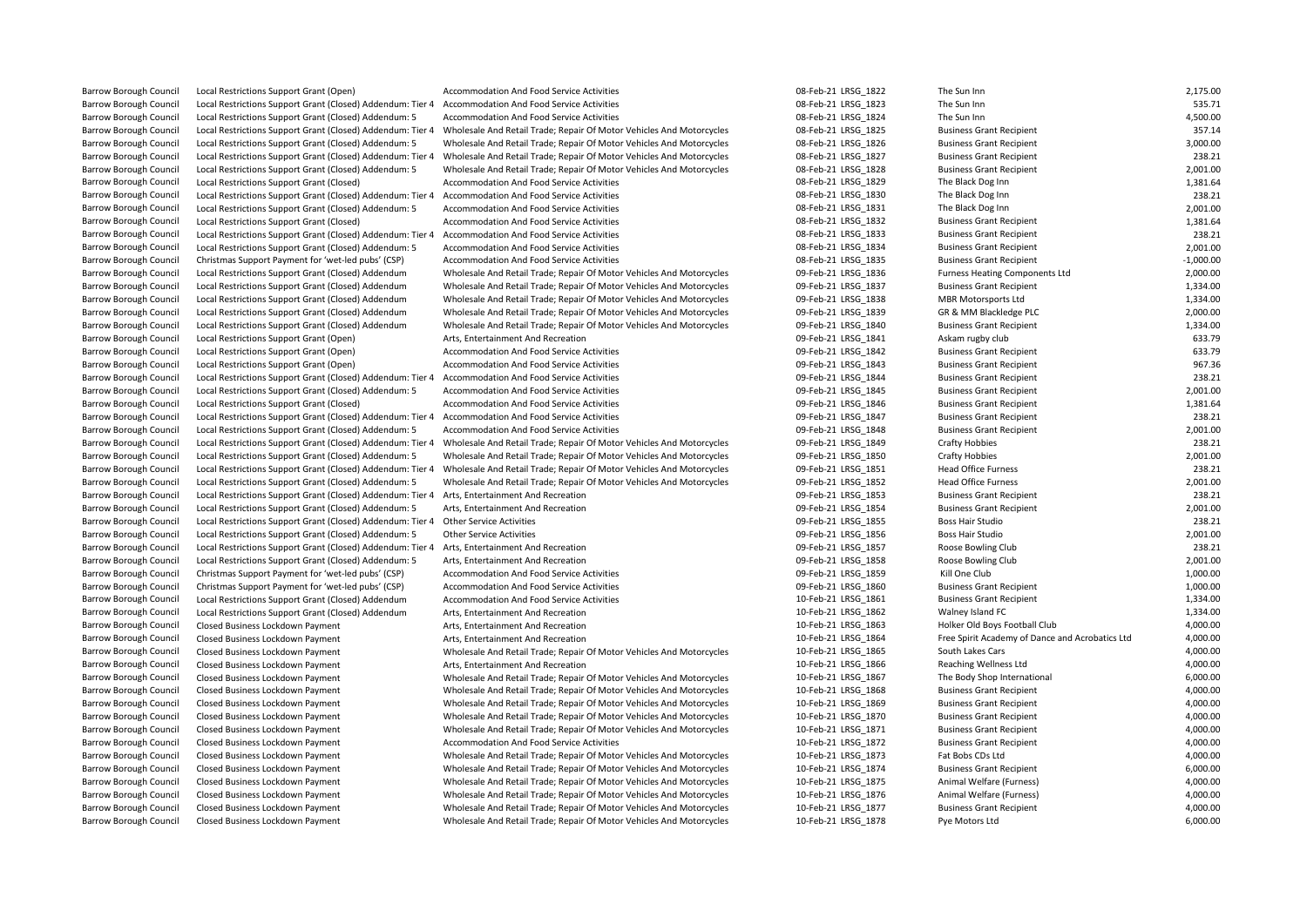| <b>Barrow Borough Council</b> | Closed Business Lockdown Payment                                     | Wholesale And Retail Trade; Repair Of Motor Vehicles And Motorcycles | 10-Feb-21 LRSG 1879 | <b>Business Grant Recipient</b>       | 4,000.00 |
|-------------------------------|----------------------------------------------------------------------|----------------------------------------------------------------------|---------------------|---------------------------------------|----------|
| <b>Barrow Borough Council</b> | Closed Business Lockdown Payment                                     | Accommodation And Food Service Activities                            | 10-Feb-21 LRSG 1880 | Furness Cricket Club                  | 4,000.00 |
| Barrow Borough Council        | Closed Business Lockdown Payment                                     | Arts, Entertainment And Recreation                                   | 10-Feb-21 LRSG 1881 | Cumbria Zoo Co Ltd                    | 9,000.00 |
| Barrow Borough Council        | Closed Business Lockdown Payment                                     | Wholesale And Retail Trade; Repair Of Motor Vehicles And Motorcycles | 10-Feb-21 LRSG 1882 | Mobility Solutions Barrow Ltd         | 4,000.00 |
| <b>Barrow Borough Council</b> | Closed Business Lockdown Payment                                     | Wholesale And Retail Trade; Repair Of Motor Vehicles And Motorcycles | 10-Feb-21 LRSG 1883 | <b>Business Grant Recipient</b>       | 4,000.00 |
| Barrow Borough Council        | Closed Business Lockdown Payment                                     | Wholesale And Retail Trade; Repair Of Motor Vehicles And Motorcycles | 10-Feb-21 LRSG 1884 | CJS Car Sales                         | 4,000.00 |
| Barrow Borough Council        | Closed Business Lockdown Payment                                     | Wholesale And Retail Trade; Repair Of Motor Vehicles And Motorcycles | 10-Feb-21 LRSG 1885 | <b>Business Grant Recipient</b>       | 4,000.00 |
| Barrow Borough Council        | Closed Business Lockdown Payment                                     | <b>Other Service Activities</b>                                      | 10-Feb-21 LRSG 1886 | <b>Business Grant Recipient</b>       | 4,000.00 |
| Barrow Borough Council        | Closed Business Lockdown Payment                                     | Arts, Entertainment And Recreation                                   | 10-Feb-21 LRSG 1887 | Vue Entertainment Ltd                 | 9,000.00 |
| <b>Barrow Borough Council</b> | Closed Business Lockdown Payment                                     | Wholesale And Retail Trade; Repair Of Motor Vehicles And Motorcycles | 10-Feb-21 LRSG 1888 | Window Worx Ltd T/A The Wet Room      | 4,000.00 |
| Barrow Borough Council        | Closed Business Lockdown Payment                                     | Wholesale And Retail Trade; Repair Of Motor Vehicles And Motorcycles | 10-Feb-21 LRSG 1889 | <b>Business Grant Recipient</b>       | 4,000.00 |
| Barrow Borough Council        | Closed Business Lockdown Payment                                     | Wholesale And Retail Trade; Repair Of Motor Vehicles And Motorcycles | 10-Feb-21 LRSG 1890 | hair Flair Ltd                        | 4,000.00 |
| <b>Barrow Borough Council</b> | Closed Business Lockdown Payment                                     | Wholesale And Retail Trade; Repair Of Motor Vehicles And Motorcycles | 10-Feb-21 LRSG_1891 | Waklin Ltd T/A Cash Generator         | 6,000.00 |
| Barrow Borough Council        | Closed Business Lockdown Payment                                     | Wholesale And Retail Trade; Repair Of Motor Vehicles And Motorcycles | 10-Feb-21 LRSG 1892 | Stollers Furniture World Limited      | 9,000.00 |
| <b>Barrow Borough Council</b> | Closed Business Lockdown Payment                                     | Wholesale And Retail Trade; Repair Of Motor Vehicles And Motorcycles | 10-Feb-21 LRSG 1893 | <b>Business Grant Recipient</b>       | 4,000.00 |
| <b>Barrow Borough Council</b> | Closed Business Lockdown Payment                                     | Wholesale And Retail Trade; Repair Of Motor Vehicles And Motorcycles | 10-Feb-21 LRSG_1894 | Definitions / Light                   | 4,000.00 |
| <b>Barrow Borough Council</b> | Closed Business Lockdown Payment                                     | Wholesale And Retail Trade; Repair Of Motor Vehicles And Motorcycles | 10-Feb-21 LRSG 1895 | <b>Business Grant Recipient</b>       | 4,000.00 |
| <b>Barrow Borough Council</b> | Closed Business Lockdown Payment                                     | Wholesale And Retail Trade; Repair Of Motor Vehicles And Motorcycles | 10-Feb-21 LRSG 1896 | <b>Business Grant Recipient</b>       | 4,000.00 |
| Barrow Borough Council        | Closed Business Lockdown Payment                                     | Accommodation And Food Service Activities                            | 10-Feb-21 LRSG_1897 | <b>Business Grant Recipient</b>       | 4,000.00 |
| <b>Barrow Borough Council</b> | Closed Business Lockdown Payment                                     | Wholesale And Retail Trade; Repair Of Motor Vehicles And Motorcycles | 10-Feb-21 LRSG 1898 | <b>Business Grant Recipient</b>       | 4,000.00 |
| <b>Barrow Borough Council</b> | Closed Business Lockdown Payment                                     | Wholesale And Retail Trade; Repair Of Motor Vehicles And Motorcycles | 10-Feb-21 LRSG_1899 | Premier Tiles Barrow-in-Furness Ltd   | 6,000.00 |
| <b>Barrow Borough Council</b> | Closed Business Lockdown Payment                                     | Accommodation And Food Service Activities                            | 10-Feb-21 LRSG 1900 | <b>Business Grant Recipient</b>       | 4,000.00 |
| <b>Barrow Borough Council</b> | Closed Business Lockdown Payment                                     | Accommodation And Food Service Activities                            | 10-Feb-21 LRSG 1901 | Barrow Afc Supporters Club,           | 4,000.00 |
| <b>Barrow Borough Council</b> | Closed Business Lockdown Payment                                     | Wholesale And Retail Trade; Repair Of Motor Vehicles And Motorcycles | 10-Feb-21 LRSG_1902 | <b>Business Grant Recipient</b>       | 4,000.00 |
| <b>Barrow Borough Council</b> | Closed Business Lockdown Payment                                     | Arts, Entertainment And Recreation                                   | 10-Feb-21 LRSG 1903 | South Lakes Rock School               | 4,000.00 |
| <b>Barrow Borough Council</b> | Closed Business Lockdown Payment                                     | Wholesale And Retail Trade; Repair Of Motor Vehicles And Motorcycles | 10-Feb-21 LRSG_1904 | Lakeland Leisure                      | 4,000.00 |
| <b>Barrow Borough Council</b> | Closed Business Lockdown Payment                                     | <b>Other Service Activities</b>                                      | 10-Feb-21 LRSG 1905 | <b>Business Grant Recipient</b>       | 4,000.00 |
| <b>Barrow Borough Council</b> | Closed Business Lockdown Payment                                     | <b>Other Service Activities</b>                                      | 10-Feb-21 LRSG 1906 | Bank hair and beauty                  | 4,000.00 |
| Barrow Borough Council        | Closed Business Lockdown Payment                                     | Arts, Entertainment And Recreation                                   | 10-Feb-21 LRSG_1907 | Barrow Island Bowling Club            | 4,000.00 |
| <b>Barrow Borough Council</b> | Closed Business Lockdown Payment                                     | Wholesale And Retail Trade; Repair Of Motor Vehicles And Motorcycles | 10-Feb-21 LRSG 1908 | <b>Business Grant Recipient</b>       | 4,000.00 |
| <b>Barrow Borough Council</b> | Closed Business Lockdown Payment                                     | Wholesale And Retail Trade; Repair Of Motor Vehicles And Motorcycles | 10-Feb-21 LRSG 1909 | <b>Business Grant Recipient</b>       | 4,000.00 |
| Barrow Borough Council        | Closed Business Lockdown Payment                                     | Wholesale And Retail Trade; Repair Of Motor Vehicles And Motorcycles | 10-Feb-21 LRSG 1910 | <b>Business Grant Recipient</b>       | 4,000.00 |
| <b>Barrow Borough Council</b> | Closed Business Lockdown Payment                                     | Accommodation And Food Service Activities                            | 10-Feb-21 LRSG 1911 | <b>Business Grant Recipient</b>       | 4,000.00 |
| Barrow Borough Council        | Closed Business Lockdown Payment                                     | Wholesale And Retail Trade; Repair Of Motor Vehicles And Motorcycles | 10-Feb-21 LRSG 1912 | Mobility Solutions Barrow Ltd         | 4,000.00 |
| Barrow Borough Council        | Closed Business Lockdown Payment                                     | Wholesale And Retail Trade; Repair Of Motor Vehicles And Motorcycles | 10-Feb-21 LRSG 1913 | <b>Business Grant Recipient</b>       | 4,000.00 |
| <b>Barrow Borough Council</b> | Closed Business Lockdown Payment                                     | Accommodation And Food Service Activities                            | 10-Feb-21 LRSG 1914 | Specpride Limited                     | 4,000.00 |
| <b>Barrow Borough Council</b> | Closed Business Lockdown Payment                                     | Wholesale And Retail Trade; Repair Of Motor Vehicles And Motorcycles | 10-Feb-21 LRSG 1915 | <b>Business Grant Recipient</b>       | 4,000.00 |
| Barrow Borough Council        | Closed Business Lockdown Payment                                     | Wholesale And Retail Trade; Repair Of Motor Vehicles And Motorcycles | 10-Feb-21 LRSG 1916 | <b>Business Grant Recipient</b>       | 4,000.00 |
| <b>Barrow Borough Council</b> | Closed Business Lockdown Payment                                     | Wholesale And Retail Trade; Repair Of Motor Vehicles And Motorcycles | 10-Feb-21 LRSG_1917 | <b>Business Grant Recipient</b>       | 4,000.00 |
| <b>Barrow Borough Council</b> | Closed Business Lockdown Payment                                     | Arts, Entertainment And Recreation                                   | 10-Feb-21 LRSG 1918 | Furness Pistol/Rifle Club             | 4,000.00 |
| <b>Barrow Borough Council</b> | Closed Business Lockdown Payment                                     | Accommodation And Food Service Activities                            | 10-Feb-21 LRSG 1919 | <b>Business Grant Recipient</b>       | 4,000.00 |
| Barrow Borough Council        | Closed Business Lockdown Payment                                     | Wholesale And Retail Trade; Repair Of Motor Vehicles And Motorcycles | 10-Feb-21 LRSG 1920 | Dunelm soft furnishings Plc           | 9,000.00 |
| <b>Barrow Borough Council</b> | Closed Business Lockdown Payment                                     | Wholesale And Retail Trade; Repair Of Motor Vehicles And Motorcycles | 10-Feb-21 LRSG 1921 | <b>Business Grant Recipient</b>       | 4,000.00 |
| <b>Barrow Borough Council</b> | Closed Business Lockdown Payment                                     | Arts, Entertainment And Recreation                                   | 10-Feb-21 LRSG 1922 | Signal Films                          | 4,000.00 |
| Barrow Borough Council        | Closed Business Lockdown Payment                                     | Arts, Entertainment And Recreation                                   | 10-Feb-21 LRSG 1923 | <b>Signal Films</b>                   | 4,000.00 |
| <b>Barrow Borough Council</b> | Closed Business Lockdown Payment                                     | Wholesale And Retail Trade; Repair Of Motor Vehicles And Motorcycles | 10-Feb-21 LRSG 1924 | <b>Business Grant Recipient</b>       | 4,000.00 |
| Barrow Borough Council        | Closed Business Lockdown Payment                                     | Wholesale And Retail Trade; Repair Of Motor Vehicles And Motorcycles | 10-Feb-21 LRSG_1925 | <b>Business Grant Recipient</b>       | 4,000.00 |
| Barrow Borough Council        | Closed Business Lockdown Payment                                     | <b>Other Service Activities</b>                                      | 10-Feb-21 LRSG_1926 | <b>Business Grant Recipient</b>       | 4,000.00 |
| <b>Barrow Borough Council</b> | Closed Business Lockdown Payment                                     | <b>Accommodation And Food Service Activities</b>                     | 10-Feb-21 LRSG 1927 | The Ninetailed Fox Cafe               | 4,000.00 |
| Barrow Borough Council        | Closed Business Lockdown Payment                                     | Arts, Entertainment And Recreation                                   | 10-Feb-21 LRSG 1928 | THE INDEPENDENT JIU-JITSU ASSOCIATION | 4,000.00 |
| <b>Barrow Borough Council</b> | Closed Business Lockdown Payment                                     | Wholesale And Retail Trade; Repair Of Motor Vehicles And Motorcycles | 10-Feb-21 LRSG 1929 | Matt Johnson Prestige LTD             | 6,000.00 |
| <b>Barrow Borough Council</b> |                                                                      | Wholesale And Retail Trade; Repair Of Motor Vehicles And Motorcycles | 10-Feb-21 LRSG_1930 | <b>Business Grant Recipient</b>       | 4,000.00 |
| Barrow Borough Council        | Closed Business Lockdown Payment                                     | Wholesale And Retail Trade; Repair Of Motor Vehicles And Motorcycles | 10-Feb-21 LRSG 1931 | <b>Business Grant Recipient</b>       | 6,000.00 |
| <b>Barrow Borough Council</b> | Closed Business Lockdown Payment<br>Closed Business Lockdown Payment | Wholesale And Retail Trade; Repair Of Motor Vehicles And Motorcycles | 10-Feb-21 LRSG 1932 | <b>Business Grant Recipient</b>       | 4,000.00 |
| Barrow Borough Council        |                                                                      | Wholesale And Retail Trade; Repair Of Motor Vehicles And Motorcycles | 10-Feb-21 LRSG_1933 | <b>Crafty Hobbies</b>                 | 4,000.00 |
| <b>Barrow Borough Council</b> | Closed Business Lockdown Payment<br>Closed Business Lockdown Payment | Wholesale And Retail Trade; Repair Of Motor Vehicles And Motorcycles | 10-Feb-21 LRSG 1934 | <b>Head Office Furness</b>            | 4,000.00 |
| <b>Barrow Borough Council</b> | Closed Business Lockdown Payment                                     |                                                                      |                     |                                       | 4.000.00 |
|                               |                                                                      | Arts, Entertainment And Recreation                                   | 10-Feb-21 LRSG 1935 | <b>Business Grant Recipient</b>       |          |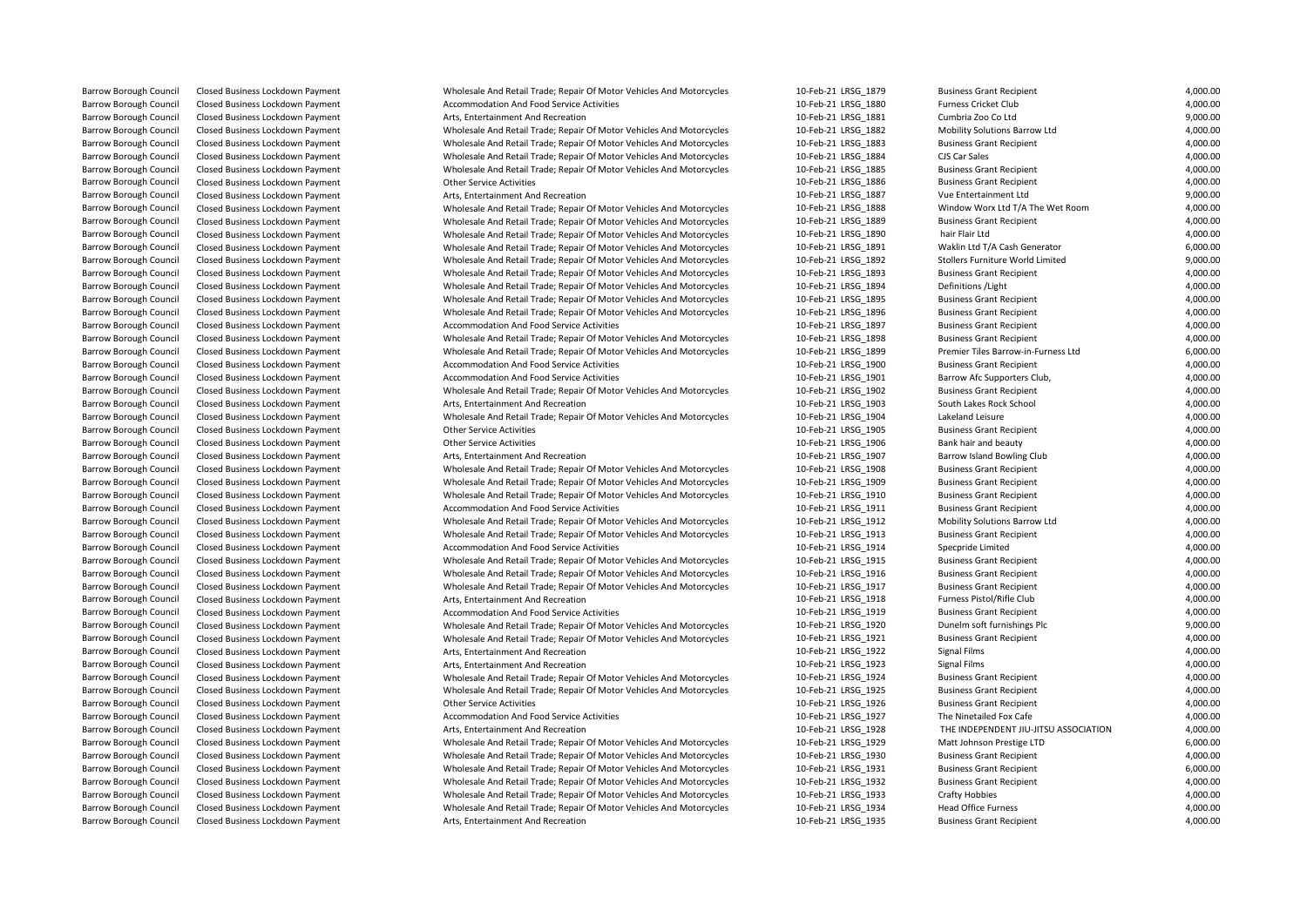| Barrow Borough Council                           | Closed Business Lockdown Payment                                                                                    | <b>Other Service Activities</b>                                                                                                 | 10-Feb-21 LRSG 1936 | Boss Hair Studio                                               | 4,000.00 |
|--------------------------------------------------|---------------------------------------------------------------------------------------------------------------------|---------------------------------------------------------------------------------------------------------------------------------|---------------------|----------------------------------------------------------------|----------|
| Barrow Borough Council                           | Closed Business Lockdown Payment                                                                                    | Arts, Entertainment And Recreation                                                                                              | 10-Feb-21 LRSG 1937 | Roose Bowling Club                                             | 4,000.00 |
| <b>Barrow Borough Council</b>                    | Local Restrictions Support Grant (Closed) Addendum: Tier 4                                                          | Wholesale And Retail Trade; Repair Of Motor Vehicles And Motorcycles                                                            | 10-Feb-21 LRSG 1938 | <b>MBR Motorsports Ltd</b>                                     | 238.21   |
| Barrow Borough Council                           | Local Restrictions Support Grant (Closed) Addendum: 5                                                               | Wholesale And Retail Trade; Repair Of Motor Vehicles And Motorcycles                                                            | 10-Feb-21 LRSG 1939 | <b>MBR Motorsports Ltd</b>                                     | 2,001.00 |
| Barrow Borough Council                           | Local Restrictions Support Grant (Closed) Addendum: Tier 4                                                          | Wholesale And Retail Trade; Repair Of Motor Vehicles And Motorcycles                                                            | 10-Feb-21 LRSG 1940 | <b>Business Grant Recipient</b>                                | 238.21   |
| Barrow Borough Council                           | Local Restrictions Support Grant (Closed) Addendum: 5                                                               | Wholesale And Retail Trade; Repair Of Motor Vehicles And Motorcycles                                                            | 10-Feb-21 LRSG 1941 | <b>Business Grant Recipient</b>                                | 2,001.00 |
| Barrow Borough Council                           |                                                                                                                     | Local Restrictions Support Grant (Closed) Addendum: Tier 4 Wholesale And Retail Trade; Repair Of Motor Vehicles And Motorcycles | 10-Feb-21 LRSG 1942 | <b>Business Grant Recipient</b>                                | 238.21   |
| Barrow Borough Council                           | Local Restrictions Support Grant (Closed) Addendum: 5                                                               | Wholesale And Retail Trade; Repair Of Motor Vehicles And Motorcycles                                                            | 10-Feb-21 LRSG 1943 | <b>Business Grant Recipient</b>                                | 2,001.00 |
| <b>Barrow Borough Council</b>                    | Local Restrictions Support Grant (Closed) Addendum: Tier 4                                                          | Wholesale And Retail Trade; Repair Of Motor Vehicles And Motorcycles                                                            | 10-Feb-21 LRSG 1944 | <b>Business Grant Recipient</b>                                | 238.21   |
| Barrow Borough Council                           | Local Restrictions Support Grant (Closed) Addendum: 5                                                               | Wholesale And Retail Trade; Repair Of Motor Vehicles And Motorcycles                                                            | 10-Feb-21 LRSG 1945 | <b>Business Grant Recipient</b>                                | 2,001.00 |
| Barrow Borough Council                           | Local Restrictions Support Grant (Closed) Addendum                                                                  | Accommodation And Food Service Activities                                                                                       | 11-Feb-21 LRSG 1946 | L & J Restaurants LTD                                          | 1,334.00 |
| Barrow Borough Council                           | Local Restrictions Support Grant (Open)                                                                             | Accommodation And Food Service Activities                                                                                       | 11-Feb-21 LRSG 1947 | <b>Business Grant Recipient</b>                                | 633.79   |
| Barrow Borough Council                           | Closed Business Lockdown Payment                                                                                    | Wholesale And Retail Trade; Repair Of Motor Vehicles And Motorcycles                                                            | 11-Feb-21 LRSG 1948 | <b>MBR Motorsports Ltd</b>                                     | 4,000.00 |
| Barrow Borough Council                           | Closed Business Lockdown Payment                                                                                    | Wholesale And Retail Trade; Repair Of Motor Vehicles And Motorcycles                                                            | 11-Feb-21 LRSG_1949 | <b>Business Grant Recipient</b>                                | 4.000.00 |
| Barrow Borough Council                           | Closed Business Lockdown Payment                                                                                    | Wholesale And Retail Trade; Repair Of Motor Vehicles And Motorcycles                                                            | 11-Feb-21 LRSG 1950 | <b>Business Grant Recipient</b>                                | 4,000.00 |
| Barrow Borough Council                           | Closed Business Lockdown Payment                                                                                    | Wholesale And Retail Trade; Repair Of Motor Vehicles And Motorcycles                                                            | 11-Feb-21 LRSG 1951 | <b>Business Grant Recipient</b>                                | 4,000.00 |
| <b>Barrow Borough Council</b>                    | Closed Business Lockdown Payment                                                                                    | Accommodation And Food Service Activities                                                                                       | 11-Feb-21 LRSG 1952 | The Black Dog Inn                                              | 4,000.00 |
| Barrow Borough Council                           | Closed Business Lockdown Payment                                                                                    | Accommodation And Food Service Activities                                                                                       | 11-Feb-21 LRSG 1953 | <b>Business Grant Recipient</b>                                | 4,000.00 |
| Barrow Borough Council                           | Closed Business Lockdown Payment                                                                                    | Accommodation And Food Service Activities                                                                                       | 11-Feb-21 LRSG 1954 | <b>Business Grant Recipient</b>                                | 4,000.00 |
| Barrow Borough Council                           | Closed Business Lockdown Payment                                                                                    | Accommodation And Food Service Activities                                                                                       | 11-Feb-21 LRSG_1955 | The Sun Inn                                                    | 9,000.00 |
| Barrow Borough Council                           | Closed Business Lockdown Payment                                                                                    | Accommodation And Food Service Activities                                                                                       | 11-Feb-21 LRSG 1956 | <b>Business Grant Recipient</b>                                | 4,000.00 |
| Barrow Borough Council                           | Local Restrictions Support Grant (Closed) Addendum                                                                  | Wholesale And Retail Trade; Repair Of Motor Vehicles And Motorcycles                                                            | 12-Feb-21 LRSG 1957 | <b>Business Grant Recipient</b>                                | 1,334.00 |
| Barrow Borough Council                           | Local Restrictions Support Grant (Closed) Addendum                                                                  | Wholesale And Retail Trade; Repair Of Motor Vehicles And Motorcycles                                                            | 12-Feb-21 LRSG 1958 | Home Images                                                    | 1,334.00 |
| Barrow Borough Council                           | Local Restrictions Support Grant (Closed) Addendum                                                                  | Wholesale And Retail Trade; Repair Of Motor Vehicles And Motorcycles                                                            | 12-Feb-21 LRSG 1959 | Clean Wright                                                   | 1,334.00 |
| Barrow Borough Council                           | Local Restrictions Support Grant (Closed) Addendum                                                                  | Wholesale And Retail Trade; Repair Of Motor Vehicles And Motorcycles                                                            | 12-Feb-21 LRSG 1960 | Cancer Research UK                                             | 2,000.00 |
| Barrow Borough Council                           | Local Restrictions Support Grant (Closed) Addendum                                                                  | Wholesale And Retail Trade; Repair Of Motor Vehicles And Motorcycles                                                            | 12-Feb-21 LRSG 1961 | Odette hairdressers                                            | 1,334.00 |
| Barrow Borough Council                           | Local Restrictions Support Grant (Closed) Addendum                                                                  | Accommodation And Food Service Activities                                                                                       | 12-Feb-21 LRSG 1962 | The Craft Union Pub Company Limited T/A Wellington H           | 2,000.00 |
| Barrow Borough Council                           | Local Restrictions Support Grant (Closed) Addendum                                                                  | Wholesale And Retail Trade; Repair Of Motor Vehicles And Motorcycles                                                            | 12-Feb-21 LRSG 1963 | The Works                                                      | 1,334.00 |
| <b>Barrow Borough Council</b>                    | Local Restrictions Support Grant (Closed) Addendum                                                                  | Wholesale And Retail Trade; Repair Of Motor Vehicles And Motorcycles                                                            | 12-Feb-21 LRSG 1964 | Pine Designs                                                   | 1,334.00 |
| Barrow Borough Council                           | Local Restrictions Support Grant (Closed) Addendum                                                                  | Arts, Entertainment And Recreation                                                                                              | 12-Feb-21 LRSG 1965 | <b>Buccleuch Village Hall</b>                                  | 1,334.00 |
| Barrow Borough Council                           |                                                                                                                     |                                                                                                                                 | 12-Feb-21 LRSG_1966 | Mitchells & Butlers                                            | 3,000.00 |
|                                                  | Local Restrictions Support Grant (Closed) Addendum                                                                  | Accommodation And Food Service Activities<br>Accommodation And Food Service Activities                                          | 12-Feb-21 LRSG 1967 |                                                                | 967.36   |
| Barrow Borough Council<br>Barrow Borough Council | Local Restrictions Support Grant (Open)                                                                             |                                                                                                                                 | 12-Feb-21 LRSG 1968 | The Lodge (Accommodation) Ltd<br>The Lodge (Accommodation) Ltd | 238.21   |
| <b>Barrow Borough Council</b>                    | Local Restrictions Support Grant (Closed) Addendum: Tier 4<br>Local Restrictions Support Grant (Closed) Addendum: 5 | Accommodation And Food Service Activities<br>Accommodation And Food Service Activities                                          | 12-Feb-21 LRSG 1969 | The Lodge (Accommodation) Ltd                                  | 2.001.00 |
|                                                  |                                                                                                                     |                                                                                                                                 |                     |                                                                | 1,381.64 |
| Barrow Borough Council                           | Local Restrictions Support Grant (Closed)                                                                           | Accommodation And Food Service Activities                                                                                       | 12-Feb-21 LRSG 1970 | Specpride Limited                                              |          |
| Barrow Borough Council                           | Local Restrictions Support Grant (Closed) Addendum: Tier 4 Accommodation And Food Service Activities                |                                                                                                                                 | 12-Feb-21 LRSG_1971 | <b>Business Grant Recipient</b>                                | 238.21   |
| Barrow Borough Council                           | Local Restrictions Support Grant (Closed) Addendum: 5                                                               | Accommodation And Food Service Activities                                                                                       | 12-Feb-21 LRSG 1972 | <b>Business Grant Recipient</b>                                | 2,001.00 |
| Barrow Borough Council                           | Local Restrictions Support Grant (Closed) Addendum: Tier 4                                                          | Arts, Entertainment And Recreation                                                                                              | 12-Feb-21 LRSG 1973 | Askam rugby club                                               | 238.21   |
| <b>Barrow Borough Council</b>                    | Local Restrictions Support Grant (Closed) Addendum: 5                                                               | Arts, Entertainment And Recreation                                                                                              | 12-Feb-21 LRSG 1974 | Askam rugby club                                               | 2,001.00 |
| <b>Barrow Borough Council</b>                    | Local Restrictions Support Grant (Closed) Addendum: Tier 4 Other Service Activities                                 |                                                                                                                                 | 12-Feb-21 LRSG 1975 | Headstart                                                      | 238.21   |
| Barrow Borough Council                           | Local Restrictions Support Grant (Closed) Addendum: 5                                                               | <b>Other Service Activities</b>                                                                                                 | 12-Feb-21 LRSG 1976 | Headstart                                                      | 2,001.00 |
| Barrow Borough Council                           | Local Restrictions Support Grant (Closed) Addendum: Tier 4                                                          | Wholesale And Retail Trade; Repair Of Motor Vehicles And Motorcycles                                                            | 12-Feb-21 LRSG 1977 | JayJays Electricals                                            | 238.21   |
| Barrow Borough Council                           | Local Restrictions Support Grant (Closed) Addendum: 5                                                               | Wholesale And Retail Trade; Repair Of Motor Vehicles And Motorcycles                                                            | 12-Feb-21 LRSG 1978 | JayJays Electricals                                            | 2,001.00 |
| <b>Barrow Borough Council</b>                    | Local Restrictions Support Grant (Closed) Addendum: Tier 4                                                          | Wholesale And Retail Trade; Repair Of Motor Vehicles And Motorcycles                                                            | 12-Feb-21 LRSG 1979 | <b>Ryman Limited</b>                                           | 357.14   |
| Barrow Borough Council                           | Local Restrictions Support Grant (Closed) Addendum: 5                                                               | Wholesale And Retail Trade; Repair Of Motor Vehicles And Motorcycles                                                            | 12-Feb-21 LRSG 1980 | <b>Ryman Limited</b>                                           | 3.000.00 |
| Barrow Borough Council                           | Local Restrictions Support Grant (Closed)                                                                           | Accommodation And Food Service Activities                                                                                       | 15-Feb-21 LRSG 1981 | <b>Business Grant Recipient</b>                                | 2,071.43 |
| Barrow Borough Council                           | Local Restrictions Support Grant (Closed) Addendum: Tier 4 Accommodation And Food Service Activities                |                                                                                                                                 | 15-Feb-21 LRSG 1982 | <b>Business Grant Recipient</b>                                | 357.14   |
| Barrow Borough Council                           | Local Restrictions Support Grant (Closed) Addendum: 5                                                               | Accommodation And Food Service Activities                                                                                       | 15-Feb-21 LRSG_1983 | <b>Business Grant Recipient</b>                                | 3,000.00 |
| <b>Barrow Borough Council</b>                    |                                                                                                                     | Local Restrictions Support Grant (Closed) Addendum: Tier 4 Wholesale And Retail Trade; Repair Of Motor Vehicles And Motorcycles | 15-Feb-21 LRSG 1984 | <b>Business Grant Recipient</b>                                | 238.21   |
| Barrow Borough Council                           | Local Restrictions Support Grant (Closed) Addendum: 5                                                               | Wholesale And Retail Trade; Repair Of Motor Vehicles And Motorcycles                                                            | 15-Feb-21 LRSG 1985 | <b>Business Grant Recipient</b>                                | 2,001.00 |
| Barrow Borough Council                           | Local Restrictions Support Grant (Closed) Addendum: Tier 4 Arts, Entertainment And Recreation                       |                                                                                                                                 | 15-Feb-21 LRSG 1986 | Walney Island FC                                               | 238.21   |
| Barrow Borough Council                           | Local Restrictions Support Grant (Closed) Addendum: 5                                                               | Arts, Entertainment And Recreation                                                                                              | 15-Feb-21 LRSG 1987 | Walney Island FC                                               | 2,001.00 |
| Barrow Borough Council                           | Local Restrictions Support Grant (Closed) Addendum: Tier 4                                                          | Wholesale And Retail Trade; Repair Of Motor Vehicles And Motorcycles                                                            | 15-Feb-21 LRSG_1988 | <b>Business Grant Recipient</b>                                | 238.21   |
| <b>Barrow Borough Council</b>                    | Local Restrictions Support Grant (Closed) Addendum: 5                                                               | Wholesale And Retail Trade; Repair Of Motor Vehicles And Motorcycles                                                            | 15-Feb-21 LRSG 1989 | <b>Business Grant Recipient</b>                                | 2,001.00 |
| Barrow Borough Council                           | Local Restrictions Support Grant (Closed) Addendum: Tier 4                                                          | Wholesale And Retail Trade; Repair Of Motor Vehicles And Motorcycles                                                            | 15-Feb-21 LRSG 1990 | Phone Gadgets 4U Ltd                                           | 238.21   |
| Barrow Borough Council                           | Local Restrictions Support Grant (Closed) Addendum: 5                                                               | Wholesale And Retail Trade; Repair Of Motor Vehicles And Motorcycles                                                            | 15-Feb-21 LRSG 1991 | Phone Gadgets 4U Ltd                                           | 2,001.00 |
| Barrow Borough Council                           |                                                                                                                     | Local Restrictions Support Grant (Closed) Addendum: Tier 4 Wholesale And Retail Trade; Repair Of Motor Vehicles And Motorcycles | 15-Feb-21 LRSG 1992 | Angling and Hiking Centre                                      | 238.21   |
|                                                  |                                                                                                                     |                                                                                                                                 |                     |                                                                |          |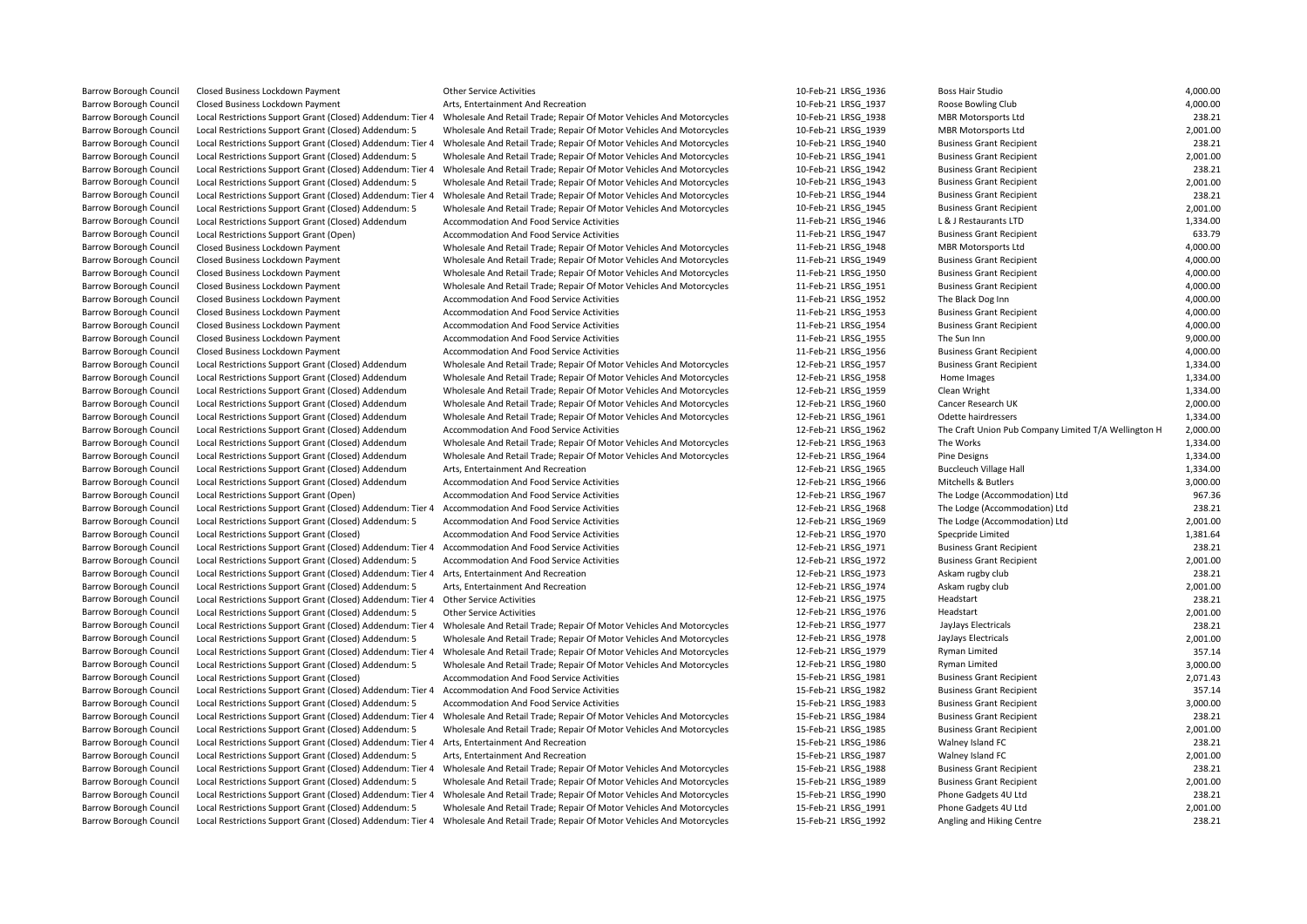Barrow Borough Council Local Restrictions Support Grant (Closed) Addendum: 5 Wholesale And Retail Trade; Repair Of Motor Vehicles And Motorcycles 15-Feb-21 LRSG\_1993 Angling and Hiking Centre 2,001.00<br>Barrow Borough Counci Barrow Borough Council Local Restrictions Support Grant (Closed) Addendum: Tier 4 Accommodation And Food Service Activities and the state of the state of the Service Activities 15-Feb-21 LRSG\_1994 Business Grant Recipient Barrow Borough Council Local Restrictions Support Grant (Closed) Addendum: 5 Accommodation And Food Service Activities and Motorcycles 15-Feb-21 LRSG\_1995 Business Grant Recipient 2,001.00<br>Barrow Borough Council Local Rest Barrow Borough Council Trade; Repair Of Motor Vehicles And Motorcycles 15-Feb-21 LRSG\_1996 Glo Tanning Salon 208.21 238.21<br>15-Feb-21 LRSG\_1997 Glo Tanning Salon 2001.00 2001.00 2001.00 2001.00 15-Feb-21 LRSG\_1997 Glo Tanni Barrow Borough Council Local Restrictions Support Grant (Closed) Addendum: 5 Wholesale And Retail Trade; Repair Of Motor Vehicles And Motorcycles 15-Feb-21 LRSG\_1997 Glo Tanning Salon 2001.00<br>15-Feb-21 LRSG\_1998 Business G Barrow Borough Council Local Restrictions Support Grant (Closed) Addendum: Tier 4 Wholesale And Retail Trade; Repair Of Motor Vehicles And Motorcycles 15-Feb-21 LRSG\_1998 Business Grant Recipient 238.21 238.21 and Retail T Barrow Borough Council Local Restrictions Support Grant (Closed) Addendum: 5 Wholesale And Retail Trade; Repair Of Motor Vehicles And Motorcycles 15-Feb-21 LRSG\_1999 Business Grant Recipient 2300.00 Dean Wright Deal Retail Barrow Borough Council Trade; Repair Of Motor Vehicles And Motorcycles Council Local Adden And Retail Trade; Repair Of Motor Vehicles And Motorcycles 15-Feb-21 LRSG\_2001 Clean Wright 238.21 Clean Wright 238.21.21 Clean Wri Barrow Borough Council Local Restrictions Support Grant (Closed) Addendum: 5 Wholesale And Retail Trade; Repair Of Motor Vehicles And Motorcycles 15-Feb-21 LRSG 2001 Clean Wright Clean Wright 2,001.00 Barrow Borough Council Local Restrictions Support Grant (Closed) Addendum: Tier 4 Accommodation And Food Service Activities and the Service Activities 15-Feb-21 LRSG\_2002 The Craft Union Pub Company Limited T/A Wellington Barrow Borough Council Local Restrictions Support Grant (Closed) Addendum: 5 Accommodation And Food Service Activities 15-Feb-21 LRSG\_2003 The Craft Union Pub Company Limited T/A Wellington H 3,000.00<br>Barrow Borough Counci Barrow Borough Council Local Restrictions Support Grant (Closed) Addendum: Tier 4 Wholesale And Retail Trade; Repair Of Motor Vehicles And Motorcycles 15-Feb-21 LRSG\_2004 Pine Designs 238.21 238.21 Pine Designs 2001.00<br>Bar Exal Restrictions Support Grant (Closed) Addendum: 5 Wholesale And Retail Trade; Repair Of Motor Vehicles And Motorcycles and 15-Feb-21 LRSG\_2005 Pine Designs Pine Retaines Grant (Closed) Addendum: Tier 4 Wholesale And Ret Barrow Borough Council Local Restrictions Support Grant (Closed) Addendum: Tier 4 Wholesale And Retail Trade; Repair Of Motor Vehicles And Motorcycles 15-Feb-21 LRSG\_2006 Business Grant Recipient 238.21 238.21 238.21 238.2 Barrow Borough Council Local Restrictions Support Grant (Closed) Addendum: 5 Wholesale And Retail Trade: Repair Of Motor Vehicles And Motorcycles 15-Feb-21 LRSG\_2007 Business Grant Recipient Barrow Borough Council Local Restrictions Support Grant (Closed) Addendum: Tier 4 Accommodation And Food Service Activities and the state of the state of the Service Activities 15-Feb-21 LRSG\_2008 L & J Restaurants LTD 200 Barrow Borough Council Local Restrictions Support Grant (Closed) Addendum: 5 Accommodation And Food Service Activities 15 and 15-Feb-21 LRSG\_2009 L & J Restaurants LTD 230.01.00<br>15-Feb-21 LRSG\_2010 Buccleuch Village Hall 2 Barrow Borough Council Local Restrictions Support Grant (Closed) Addendum: Tier 4 Arts, Entertainment And Recreation 15 15 1990 15-Feb-21 LRSG\_2010 Buccleuch Village Hall 238.21 238.21 238.21 238.21 25 Feb-21 LRSG 2011 200 Barrow Borough Council Local Restrictions Support Grant (Closed) Addendum: 5 Arts, Entertainment And Recreation Barrow Borough Council Local Restrictions Support Grant (Closed) Addendum: Tier 4 Wholesale And Retail Trade; Repair Of Motor Vehicles And Motorcycles 15-Feb-21 LRSG\_2012 GR & MM Blackledge PLC 357.14<br>Barrow Borough Counci Barrow Borough Council Local Restrictions Support Grant (Closed) Addendum: 5 Wholesale And Retail Trade; Repair Of Motor Vehicles And Motorcycles 15-Feb-21 LRSG\_2013 GR & MM Blackledge PLC 3,000.00<br>Barrow Borough Council C Christmas Support Payment for 'wet-led pubs' (CSP) Accommodation And Food Service Activities And Motorcycles 16-Feb-21 LRSG\_2014 Business Grant Recipient 1,000.00<br>19-Feb-21 LRSG\_2015 Global Education Trust Christmas Husine Barrow Borough Council Local Restrictions Support Grant (Closed) Addendum Wholesale And Retail Trade: Repair Of Motor Vehicles And Motorcycles Barrow Borough Council Local Restrictions Support Grant (Closed) Addendum Arts, Entertainment And Recreation 16-Feb-21 LRSG\_2016 Barrow Celtic Fc Barrow Celtic Fc 1,334.00<br>16-Feb-21 LRSG 2017 Dalton Council Local Restricti Barrow Borough Council Local Restrictions Support Grant (Closed) Addendum Arts, Entertainment And Recreation and Mecreation 16-Feb-21 LRSG\_2017 Dalton Communty Association 1,334.00<br>16-Feb-21 LRSG 2018 North Scale Restricti Barrow Borough Council Local Restrictions Support Grant (Closed) Addendum Barrow Borough Council Local Restrictions Support Grant (Closed) Addendum Arts, Entertainment And Recreation 16-Feb-21 LRSG 2019 Walney Park Crown Green Bowling Club 1,334.00 Barrow Borough Council Local Restrictions Support Grant (Closed) Addendum Arts, Entertainment And Recreation and the restriction and the restrictions of the Martia Arts, Entertainment And Recreation 16-Feb-21 LRSG\_2020 Dal Barrow Borough Council Local Restrictions Support Grant (Closed) Addendum Arts, Entertainment And Recreation<br>Barrow Borough Council Local Restrictions Support Grant (Closed) Addendum Wholesale And Retail Trade: Repair Of M Barrow Borough Council Council Council Council Council Addendum Wholesale And Restrictions Support Addendum Wholesale And Retail Trade; Repair Of Motor Vehicles And Motorcycles And Feb-21 LRSG\_2023 Accommodation And Food S Barrow Borough Council Local Restrictions Support Grant (Closed) Addendum Accommodation And Food Service Activities 16-Feb-21 LRSG\_2023 Trustees of Biggar bank Caravan Association T/A Salt Marsh Caravan Association T/A Sal Barrow Borough Council Local Restrictions Support Grant (Closed) Addendum Wholesale And Retail Trade; Repair Of Motor Vehicles And Motorcycles 16-Feb-21 LRSG\_2024 Business Grant Recipient 1,334.00<br>Barrow Borough Council Lo Barrow Borough Council Local Restrictions Support Grant (Open) and Accommodation And Food Service Activities and Service Activities 16-Feb-21 LRSG\_2025 Trustees of Biggar bank Caravan Association T/A Salt Marsh Caravan Str Barrow Borough Council Local Activities Support Council Local Accommodation And Food Service Activities 17-Feb-21 LRSG\_2026 Walney Island South End Caravan Site Ltd T/A King Alfred Hotel<br>17-Feb-21 LRSG\_2027 Walney Island S Barrow Borough Council Local Restrictions Support Grant (Closed) Addendum: Tier 4 Accommodation And Food Service Activities 17-Feb-21 LRSG\_2027 Walney Island South End Caravan Site Ltd T/A King Alfred 1357.14<br>17-Feb-21 LRS Barrow Borough Council Local Restrictions Support Grant (Closed) Addendum: 5 Accommodation And Food Service Activities 17-Feb-21 LRSG 2028 Walney Island South End Caravan Site Ltd T/A King Alfred Hotel3, Accommodation And Barrow Borough Council Local Restrictions Support Grant (Open) Accommodation And Food Service Activities and the strictions of the Service Activities and the Service Activities 17-Feb-21 LRSG\_2029 Aquaflo proerty Aquaflo p Exal Restrictions Support Grant (Closed) Addendum: Tier 4 Accommodation And Food Service Activities and the support of the state and the state and Food Service Activities 17-Feb-21 LRSG\_2030 Aquaflo proerty and the state a Barrow Borough Council Local Restrictions Support Grant (Closed) Addendum: 5 Accommodation And Food Service Activities 17-Feb-21 LRSG\_2031 Aquaflo proerty Aquaflo proerty 2,001.00<br>17-Feb-21 LRSG\_2032 Global Education Trust Barrow Borough Council Local Restrictions Support Grant (Closed) Addendum: Tier 4 Wholesale And Retail Trade; Repair Of Motor Vehicles And Motorcycles Barrow Borough Council Local Restrictions Support Grant (Closed) Addendum: 5 Wholesale And Retail Trade: Repair Of Motor Vehicles And Motorcycles 17-Feb-21 LRSG\_2033 Global Education Trust 3,000.00 Barrow Borough Council Local Restrictions Support Grant (Closed) Addendum: Tier 4 Wholesale And Retail Trade; Repair Of Motor Vehicles And Motorcycles 17-Feb-21 LRSG\_2034 T&J Photographic 238.21 238.21 TSG\_2035 T&J Photogr Barrow Borough Council Local Restrictions Support Grant (Closed) Addendum: 5 Wholesale And Retail Trade; Repair Of Motor Vehicles And Motorcycles 17-Feb-21 LRSG\_2035 T&J Photographic 17-Feb-21 LRSG\_2035 T&J Photographic 23 Barrow Borough Council Local Restrictions Support Grant (Closed) Addendum: Tier 4 Arts, Entertainment And Recreation 238.21 21-Feb-21 LRSG 2036 North Scale Residents Association Barrow Borough Council Local Restrictions Support Grant (Closed) Addendum: 5 Arts, Entertainment And Recreation 17-Feb-21 LRSG\_2037 North Scale Residents Association 2,001.00 Barrow Borough Council Local Restrictions Support Grant (Closed) Addendum: Tier 4 Arts, Entertainment And Recreation 1700 1700 1700 1715 1716 1200 17-Feb-21 LRSG\_2038 Dalton Communty Association 17-Feb-21 LRSG\_2038 Dalton Barrow Borough Council Local Restrictions Support Grant (Closed) Addendum: 5 Arts, Entertainment And Recreation 17-Feb-21 LRSG 2039 Dalton Communty Association 2,001.00 Barrow Borough Council Local Restrictions Support Grant (Closed) Addendum: Tier 4 Arts, Entertainment And Recreation 238.21 238.21 238.21 238.21 238.21 238.21 238.21 238.21 258.21 258.21 258.21 258.21 258.21 258.21 258.21 Barrow Borough Council Local Restrictions Support Grant (Closed) Addendum: 5 Arts, Entertainment And Recreation 17-Feb-21 LRSG\_2041 Barrow Celtic Fc 2,001.00 Barrow Borough Council Local Restrictions Support Grant (Closed) Addendum: Tier 4 Wholesale And Retail Trade; Repair Of Motor Vehicles And Motorcycles 17-Feb-21 LRSG\_2042 Business Grant Recipient 238.21 238.21 238.21 238.2 Barrow Borough Council Local Restrictions Support Grant (Closed) Addendum: 5 Wholesale And Retail Trade: Repair Of Motor Vehicles And Motorcycles Barrow Borough Council Local Restrictions Support Grant (Closed) Addendum: Tier 4 Wholesale And Retail Trade; Repair Of Motor Vehicles And Motorcycles 17-Feb-21 LRSG 2044 Anthony Wright Portrait Studio 238.21 Barrow Borough Council Local Restrictions Support Grant (Closed) Addendum: 5 Wholesale And Retail Trade; Repair Of Motor Vehicles And Motorcycles 17-Feb-21 LRSG\_2045 Anthony Wright Portrait Studio 2,001.00 Barrow Borough Council Local Restrictions Support Grant (Closed) Addendum: Tier 4 Wholesale And Retail Trade; Repair Of Motor Vehicles And Motorcycles 17-Feb-21 LRSG\_2046 Whitley Hall LTD T/A Cex 238.21 238.21<br>Barrow Borou Local Restrictions Support Grant (Closed) Addendum: 5 Wholesale And Retail Trade; Repair Of Motor Vehicles And Motorcycles Barrow Borough Council Local Restrictions Support Grant (Closed) Addendum: Tier 4 Wholesale And Retail Trade; Repair Of Motor Vehicles And Motorcycles 17-Feb-21 LRSG 2048 Max Spielmann Ltd 357.14 Barrow Borough Council Local Restrictions Support Grant (Closed) Addendum: 5 Wholesale And Retail Trade: Repair Of Motor Vehicles And Motorcycles 17-Feb-21 LRSG\_2049 Max Spielmann Ltd 3,000.00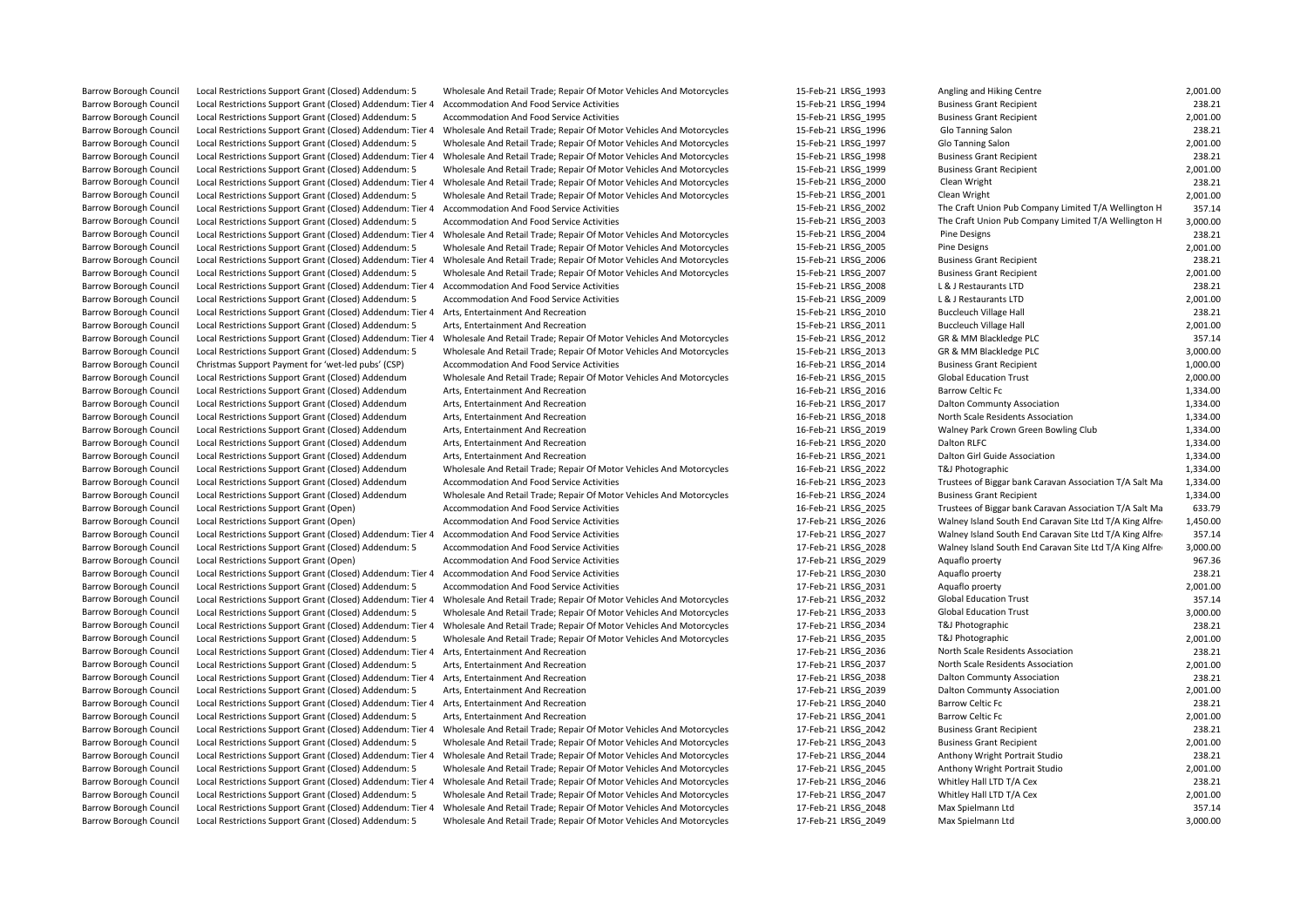Barrow Borough Council Local Restrictions Support Grant (Closed) Addendum: Tier 4 Wholesale And Retail Trade; Repair Of Motor Vehicles And Motorcycles 17-Feb-21 LRSG\_2050 Business Grant Recipient 238.21 238.21 238.21 Busin Barrow Borough Council Local Restrictions Support Grant (Closed) Addendum: 5 Wholesale And Retail Trade; Repair Of Motor Vehicles And Motorcycles 17-Feb-21 LRSG\_2051 Business Grant Recipient 2001.00<br>Barrow Borough Council Barrow Borough Council Local Restrictions Support Grant (Closed) Addendum: Tier 4 Wholesale And Retail Trade; Repair Of Motor Vehicles And Motorcycles 17-Feb-21 LRSG\_2052 Business Grant Recipient 238.21 238.21 238.21<br>Barro Exal Restrictions Support Grant (Closed) Addendum: 5 Wholesale And Retail Trade; Repair Of Motor Vehicles And Motorcycles and 17-Feb-21 LRSG\_2053 Business Grant Recipient 17-Feb-21 LRSG\_2053 Business Grant Recipient 2,001. Barrow Borough Council Local Restrictions Support Grant (Closed) Addendum Arts, Entertainment And Recreation<br>Barrow Borough Council Local Restrictions Support Grant (Closed) Addendum Wholesale And Retail Trade; Repair Of M Barrow Borough Council Local Restrictions Support Grant (Closed) Addendum Wholesale And Retail Trade; Repair Of Motor Vehicles And Motorcycles 17-Feb-21 LRSG\_2055 Andersons (Denton Holme) Limited 2,000.00<br>Barrow Borough Co Barrow Borough Council Local Restrictions Support Grant (Closed) Addendum Wholesale And Retail Trade; Repair Of Motor Vehicles And Motorcycles 17-Feb-21 LRSG\_2056 Indentityco Limited Local Restrictions Support Grant (Close Local Restrictions Support Grant (Closed) Addendum Barrow Borough Council Local Restrictions Support Grant (Closed) Addendum Accommodation And Food Service Activities 17-Feb-21 LRSG 2058 Walney Island South End Caravan Site Ltd T/A King Alfred Hotel2,000.00 Barrow Borough Council Local Restrictions Support Grant (Closed) Addendum Wholesale And Retail Trade; Repair Of Motor Vehicles And Motorcycles 17-Feb-21 LRSG 2059 Hays Travel Ltd 1,334.00 Barrow Borough Council Local Restrictions Support Grant (Open) and Accommodation And Food Service Activities and the strictions of the Same Accommodation And Food Service Activities 17-Feb-21 LRSG\_2060 Aquaflo proerty Aqua Barrow Borough Council Closed Business Lockdown Payment Accommodation And Food Service Activities and the state of the May and the Service Activities and the Service Activities 18-Feb-21 LRSG\_2061 Business Grant Recipient Barrow Borough Council Closed Business Lockdown Payment Arts, Entertainment And Recreation 18-Feb-21 LRSG\_2062 Askam rugby club 4,000.00 Barrow Borough Council Closed Business Lockdown Payment Council Council Closed Business Lockdown Payment Other Service Activities Activities And Motor Vehicles And Motorcycles and Motorcycles 18-Feb-21 LRSG\_2063 Headstart Barrow Borough Council Closed Business Lockdown Payment Wholesale And Retail Trade; Repair Of Motor Vehicles And Motorcycles 18-Feb-21 LRSG 2064 JayJays Electricals 4,000.00 Barrow Borough Council Closed Business Lockdown Payment Motern Wholesale And Retail Trade; Repair Of Motor Vehicles And Motorcycles and 18-Feb-21 LRSG\_2065 Ryman Limited Closed Business Lockdown Payment 4,000.00<br>Barrow Bor Barrow Borough Council Closed Business Lockdown Payment 1997 and Morough Council Closed and Retail Trade; Repair Of Motor Vehicles And Motorcycles 18-Feb-21 LRSG\_2066 Business Grant Recipient 4,000.00 4,000.00<br>18-Feb-21 LR Barrow Borough Council Closed Business Lockdown Payment Arts, Entertainment And Recreation and Recreation and Recreation 18-Feb-21 LRSG\_2067 Walney Island FC Walney Island FC 4,000.00<br>18-Feb-21 LRSG 2068 Business Lockdown Barrow Borough Council Closed Business Lockdown Payment Wholesale And Retail Trade: Repair Of Motor Vehicles And Motorcycles 18-Feb-21 LRSG\_2068 Business Grant Recipient 4,000.00 Barrow Borough Council Closed Business Lockdown Payment 1997 Wholesale And Retail Trade; Repair Of Motor Vehicles And Motorcycles 18-Feb-21 LRSG\_2069 Phone Gadgets 4U Ltd 4,000.00 4,000.00<br>Barrow Borough Council Closed Bus Barrow Borough Council Closed Business Lockdown Payment 1997 and Morough Wholesale And Retail Trade; Repair Of Motor Vehicles And Motorcycles 18-Feb-21 LRSG\_2070 Angling and Hiking Centre 1997 and Hiking Centre 4,000.00<br>Ba Barrow Barrow Borough Council Closed Business Crant Recipient Accommodation And Food Service Activities Accommodation And Food Service Activities 19,000.00<br>18-Feb-21 LRSG\_2072 Glo Tanning Salon Closed Business Accommodatio Barrow Borough Council Closed Business Lockdown Payment Wholesale And Retail Trade; Repair Of Motor Vehicles And Motorcycles Barrow Borough Council Closed Business Lockdown Payment 1990.00 Wholesale And Retail Trade; Repair Of Motor Vehicles And Motorcycles 18-Feb-21 LRSG\_2073 Business Grant Recipient 4,000.00 4,000.00 4,000.00 4,000.00<br>Barrow B Barrow Borough Council Closed Business Lockdown Payment 1990.00 Wholesale And Retail Trade; Repair Of Motor Vehicles And Motorcycles 18-Feb-21 LRSG\_2074 Clean Wright Clean Wright 4,000.00 4,000.00<br>Barrow Borough Council Cl Barrow Borough Council Closed Business Lockdown Payment Accommodation And Food Service Activities 18-Feb-21 LRSG\_2075 The Craft Union Pub Company Limited T/A Wellington H<br>Barrow Borough Council Closed Business Lockdown Pay Barrow Borough Council Closed Business Lockdown Payment Wholesale And Retail Trade; Repair Of Motor Vehicles And Motorcycles 18-Feb-21 LRSG 2076 Pine Designs 4,000.00 Barrow Borough Council Closed Business Lockdown Payment 1990.00 Wholesale And Retail Trade; Repair Of Motor Vehicles And Motorcycles 18-Feb-21 LRSG\_2077 Business Grant Recipient 4,000.00 4,000.00 18-Feb-21 LRSG\_2078 L& J R Barrow Borough Council Closed Business Lockdown Payment Accommodation And Food Service Activities and the state of the Service Activities and the state of the Service Activities 18-Feb-21 LRSG\_2078 L & J Restaurants LTD 4, Barrow Borough Council Closed Business Lockdown Payment 18-Feb-20 LRSG\_2079 Buccleuch Village Hall 4,000.00 ADD 4,000.00 Barrow Borough Council Closed Business Lockdown Payment 1997 Wholesale And Retail Trade; Repair Of Motor Vehicles And Motorcycles 18-Feb-21 LRSG\_2080 GR & MM Blackledge PLC 6,000.00 6.000.00<br>Barrow Borough Council Closed B Barrow Borough Council Closed Business Lockdown Payment 1997 Council Council Council Closed and Retail Trade; Repair Of Motor Vehicles And Motorcycles 18-Feb-21 LRSG\_2081 Global Education Trust 6,000.00<br>Barrow Borough Coun Barrow Borough Council Closed Business Lockdown Payment Wholesale And Retail Trade; Repair Of Motor Vehicles And Motorcycles 18-Feb-21 LRSG\_2082 T&J Photographic 4,000.00<br>Barrow Borough Council Closed Business Lockdown Pay Barrow Borough Council Closed Business Lockdown Payment 18-Feb-20 LRSG\_2083 North Scale Residents Association 4,000.00 Barrow Borough Council Closed Business Lockdown Payment 18-Feb-21 LRSG 2084 Dalton Communty Association 4,000.00 Barrow Borough Council Closed Business Lockdown Payment **Arts, Entertainment And Recreation** Arts, Entertainment And Recreation 18-Feb-21 LRSG 2085 Barrow Celtic Fc **Barrow Celtic Fc** 4,000.00 Barrow Borough Council Closed Business Lockdown Payment 1990.00 Wholesale And Retail Trade; Repair Of Motor Vehicles And Motorcycles 18-Feb-21 LRSG\_2086 Business Grant Recipient 1990.00 4,000.00 4,000.00 4,000.00 4,000.00 Barrow Borough Council Closed Business Lockhown Payment Council Closed Business Lockdown Payment And Audio And Motor Vehicles And Motorcycles 18-Feb-21 LRSG\_2087 Anthony Wright Portrait Studio 1990.00 4,000.00<br>18-Feb-21 LR Barrow Borough Council Closed Business Lockdown Payment 1997 and Motolesale And Retail Trade; Repair Of Motor Vehicles And Motorcycles 18-Feb-21 LRSG\_2088 Whitley Hall LTD T/A Cex 4,000.00<br>18-Feb-21 LRSG\_2089 Max Spielmann Barrow Borough Council Closed Business Lockdown Payment Wholesale And Retail Trade; Repair Of Motor Vehicles And Motorcycles Barrow Borough Council Closed Business Lockdown Payment 1997 Wholesale And Retail Trade; Repair Of Motor Vehicles And Motorcycles 18-Feb-21 LRSG 2090 Business Grant Recipient 4,000.00 Barrow Borough Council Closed Business Lockdown Payment 1997 and Morough Council Closed Business Lockdown Payment 1997 and Morough And Retail Trade; Repair Of Motor Vehicles And Motorcycles 18-Feb-21 LRSG\_2091 Business Gra Barrow Borough Council Closed Business Lockdown Payment **Accommodation And Food Service Activities** 18-Feb-21 LRSG\_2092 Business Grant Recipient Barrow Borough Council Closed Business Lockdown Payment 18-Feb-21 LRSG 2093 The Lodge (Accommodation) Ltd 4,000.00 Barrow Borough Council Closed Business Lockdown Payment Accommodation And Food Service Activities 18-Feb-21 LRSG 2094 Walney Island South End Caravan Site Ltd T/A King Alfred HotelCouncil Closed Business Lockdown Payment 4 Barrow Borough Council Closed Business Lockdown Payment **1994** Accommodation And Food Service Activities and the state of the Service Activities 18-Feb-21 LRSG\_2095 Aquaflo proerty Aquaflo proerty 4,000.00<br>1967 Barrow Boro Barrow Borough Council Local Restrictions Support Grant (Open) Accommodation And Food Service Activities 19-Feb-21 LRSG 2096 Business Grant Recipient Barrow Borough Council Local Restrictions Support Grant (Open) Accommodation And Food Service Activities 1967.36 19-Feb-21 LRSG\_2097 Aquaflo proerty Aquaflo proerty Barrow Borough Council Local Restrictions Support Grant (Closed) Addendum: Tier 4 Accommodation And Food Service Activities 19-Feb-21 LRSG 2098 Aquaflo proenty 238.21 Barrow Borough Council Local Restrictions Support Grant (Closed) Addendum: 5 Accommodation And Food Service Activities 19-Feb-21 LRSG\_2099 Aquaflo proerty Aquaflo proetry 2,001.00<br>19-Feb-21 LRSG\_2099 Aguation Care in the S Barrow Borough Council Local Restrictions Support Grant (Closed) Accommodation And Food Service Activities Barrow Borough Council Local Restrictions Support Grant (Closed) Addendum: Tier 4 Accommodation And Food Service Activities 19-Feb-21 LRSG 2101 Vantage Leisure LTD Vantage Leisure LTD Barrow Borough Council Local Restrictions Support Grant (Closed) Addendum: 5 Accommodation And Food Service Activities 19-Feb-21 LRSG 2102 Vantage Leisure LTD Vantage Leisure LTD 2,001.00 Barrow Borough Council Local Restrictions Support Grant (Closed) Addendum: Tier 4 Arts, Entertainment And Recreation and the creation and the state of the state of the 19-Feb-21 LRSG\_2103 Dalton RLFC 238.21 Dalton RLFC 238 Barrow Borough Council Local Restrictions Support Grant (Closed) Addendum: 5 Arts, Entertainment And Recreation Barrow Borough Council Local Restrictions Support Grant (Closed) Addendum: Tier 4 Arts, Entertainment And Recreation 19-Feb-21 LRSG 2105 Dalton Girl Guide Association 238.21 238.21 Barrow Borough Council Local Restrictions Support Grant (Closed) Addendum: 5 Arts, Entertainment And Recreation 19-Feb-21 LRSG 2106 Dalton Girl Guide Association 2,001.00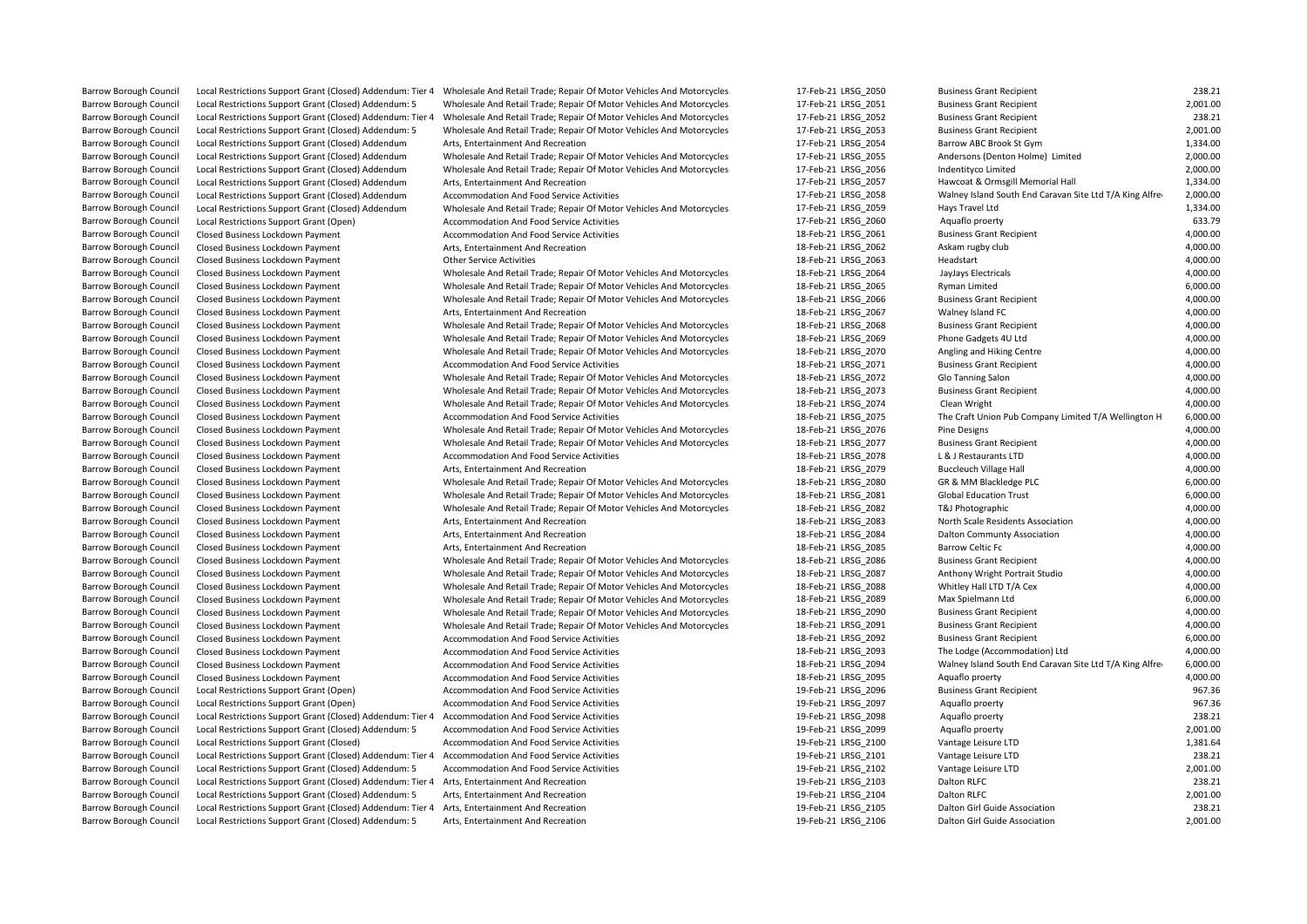Barrow Borough Council Local Restrictions Support Grant (Closed) Addendum: Tier 4 Wholesale And Retail Trade; Repair Of Motor Vehicles And Motorcycles 19-Feb-21 LRSG\_2107 Business Grant Recipient 238.21 238.21 Barrow Borou Barrow Borough Council Local Restrictions Support Grant (Closed) Addendum: 5 Wholesale And Retail Trade; Repair Of Motor Vehicles And Motorcycles 19-Feb-21 LRSG\_2108 Business Grant Recipient 2001.00<br>Barrow Borough Council Barrow Borough Council Local Restrictions Support Grant (Closed) Addendum: Tier 4 Wholesale And Retail Trade; Repair Of Motor Vehicles And Motorcycles 19-Feb-21 LRSG\_2109 Astra Print 238.21 Astra Print 238.21 Astra Print 2 Barrow Borough Council Local Restrictions Support Grant Council 2,001.00<br>Arts, Entertainment And Recreation Council Council Council Council Council Council 201.00<br>238.21 Arts, Entertainment And Recreation 238.21 Barrow Borough Council Local Restrictions Support Grant (Closed) Addendum: Tier 4 Arts, Entertainment And Recreation and the creation and the state of the state of the 19-Feb-21 LRSG\_2111 Walney Park Crown Green Bowling Cl Barrow Borough Council Local Restrictions Support Grant (Closed) Addendum: 5 Arts, Entertainment And Recreation<br>19.001.00 Barrow Borough Council Local Restrictions Support Grant (Closed) Addendum: Tier 4 Wholesale And Reta Barrow Borough Council Local Restrictions Support Grant (Closed) Addendum: Tier 4 Wholesale And Retail Trade; Repair Of Motor Vehicles And Motorcycles 19-Feb-21 LRSG\_2113 Furness Heating Components Ltd 357.14 35.000.00 Barrow Borough Council Council Council Council Council Council Council Addendum: 19-Feb-21 LRSG\_2114 Furness Heating Components Ltd 3,000.00 3,000.00<br>Accommodation And Food Service Activities 19-Feb-21 LRSG 2115 Walney Com Barrow Borough Council Local Restrictions Support Grant (Closed) Addendum: Tier 4 Accommodation And Food Service Activities 19-Feb-21 19-Feb-21 LRSG\_2115 URSG\_2115 Community Trust 238.2116 Walney Community Trust 238.2116 W Barrow Borough Council Local Restrictions Support Grant (Closed) Addendum: 5 Accommodation And Food Service Activities and Motorcycles 19-Feb-21 LRSG\_2116 Walney Community Trust 2001.00<br>Barrow Borough Council Local Restric Barrow Borough Council Local Restrictions Support Grant (Closed) Addendum: Tier 4 Wholesale And Retail Trade; Repair Of Motor Vehicles And Motorcycles 19-Feb-21 LRSG\_2117 The Salon The Salon 238.21 238.21 238.21 Parrow Bor Barrow Borough Council Local Restrictions Support Grant (Closed) Addendum: 5 Wholesale And Retail Trade; Repair Of Motor Vehicles And Motorcycles 19-Feb-21 LRSG\_2118 The Salon 2,001.00 Eocal Restrictions Support Grant (Closed) Addendum: Tier 4 Wholesale And Retail Trade; Repair Of Motor Vehicles And Motorcycles and 19-Feb-21 LRSG\_2119 D Stoker Group Ltd 535.71 DSCORE SASS.71 DESC And Retail Trade; Repair Barrow Borough Council Local Restrictions Support Grant (Closed) Addendum: 5 Wholesale And Retail Trade; Repair Of Motor Vehicles And Motorcycles 19-Feb-21 LRSG\_2120 D Stoker Group Ltd by Club Club Club Club Club Alfred Bo Barrow Borough Council Local Restrictions Support Grant (Closed) Addendum: Tier 4 Arts, Entertainment And Recreation 19-Feb-21 LRSG 2121 King Alfred Bowling Club 238.21 Barrow Borough Council Local Restrictions Support Grant (Closed) Addendum: 5 Arts, Entertainment And Recreation<br>Barrow Borough Council Local Restrictions Support Grant (Closed) Addendum: Tier 4 Wholesale And Retail Trade: Barrow Borough Council Local Restrictions Support Grant (Closed) Addendum: Tier 4 Wholesale And Retail Trade; Repair Of Motor Vehicles And Motorcycles 19-Feb-21 LRSG\_2123 The Sofa Group TSG Cumbria 357.14 3500.00<br>Barrow Bo Barrow Borough Council Local Restrictions Support Grant (Closed) Addendum: 5 Wholesale And Retail Trade; Repair Of Motor Vehicles And Motorcycles 19-Feb-21 LRSG\_2124 The Sofa Group TSG Cumbria 3,000.00<br>Barrow Borough Counc Barrow Borough Council Local Restrictions Support Grant (Closed) Addendum: Tier 4 Wholesale And Retail Trade; Repair Of Motor Vehicles And Motorcycles Barrow Borough Council Local Restrictions Support Grant (Closed) Addendum: 5 Wholesale And Retail Trade; Repair Of Motor Vehicles And Motorcycles 19-Feb-21 LRSG\_2126 Business Grant Recipient 2,001.00<br>Barrow Borough Council Barrow Borough Council Local Restrictions Support Grant (Closed) Addendum: Tier 4 Arts, Entertainment And Recreation and the creation and the studio and the studio and the studio and the studio and the studio 238.21 and th Barrow Barrow Borough Council Local Restrictions Support Grant (Closed) Addendum: 5 Arts, Entertainment And Recreation and Recreation 19-Feb-21 LRSG\_2128 Furness health studio 2,001.00<br>19-Feb-21 LRSG\_2129 Unicut Unit (Clos Barrow Borough Council Local Restrictions Support Grant (Closed) Addendum: Tier 4 Wholesale And Retail Trade: Repair Of Motor Vehicles And Motorcycles Barrow Borough Council Local Restrictions Support Grant (Closed) Addendum: 5 Wholesale And Retail Trade; Repair Of Motor Vehicles And Motorcycles 19-Feb-21 LRSG\_2130 Unicut Local Restrictions Support Grant (Closed) Addendu Barrow Borough Council Local Restrictions Support Grant (Closed) Addendum Wholesale And Retail Trade; Repair Of Motor Vehicles And Motorcycles 19-Feb-21 LRSG\_2131 Bensons for beds Retail Itd 3,000.00<br>Barrow Borough Council Example Barrow Borough Council Council Council Council Accommodation And Food Service Activities and the state of the state of the state of the state of the state of the state of the state of the state of the state of the Barrow Borough Council Local Restrictions Support Grant (Closed) Addendum Accommodation And Food Service Activities 19-Feb-21 LRSG 2133 Aquaflo proerty Barrow Borough Council Local Restrictions Support Grant (Closed) Addendum Arts, Entertainment And Recreation<br>Barrow Borough Council Local Restrictions Support Grant (Open) 1,334.00<br>633.79 63.79 and Accommodation And Food S Barrow Borough Council Local Restrictions Support Grant (Open) <br>Barrow Borough Council Local Restrictions Support Grant (Closed) Addendum Arts. Entertainment And Recreation c Exal Restrictions Support Grant (Closed) Addendum Arts, Entertainment And Recreation and Recreation and Recreation and Recreation and Recreation and Recreation 23-Feb-21 LRSG\_2136 Newton village hall 1,334.00 1,334.00<br>1,33 Barrow Borough Council Local Restrictions Support Grant (Closed) Addendum Wholesale And Retail Trade; Repair Of Motor Vehicles And Motorcycles 23-Feb-21 LRSG\_2137 1836\_2137 JD Barrow Borough Council Local Restrictions Supp Barrow Borough Council Local Restrictions Support Grant (Closed) Addendum Wholesale And Retail Trade; Repair Of Motor Vehicles And Motorcycles 23-Feb-21 LRSG\_2138 Exposed Exposed Exposed 1,334.00<br>1.334.00 Barrow Borough Co Barrow Borough Council Local Restrictions Support Grant (Closed) Addendum Arts, Entertainment And Recreation and the creation and the state of the state of the 21-Feb-21 LRSG\_2139 Furness Homeless Support group 1,334.00<br>Ba Exal Restrictions Support Grant (Closed) Addendum Arts, Entertainment And Recreation and Recreation and Recreation and Recreation and Recreation and Recreation 23-Feb-21 LRSG\_2140 Furness Homeless Support group 1,334.00<br>1, Barrow Borough Council Local Restrictions Support Grant (Closed) Addendum Wholesale And Retail Trade; Repair Of Motor Vehicles And Motorcycles 23-Feb-21 LRSG\_2141 Cheeky Fun Ltd Cheeky Fun Ltd 1,334.00<br>Barrow Borough Counc Barrow Borough Council Local Restrictions Support Grant (Closed) Addendum Wholesale And Retail Trade; Repair Of Motor Vehicles And Motorcycles Barrow Borough Council Local Restrictions Support Grant (Closed) Addendum Accommodation And Food Service Activities and the strictions and Food Service Activities and the striction and the strictions Support Grant (Closed) Exal Restrictions Support Grant (Closed) Addendum Accommodation And Food Service Activities and Activities and Manusculi Council Lacal Restrictions Support Grant (Closed) Addendum Accommodation And Food Service Activities Barrow Borough Council Local Restrictions Support Grant (Closed) Addendum Accommodation And Food Service Activities and the state of the controller and Food Service Activities 23-Feb-21 LRSG\_2145 Greene King Pub Co 3,000.0 Barrow Borough Council Local Restrictions Support Grant (Closed) Addendum Accommodation And Food Service Activities and Motorcycles 23-Feb-21 LRSG\_2146 Railway Inn 23-Feb-21 LRSG\_2146 Railway Inn 1,334.000 Railway Inn 1,33 Barrow Borough Council Local Restrictions Support Grant (Closed) Addendum Wholesale And Retail Trade; Repair Of Motor Vehicles And Motorcycles 23-Feb-21 LRSG 2147 The Full Octave Ltd 1,334.00 Barrow Borough Council Local Restrictions Support Grant (Open) and Arts, Entertainment And Recreation and Arts<br>Barrow Borough Council Local Restrictions Support Grant (Open) and Accommodation And Food Service Activities an Barrow Borough Council Local Restrictions Support Grant (Open) and Accommodation And Food Service Activities and the strictions and Food Service Activities and the strictions and Food Service Activities 23-Feb-21 LRSG\_2150 Barrow Borough Council Local Restrictions Support Grant (Open) **2008** Arts, Entertainment And Recreation Barrow Borough Council Local Restrictions Support Grant (Closed) Addendum: Tier 4 Arts, Entertainment And Recreation 238.21 23-Feb-21 LRSG 2151 Barrow ABC Brook St Gym 238.21 Barrow Borough Council Local Restrictions Support Grant (Closed) Addendum: 5 Arts, Entertainment And Recreation<br>Barrow Borough Council Local Restrictions Support Grant (Closed) Addendum: Tier 4 Accommodation And Food Servi Barrow Borough Council Local Restrictions Support Grant (Closed) Addendum: Tier 4 Accommodation And Food Service Activities 23-Feb-21 LRSG 2153 Trustees of Biggar bank Caravan Association T/A Salt Ma 238.21 Barrow Borough Council Local Restrictions Support Grant (Closed) Addendum: 5 Accommodation And Food Service Activities 23-Feb-21 LRSG\_2154 Trustees of Biggar bank Caravan Association T/A Salt Ma 2,001.00 Barrow Borough Council Local Restrictions Support Grant (Closed) Addendum: Tier 4 Wholesale And Retail Trade; Repair Of Motor Vehicles And Motorcycles 23-Feb-21 LRSG 2155 Sally Salon Services Ltd 357.14 Barrow Borough Council Local Restrictions Support Grant (Closed) Addendum: 5 Wholesale And Retail Trade; Repair Of Motor Vehicles And Motorcycles 23-Feb-21 LRSG\_2156 Sally Salon Services Ltd 3,000.00<br>Barrow Borough Council Barrow Borough Council Local Restrictions Support Grant (Closed) Addendum: Tier 4 Wholesale And Retail Trade; Repair Of Motor Vehicles And Motorcycles Barrow Borough Council Local Restrictions Support Grant (Closed) Addendum: 5 Wholesale And Retail Trade; Repair Of Motor Vehicles And Motorcycles 23-Feb-21 LRSG 2158 Business Grant Recipient 2,001.00 Barrow Borough Council Local Restrictions Support Grant (Closed) Addendum: Tier 4 Accommodation And Food Service Activities 23-Feb-21 LRSG 2159 Business Grant Recipient 238.21 Barrow Borough Council Local Restrictions Support Grant (Closed) Addendum: 5 Accommodation And Food Service Activities 23-Feb-21 LRSG\_2160 Business Grant Recipient People 2,001.00<br>Barrow Borough Council Local Restrictions Barrow Barrow Borough Council Local Restrictions Support Grant (Closed) Addendum: Tier 4 Arts, Entertainment And Recreation 2001 Dannel 2001 Dazzle 1.056 2161 Dazzle for Children & Young People 238.21 Dazzle for Children & Barrow Borough Council Local Restrictions Support Grant (Closed) Addendum: 5 Arts, Entertainment And Recreation 2001 Dazzle 10:201 23-Feb-21 LRSG 2162 Dazzle for Children & Young People Barrow Borough Council Local Restrictions Support Grant (Closed) Addendum: Tier 4 Wholesale And Retail Trade: Repair Of Motor Vehicles And Motorcycles 23-Feb-21 LRSG 2163 Game Retail Ltd 357.14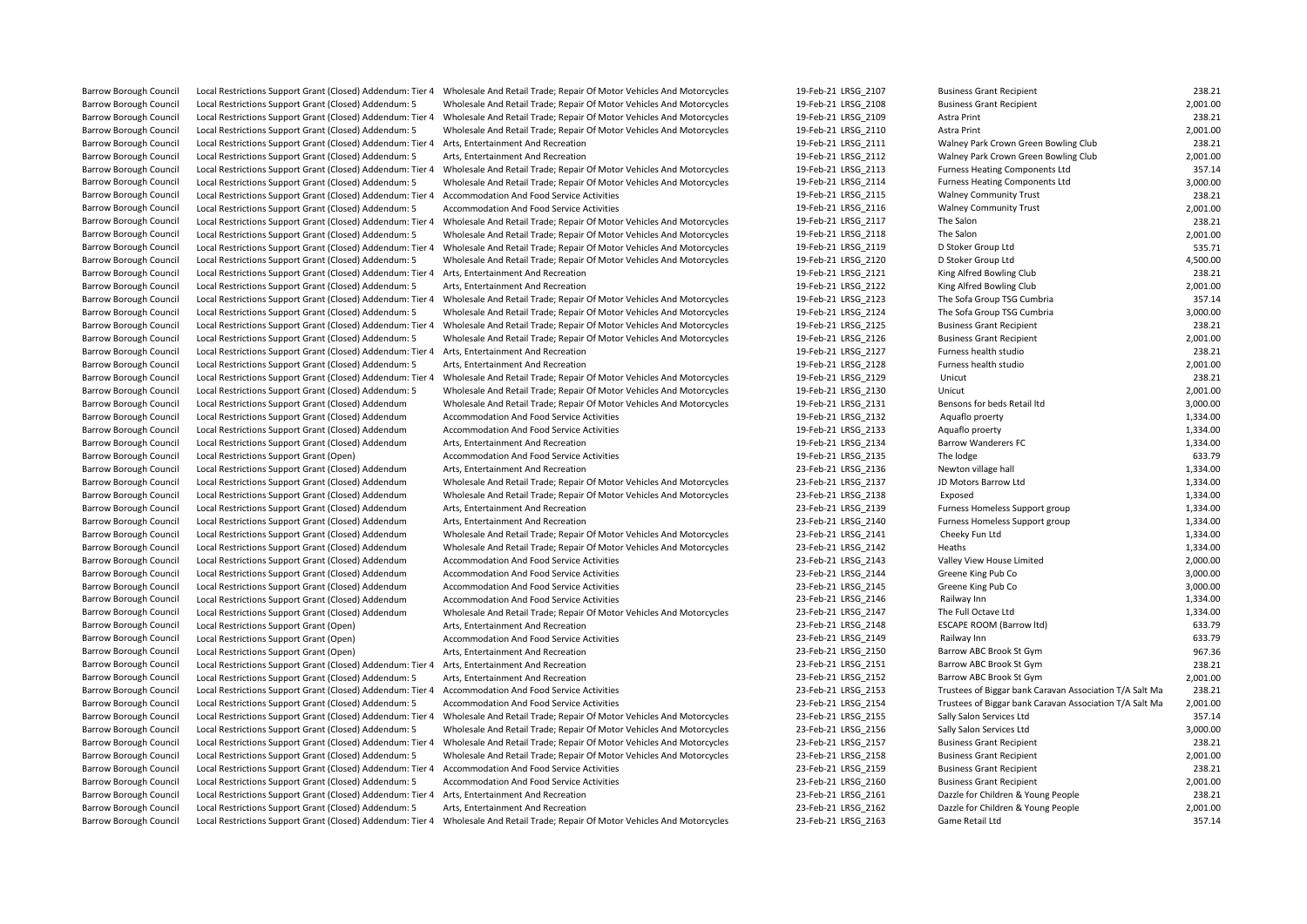| Barrow Borough Council        | Local Restrictions Support Grant (Closed) Addendum: 5      | Wholesale And Retail Trade; Repair Of Motor Vehicles And Motorcycles | 23-Feb-21 LRSG 2164 | Game Retail Ltd                                         | 3,000.00 |
|-------------------------------|------------------------------------------------------------|----------------------------------------------------------------------|---------------------|---------------------------------------------------------|----------|
| <b>Barrow Borough Council</b> | Local Restrictions Support Grant (Closed) Addendum: Tier 4 | Wholesale And Retail Trade; Repair Of Motor Vehicles And Motorcycles | 23-Feb-21 LRSG 2165 | Hays Travel Ltd                                         | 238.21   |
| Barrow Borough Council        | Local Restrictions Support Grant (Closed) Addendum: 5      | Wholesale And Retail Trade; Repair Of Motor Vehicles And Motorcycles | 23-Feb-21 LRSG 2166 | Hays Travel Ltd                                         | 2,001.00 |
| <b>Barrow Borough Council</b> | Local Restrictions Support Grant (Closed) Addendum: Tier 4 | Wholesale And Retail Trade; Repair Of Motor Vehicles And Motorcycles | 23-Feb-21 LRSG_2167 | Pampered Pooch                                          | 238.21   |
| <b>Barrow Borough Council</b> | Local Restrictions Support Grant (Closed) Addendum: 5      | Wholesale And Retail Trade; Repair Of Motor Vehicles And Motorcycles | 23-Feb-21 LRSG 2168 | Pampered Pooch                                          | 2,001.00 |
| Barrow Borough Council        | Local Restrictions Support Grant (Closed) Addendum: Tier 4 | Arts, Entertainment And Recreation                                   | 23-Feb-21 LRSG 2169 | <b>Barrow Golf Club</b>                                 | 357.14   |
| Barrow Borough Council        | Local Restrictions Support Grant (Closed) Addendum: 5      | Arts, Entertainment And Recreation                                   | 23-Feb-21 LRSG_2170 | <b>Barrow Golf Club</b>                                 | 3,000.00 |
| <b>Barrow Borough Council</b> | Local Restrictions Support Grant (Open)                    | Accommodation And Food Service Activities                            | 24-Feb-21 LRSG 2171 | Greene King Pub Co                                      | 2,175.00 |
| Barrow Borough Council        | Local Restrictions Support Grant (Closed) Addendum: Tier 4 | Accommodation And Food Service Activities                            | 24-Feb-21 LRSG 2172 | Greene King Pub Co                                      | 535.71   |
| <b>Barrow Borough Council</b> | Local Restrictions Support Grant (Closed) Addendum: 5      | Accommodation And Food Service Activities                            | 24-Feb-21 LRSG_2173 | Greene King Pub Co                                      | 4,500.00 |
| <b>Barrow Borough Council</b> | Local Restrictions Support Grant (Open)                    | Accommodation And Food Service Activities                            | 24-Feb-21 LRSG 2174 | Greene King Pub Co                                      | 2,175.00 |
| <b>Barrow Borough Council</b> | Local Restrictions Support Grant (Closed) Addendum: Tier 4 | Accommodation And Food Service Activities                            | 24-Feb-21 LRSG_2175 | Greene King Pub Co                                      | 535.71   |
| <b>Barrow Borough Council</b> | Local Restrictions Support Grant (Closed) Addendum: 5      | Accommodation And Food Service Activities                            | 24-Feb-21 LRSG 2176 | Greene King Pub Co                                      | 4,500.00 |
| <b>Barrow Borough Council</b> | Local Restrictions Support Grant (Closed) Addendum: Tier 4 | Wholesale And Retail Trade; Repair Of Motor Vehicles And Motorcycles | 24-Feb-21 LRSG 2177 | Bensons for beds Retail Itd                             | 535.71   |
| Barrow Borough Council        | Local Restrictions Support Grant (Closed) Addendum: 5      | Wholesale And Retail Trade; Repair Of Motor Vehicles And Motorcycles | 24-Feb-21 LRSG_2178 | Bensons for beds Retail Itd                             | 4,500.00 |
| <b>Barrow Borough Council</b> | Local Restrictions Support Grant (Closed) Addendum: Tier 4 | Accommodation And Food Service Activities                            | 24-Feb-21 LRSG 2179 | Nichas Thai kitchen                                     | 238.21   |
| <b>Barrow Borough Council</b> | Local Restrictions Support Grant (Closed) Addendum: 5      | Accommodation And Food Service Activities                            | 24-Feb-21 LRSG 2180 | Nichas Thai kitchen                                     | 2,001.00 |
| Barrow Borough Council        | Local Restrictions Support Grant (Closed) Addendum: Tier 4 | Wholesale And Retail Trade; Repair Of Motor Vehicles And Motorcycles | 24-Feb-21 LRSG_2181 | Cheeky Fun Ltd                                          | 238.21   |
| Barrow Borough Council        | Local Restrictions Support Grant (Closed) Addendum: 5      | Wholesale And Retail Trade; Repair Of Motor Vehicles And Motorcycles | 24-Feb-21 LRSG_2182 | Cheeky Fun Ltd                                          | 2,001.00 |
| Barrow Borough Council        | Local Restrictions Support Grant (Closed) Addendum: Tier 4 | Arts, Entertainment And Recreation                                   | 24-Feb-21 LRSG 2183 | Kite School and Premises                                | 238.21   |
| Barrow Borough Council        | Local Restrictions Support Grant (Closed) Addendum: 5      | Arts, Entertainment And Recreation                                   | 24-Feb-21 LRSG_2184 | Kite School and Premises                                | 2,001.00 |
| <b>Barrow Borough Council</b> | Local Restrictions Support Grant (Closed) Addendum: Tier 4 | Arts, Entertainment And Recreation                                   | 24-Feb-21 LRSG 2185 | Furness Homeless Support group                          | 238.21   |
| Barrow Borough Council        | Local Restrictions Support Grant (Closed) Addendum: 5      | Arts, Entertainment And Recreation                                   | 24-Feb-21 LRSG 2186 | Furness Homeless Support group                          | 2,001.00 |
| <b>Barrow Borough Council</b> | Local Restrictions Support Grant (Closed) Addendum: Tier 4 | Arts, Entertainment And Recreation                                   | 24-Feb-21 LRSG_2187 | Furness Homeless Support group                          | 238.21   |
| <b>Barrow Borough Council</b> | Local Restrictions Support Grant (Closed) Addendum: 5      | Arts, Entertainment And Recreation                                   | 24-Feb-21 LRSG 2188 | Furness Homeless Support group                          | 2,001.00 |
| Barrow Borough Council        | Local Restrictions Support Grant (Closed) Addendum: Tier 4 | Wholesale And Retail Trade; Repair Of Motor Vehicles And Motorcycles | 24-Feb-21 LRSG 2189 | <b>Business Grant Recipient</b>                         | 238.21   |
| <b>Barrow Borough Council</b> | Local Restrictions Support Grant (Closed) Addendum: 5      | Wholesale And Retail Trade; Repair Of Motor Vehicles And Motorcycles | 24-Feb-21 LRSG 2190 | <b>Business Grant Recipient</b>                         | 2,001.00 |
| <b>Barrow Borough Council</b> | Local Restrictions Support Grant (Closed) Addendum         | Arts, Entertainment And Recreation                                   | 24-Feb-21 LRSG 2191 | St Matthews Community Halls                             | 1,334.00 |
| <b>Barrow Borough Council</b> | Local Restrictions Support Grant (Closed) Addendum         | Wholesale And Retail Trade; Repair Of Motor Vehicles And Motorcycles | 24-Feb-21 LRSG_2192 | Gents hairdressers                                      | 1,334.00 |
| <b>Barrow Borough Council</b> | Local Restrictions Support Grant (Closed) Addendum         | Arts, Entertainment And Recreation                                   | 24-Feb-21 LRSG 2193 | Schneider Road Community Hub                            | 1,334.00 |
| <b>Barrow Borough Council</b> | Local Restrictions Support Grant (Open)                    | Wholesale And Retail Trade; Repair Of Motor Vehicles And Motorcycles | 25-Feb-21 LRSG 2194 | Maiquez Limited                                         | 950.00   |
| <b>Barrow Borough Council</b> | Closed Business Lockdown Payment                           | Arts, Entertainment And Recreation                                   | 25-Feb-21 LRSG_2195 | Dalton RLFC                                             | 4,000.00 |
| Barrow Borough Council        | Closed Business Lockdown Payment                           | Arts, Entertainment And Recreation                                   | 25-Feb-21 LRSG_2196 | Dalton Girl Guide Association                           | 4,000.00 |
| <b>Barrow Borough Council</b> | Closed Business Lockdown Payment                           | Wholesale And Retail Trade; Repair Of Motor Vehicles And Motorcycles | 25-Feb-21 LRSG 2197 | <b>Business Grant Recipient</b>                         | 4,000.00 |
| <b>Barrow Borough Council</b> | Closed Business Lockdown Payment                           | Wholesale And Retail Trade; Repair Of Motor Vehicles And Motorcycles | 25-Feb-21 LRSG_2198 | Astra Print                                             | 4,000.00 |
| <b>Barrow Borough Council</b> | Closed Business Lockdown Payment                           | Arts, Entertainment And Recreation                                   | 25-Feb-21 LRSG 2199 | Walney Park Crown Green Bowling Club                    | 4,000.00 |
| <b>Barrow Borough Council</b> | Closed Business Lockdown Payment                           | Wholesale And Retail Trade; Repair Of Motor Vehicles And Motorcycles | 25-Feb-21 LRSG 2200 | <b>Furness Heating Components Ltd</b>                   | 6,000.00 |
| Barrow Borough Council        | Closed Business Lockdown Payment                           | Arts, Entertainment And Recreation                                   | 25-Feb-21 LRSG_2201 | <b>Walney Community Trust</b>                           | 4,000.00 |
| <b>Barrow Borough Council</b> | Closed Business Lockdown Payment                           | Wholesale And Retail Trade; Repair Of Motor Vehicles And Motorcycles | 25-Feb-21 LRSG 2202 | The Salon                                               | 4,000.00 |
| Barrow Borough Council        | Closed Business Lockdown Payment                           | Wholesale And Retail Trade; Repair Of Motor Vehicles And Motorcycles | 25-Feb-21 LRSG 2203 | D Stoker Group Ltd                                      | 9,000.00 |
| Barrow Borough Council        | Closed Business Lockdown Payment                           | Arts, Entertainment And Recreation                                   | 25-Feb-21 LRSG_2204 | King Alfred Bowling Club                                | 4,000.00 |
| <b>Barrow Borough Council</b> | Closed Business Lockdown Payment                           | Wholesale And Retail Trade; Repair Of Motor Vehicles And Motorcycles | 25-Feb-21 LRSG 2205 | The Sofa Group TSG Cumbria                              | 6,000.00 |
| <b>Barrow Borough Council</b> | Closed Business Lockdown Payment                           | Wholesale And Retail Trade; Repair Of Motor Vehicles And Motorcycles | 25-Feb-21 LRSG 2206 | <b>Business Grant Recipient</b>                         | 4,000.00 |
| <b>Barrow Borough Council</b> | Closed Business Lockdown Payment                           | Arts, Entertainment And Recreation                                   | 25-Feb-21 LRSG 2207 | Furness health studio                                   | 4,000.00 |
| <b>Barrow Borough Council</b> | Closed Business Lockdown Payment                           | Wholesale And Retail Trade; Repair Of Motor Vehicles And Motorcycles | 25-Feb-21 LRSG_2208 | Unicut                                                  | 4,000.00 |
| <b>Barrow Borough Council</b> | Closed Business Lockdown Payment                           | Accommodation And Food Service Activities                            | 25-Feb-21 LRSG 2209 | Trustees of Biggar bank Caravan Association T/A Salt Ma | 4,000.00 |
| <b>Barrow Borough Council</b> | Closed Business Lockdown Payment                           | Wholesale And Retail Trade; Repair Of Motor Vehicles And Motorcycles | 25-Feb-21 LRSG 2210 | Sally Salon Services Ltd                                | 6,000.00 |
| <b>Barrow Borough Council</b> | Closed Business Lockdown Payment                           | Wholesale And Retail Trade; Repair Of Motor Vehicles And Motorcycles | 25-Feb-21 LRSG 2211 | <b>Business Grant Recipient</b>                         | 4,000.00 |
| Barrow Borough Council        | Closed Business Lockdown Payment                           | Accommodation And Food Service Activities                            | 25-Feb-21 LRSG 2212 | <b>Business Grant Recipient</b>                         | 4,000.00 |
| <b>Barrow Borough Council</b> | Closed Business Lockdown Payment                           | Arts, Entertainment And Recreation                                   | 25-Feb-21 LRSG 2213 | Dazzle for Children & Young People                      | 4,000.00 |
| Barrow Borough Council        | Closed Business Lockdown Payment                           | Wholesale And Retail Trade; Repair Of Motor Vehicles And Motorcycles | 25-Feb-21 LRSG 2214 | Game Retail Ltd                                         | 6,000.00 |
| Barrow Borough Council        | Closed Business Lockdown Payment                           | Wholesale And Retail Trade; Repair Of Motor Vehicles And Motorcycles | 25-Feb-21 LRSG_2215 | Hays Travel Ltd                                         | 4,000.00 |
| Barrow Borough Council        | Closed Business Lockdown Payment                           | Wholesale And Retail Trade; Repair Of Motor Vehicles And Motorcycles | 25-Feb-21 LRSG_2216 | Pampered Pooch                                          | 4,000.00 |
| <b>Barrow Borough Council</b> | Closed Business Lockdown Payment                           | Arts, Entertainment And Recreation                                   | 25-Feb-21 LRSG 2217 | <b>Barrow Golf Club</b>                                 | 6,000.00 |
| Barrow Borough Council        | Closed Business Lockdown Payment                           | Wholesale And Retail Trade; Repair Of Motor Vehicles And Motorcycles | 25-Feb-21 LRSG_2218 | Bensons for beds Retail Itd                             | 9,000.00 |
| <b>Barrow Borough Council</b> | Closed Business Lockdown Payment                           | Accommodation And Food Service Activities                            | 25-Feb-21 LRSG 2219 | Nichas Thai kitchen                                     | 4,000.00 |
| Barrow Borough Council        | Closed Business Lockdown Payment                           | Wholesale And Retail Trade; Repair Of Motor Vehicles And Motorcycles | 25-Feb-21 LRSG 2220 | Cheeky Fun Ltd                                          | 4,000.00 |